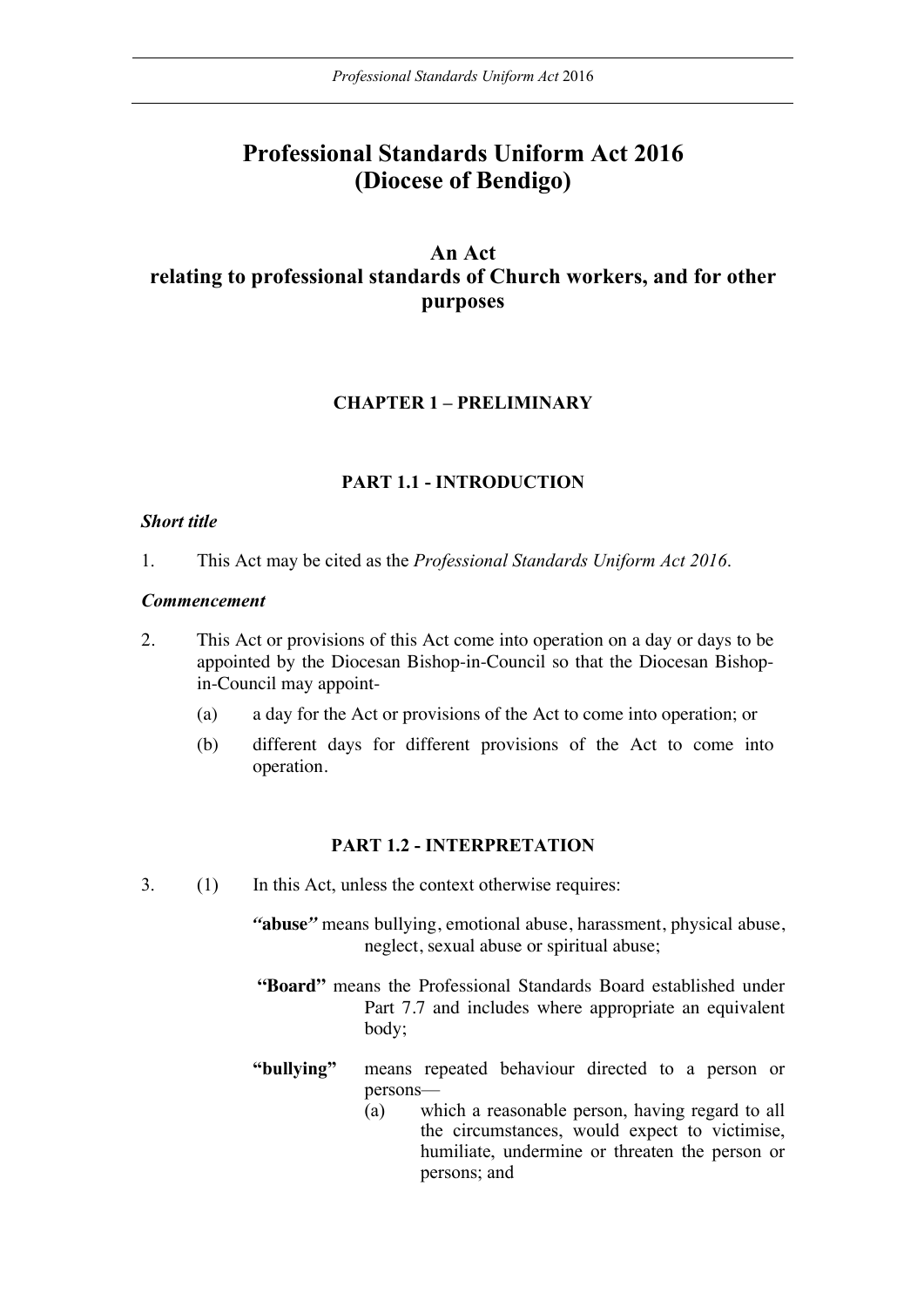- (b) which creates a real risk to the health and safety of the person or persons but does not include excluded conduct;
- **"ceremonial"** includes ceremonial according to the use of this Church, and also the obligation to abide by such use;
- **"Chapter"** means the Chapter or other governing body of the Cathedral of the Diocese;
- "child" means a person under the age of 18 years;
- **"Church"** means the Anglican Church of Australia within the Diocese;
- **"Church authority"** has the meaning in section 173;
- **"Church body**" includes a parish, vicar, rector, parish council, the Dean or Chapter of the Cathedral, a school affiliated with the Church, Anglicare Victoria and any other body corporate, organization or association that exercises ministry within, or on behalf of, the Church;

**"Church volunteer"** has the meaning in schedule 1;

**"Church worker"** has the meaning in schedule 1;

- **"clearance for ministry"** has the meaning in section 49;
- **"clearance for service"** has the meaning in section 59;
- **"code of conduct"** means a code of conduct approved from time to time under Part 1.5;
- **"complainant"** means a person who makes an allegation of misconduct against a Church worker;
- **"complaint"** means a complaint against a Church worker under section 21:
- **"Constitution"** means the Constitution of the Anglican Church of Australia;
- **"Diocesan Bishop"** means the Archbishop/Bishop of the Diocese and includes a person appointed Vicar-General or Commissary pursuant to legislation of the Synod of the Diocese and any Administrator of the Diocese within the meaning of that legislation;
- **"Diocesan Bishop-in-Council"** means the Diocesan Bishop acting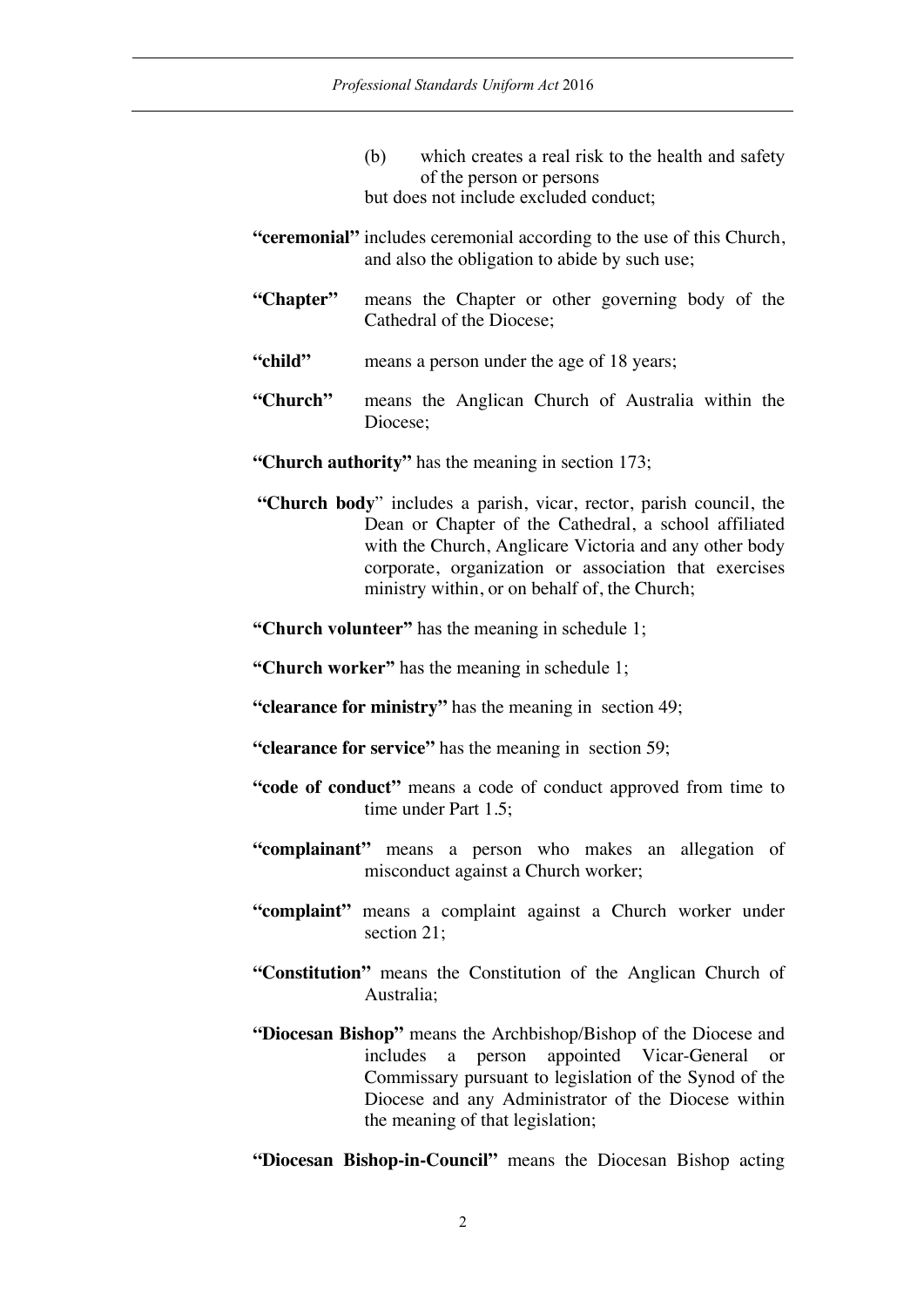with the advice and consent of the Diocesan Council:

- **"Diocesan Office"** means the administrative offices of the Diocese and the Diocesan Corporation, wherever situate;
- **"Diocesan Corporation"** means the Bendigo Anglican Diocesan Corporation Ltd;
- **"Diocesan Council"** means the Council of the Diocese constituted under an ordinance of the Synod of the Diocese.
- **"Diocesan Synod"** means the synod of the Diocese;
- **"Diocesan Tribunal"** means the Tribunal established by the Diocesan Synod and section 53 of the Constitution;
- **"Diocese"** means the Diocese of Bendigo;
- **"Director"** means the Director of Professional Standards appointed under Part 7.3 and includes an acting Director of Professional Standards and a Deputy Director of Professional Standards;

#### **"emotional abuse"** means—

- (a) subjecting a person to excessive and repeated personal criticism;
- (b) ridiculing a person, including the use of insulting or derogatory terms to refer to that person;
- (c) threatening or intimidating a person;
- (d) ignoring a person openly and pointedly;
- (e) behaving in a hostile manner or in any way that could reasonably result in another person feeling isolated or rejected; or
- (f) any other act or omission in relation to a person

which has caused, or is likely to cause physical or mental harm including self harm but does not include excluded conduct;

**"equivalent body"** means a body of another diocese exercising powers, duties or functions equivalent to those of the PSC, the Board, the Review Board or the applicable panel as the case may be, or where there is no such body, the bishop of the diocese;

**"excluded conduct"** has the meaning in section 4;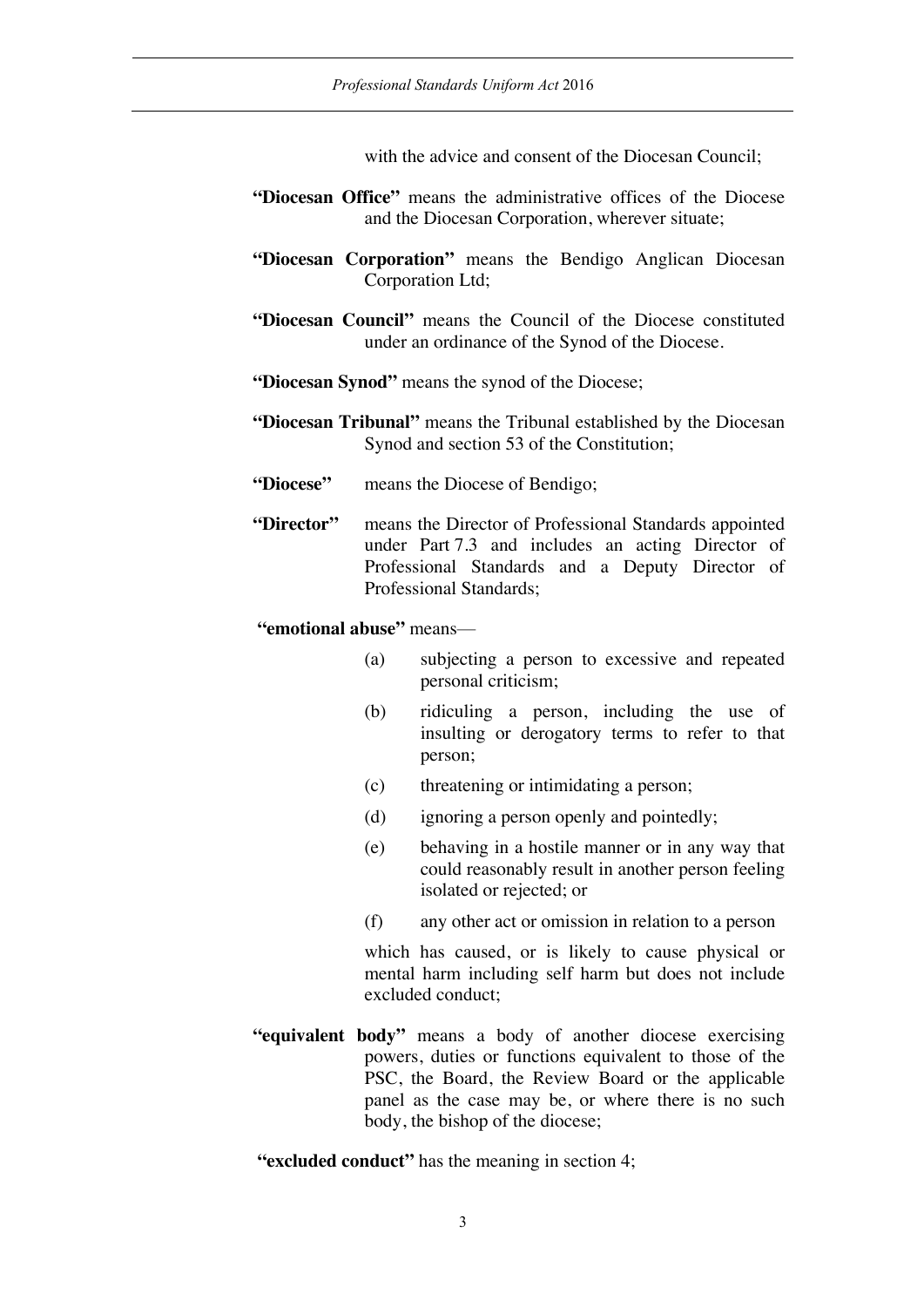- **"Executive Director"** means the Executive Director of the Office of Professional Standards appointed under Part 7.4 and includes an acting Executive Director and a Deputy Executive Director;
- "**faith**" includes the obligation to hold the faith;
- "**General Synod**" means the General Synod established under the Constitution:
- **"harassment"** means unwelcome conduct, whether intended or not, in relation to a person where the person reasonably feels in all circumstances offended, belittled or threatened which has caused, or is likely to cause physical or mental harm including self harm but does not include excluded conduct;
- **"investigator"** means a person appointed from the panel of investigators under this Act to investigate a complaint or matter;
- "**lay minister**" means a person engaged in lay ministry of a kind that is or may be authorised by the Diocesan Bishop under the *Authorised Lay Ministry (Adoption) Act* 1992;
- "**medical**" includes psychiatric, psychological and other areas of health practice;
- **"member of the Church"** means a baptised person who attends the public worship of the Church and who declares that he or she is a member of the Church and of no church which is not in communion with the Church:
- **"member of the Clergy"** means a person in Holy Orders;

"**misconduct**" has the meaning in section 5;

**"ministry"** means—

- (a) ordained ministry; or
- (b) lay ministry of a kind that is or may be authorised by the Diocesan Bishop under the *Authorised Lay Ministry (Adoption) Act* 1992 or an equivalent Act of the synod of another diocese, as the case may be

whether in a parish or congregation or in the Cathedral or in a school or other entity or otherwise;

**"national register"** means the national register established pursuant to the *National Register Canon* 2007 of the General Synod of the Anglican Church of Australia or any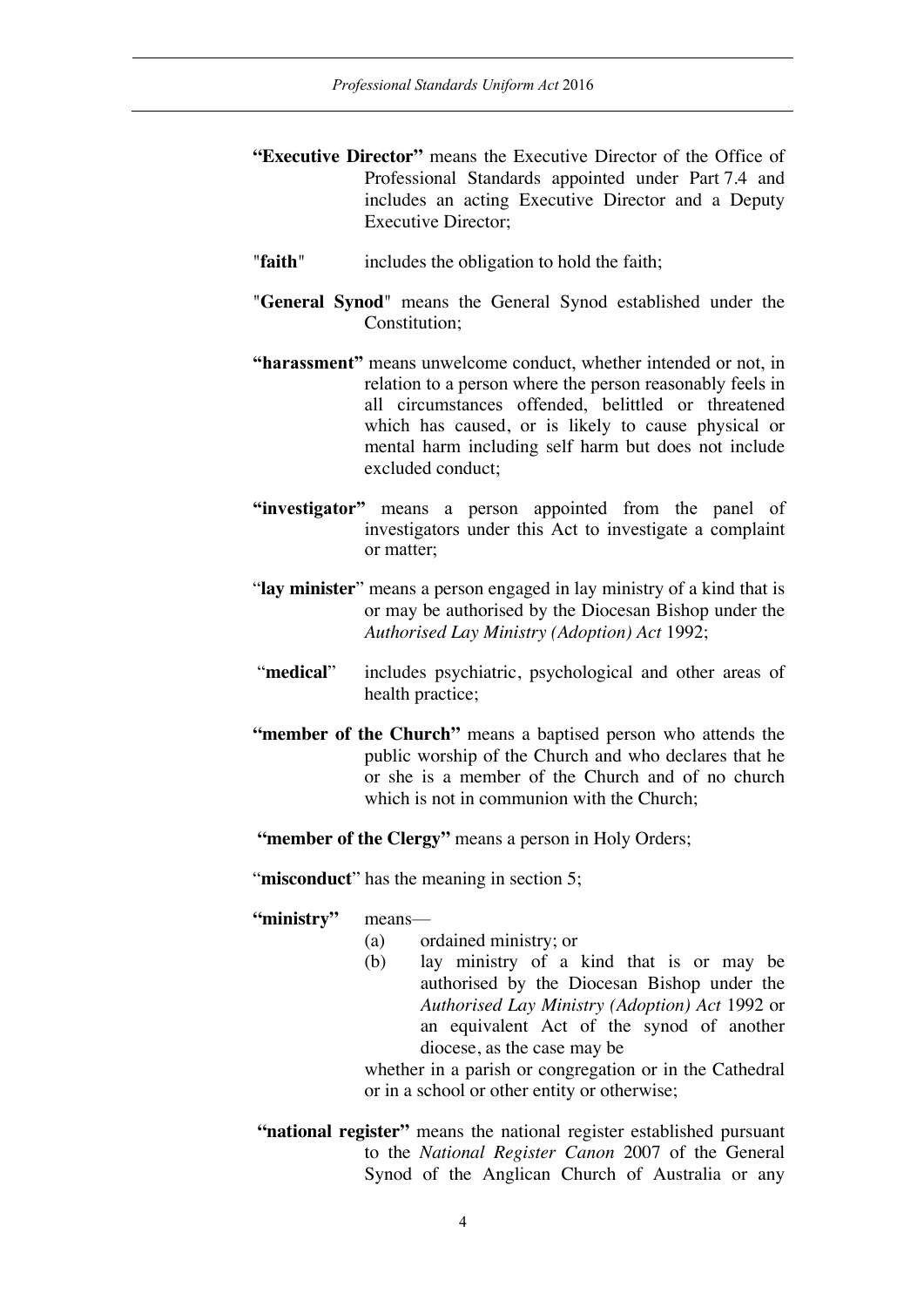canon enacted by General Synod in substitution for that canon;

- "**neglect**" means the failure of a parent or guardian to provide a child the basic necessities of life where the child has suffered, or is likely to suffer, significant harm to his or her wellbeing or development;
- "**Office of Professional Standards**" means the Office of Professional Standards established by the Scheme Corporation and referred to in Part 7.2 of this Act;
- "**ordinance**" includes an Act;
- "**participating diocese**" means a diocese the Synod of which has enacted like legislation to this Act and through the Diocesan Corporation appointed the Scheme Corporation to provide services through its Office of Professional Standards;
- "**participating entity**" means an entity which has approved terms of reference either generally or a particular class of persons in like terms of this Act and appointed the Scheme Corporation to provide services through its Office of Professional Standards;
- "**participating diocese and entity**" means a participating diocese and a participating entity;
- "**person in Holy Orders**" means a person ordained into Holy Orders as bishop, priest or deacon according to the rites and ceremonies of this Church or of a Church in communion with this Church;
- **"physical abuse"** means any intentional or reckless act, use of force or threat to use force causing injury to, or involving unwelcome physical contact with, another person but does not include lawful discipline by a parent or guardian.

**"prescribed"** in relation to—

- (a) a class of role office or position referred to in Part 4.2; or
- (b) a form

means as prescribed by the Diocesan Bishop-in-Council pursuant to section 183;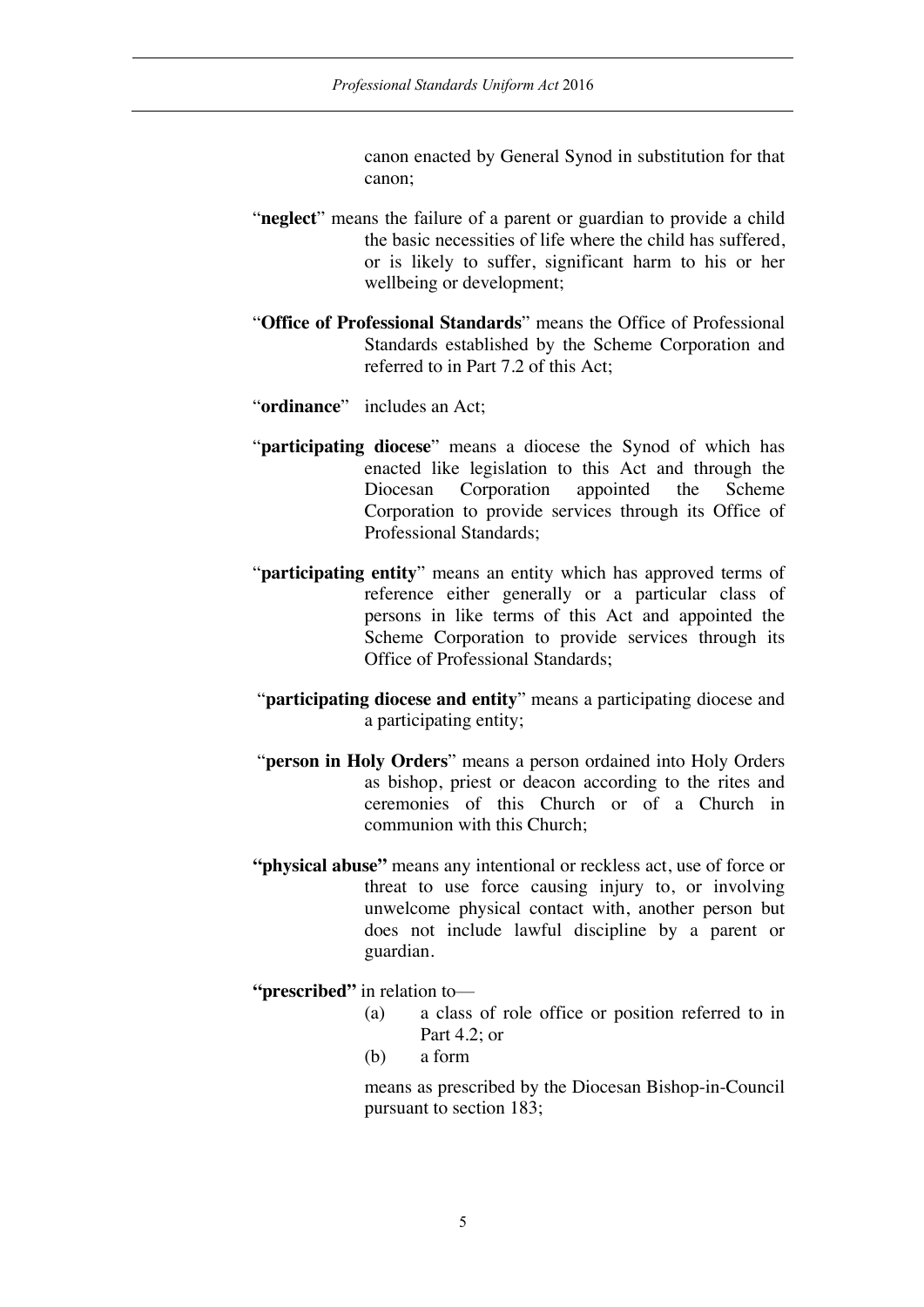**"prescribed Church worker"** has the meaning in schedule 1;

**"prescribed sexual offence"** means—

- (a) a sexual offence; or
- (b) such other offence referred to in s4(1A) of the *Judicial Proceedings Reports Act* 1958 (Vic)<sup>1</sup>;
- **"Professional Standards Committee"** or **"PSC"** means the Professional Standards Committee established under Part 7.1;
- **"Professional Standards Ombudsman"** means the Professional Standards Ombudsman appointed under Part 7.5 and includes an acting Professional Standards Ombudsman;
- **"prohibition order"** means an order prohibiting a Church worker either permanently or for a specified period from holding a specified role office or position in or being employed by a Church body or Church authority or from carrying out any specified functions in relation to any role office or position in the Diocese or in relation to employment by a Church body;
- **"protocol"** means any protocol approved from time to time by the Scheme Directors under Part 1.4;
- "**rector**" means—
	- (a) the person in Holy Orders instituted by or on behalf of the Diocesan Bishop to the cure of souls in a parish;
	- (b) a person in Holy Orders appointed temporarily by the Diocesan Bishop to perform the ecclesiastical duties of that office holder;
	- (c) if there is no such office holder and no person appointed under paragraph (b), or if such a person is absent from the parish on leave, the Archdeacon;

**"referring body"** means the PSC or an equivalent body which refers

<sup>&</sup>lt;sup>1</sup> Section 4(1A) provides - A person who publishes or causes to be published any matter that contains any particulars likely to lead to the identification of a person against whom a sexual offence, or an offence where the conduct constituting it consists wholly or partly of taking part, or attempting to take part, in an act of sexual penetration as defined in section 35 of the **Crimes Act 1958** , is alleged to have been committed is guilty of an offence, whether or not a proceeding in respect of the alleged offence is pending in a court.

For a diocese in Victoria, otherwise substitute the relevant legislation of the State in which the diocese is located.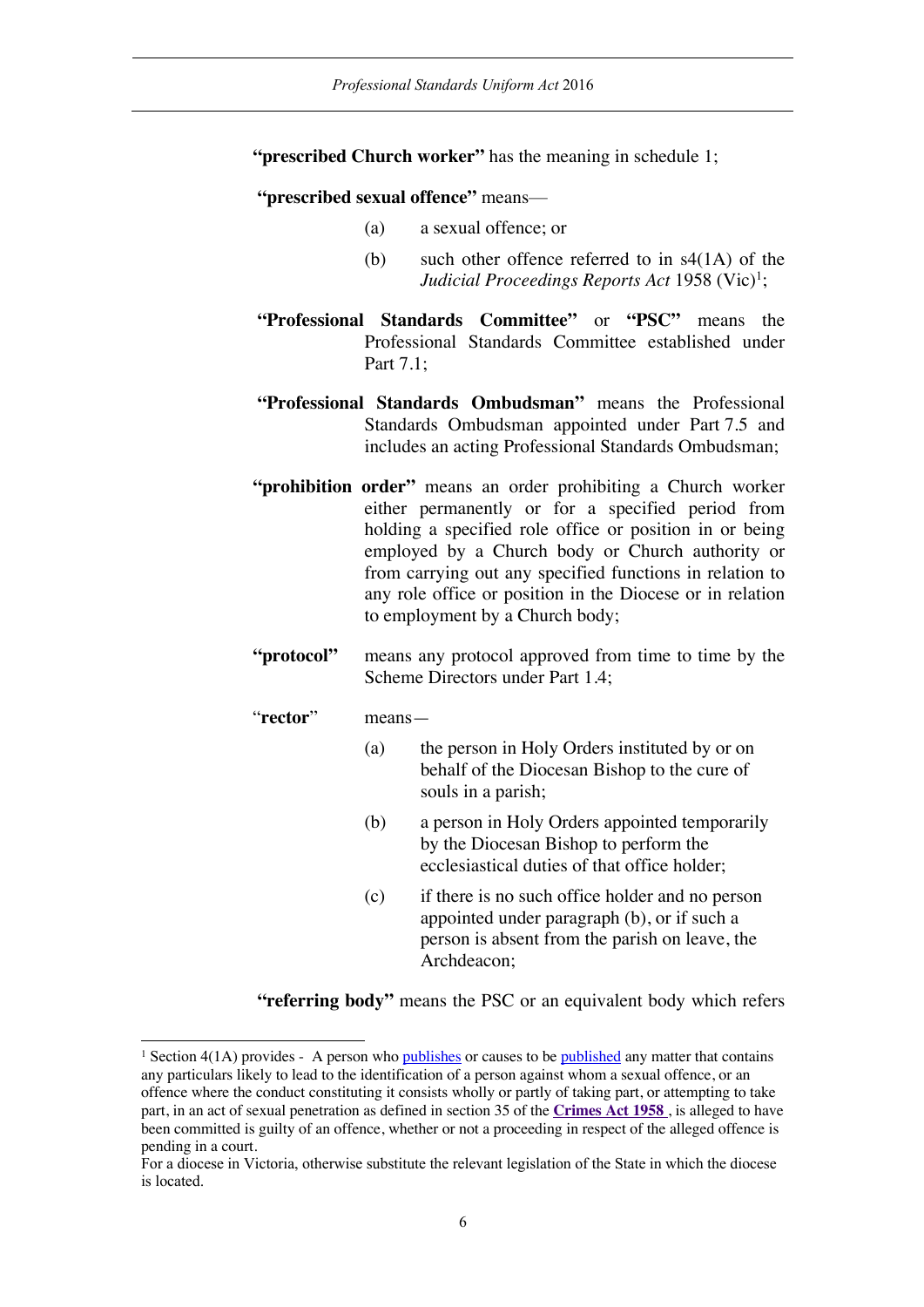a question or questions under section 69 or 70 to the Board;

- "respondent" means a Church worker against whom an allegation of misconduct is made and who is not deceased;
- **"Review Board"** means the Professional Standards Review Board established under Part 7.8;
- "**ritual**" includes rites according to the use of this Church, and also the obligation to abide by such use;

"**redress**" means—

- (a) care and assistance, interim and final, that may be provided under this Act or any protocol approved under it; and
- (b) any other action that may be taken under this Act in respect of a complaint;
- "**role office or position**" includes any function authorised under a licence or other authority granted by the Diocesan Bishop;
- "**Safety Agreement**" means an agreement between a person, a relevant Church authority or the nominees of that Church authority and the Executive Director of the Office of Professional Standards regulating the manner in which that person has entry and access to the premises and activities of the Church either generally or in a specified location or circumstances;
- "**Scheme Corporation**" means a company limited by guarantee
	- (a) either incorporated or to be incorporated;
	- (b) approved by the Diocesan Bishop-in-Council to operate as the Scheme Corporation under this Act; and
	- (c) which has within 60 days of the Diocesan Bishop assenting to this Act, assented to this Act by executing and agreeing to be bound by the same;
- "**Scheme Directors**" means the board of directors of the Scheme Corporation;
- **"sexual abuse"** means sexual assault, sexual exploitation or sexual harassment and in relation to a child includes the use of a child by another person for his or her own sexual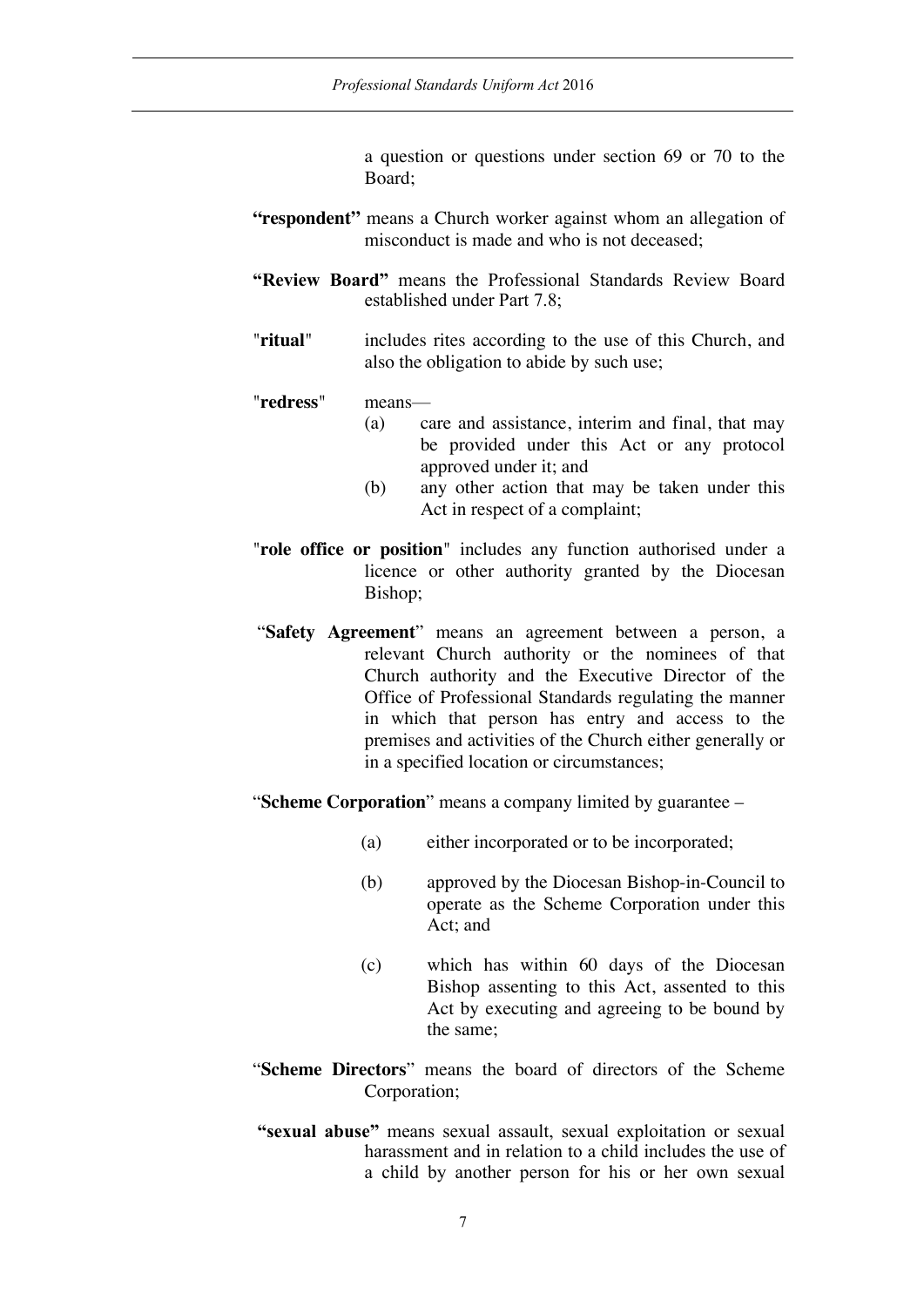stimulation or gratification or for that of others;

- **"sexual assault"** means any intentional or reckless act, use of force or threat to use force involving some form of sexual activity against an adult without their consent or against a child;
- **"sexual exploitation"** means any form of sexual contact or invitation to sexual contact with another person, with whom there is a pastoral or supervisory relationship, whether or not there is consent and regardless of who initiated the contact or invitation. It does not include such contact or invitation within a marriage;
- **"sexual harassment"** means unwelcome conduct of a sexual nature, whether intended or not, in relation to a person where the person reasonably feels in all circumstances offended, belittled or threatened;
- **"sexual offence"** means an offence as defined in s4(1) of the *Judicial Proceedings Reports Act* 1958 (Vic) <sup>2</sup> and in relation to a jurisdiction outside Victoria, has the meaning given it by the applicable legislation of that jurisdiction;
- "**spiritual abuse**" means the mistreatment of a person by actions or threats directed specifically to that person and justified by appeal to God, faith or religion, which mistreatment has caused, or is likely to cause physical or mental harm including self harm but does not include excluded conduct.
- "**vicar**" has the same meaning as rector.
- (2) For the purposes of this Act—
	- (a) a person employed by a Church body; or
	- (b) a person holding a role office or position or performing a function whether voluntarily or for payment with the actual or apparent authority of a Church authority or Church body—

is to be taken to be engaged by a Church authority.

- (3) In this Act, a reference to a general meeting of a parish is to be taken as including a reference to a statutory parish meeting.
- (4) In this Act, a reference to conduct shall be read as a reference to—
	- (a) doing or refusing to do any act;

 <sup>2</sup> 'Sexual offence' is defined to mean an offence under subdivision (8A), (8B), (8C), (8D) or (8E) of Division 1 of Part I of the Crimes Act 1958 (Vic) or under any corresponding previous enactment or an attempt to commit any such offence or an assault with intent to commit any such offence. For a diocese outside Victoria, substitute the relevant legislation of the State in which the diocese is located.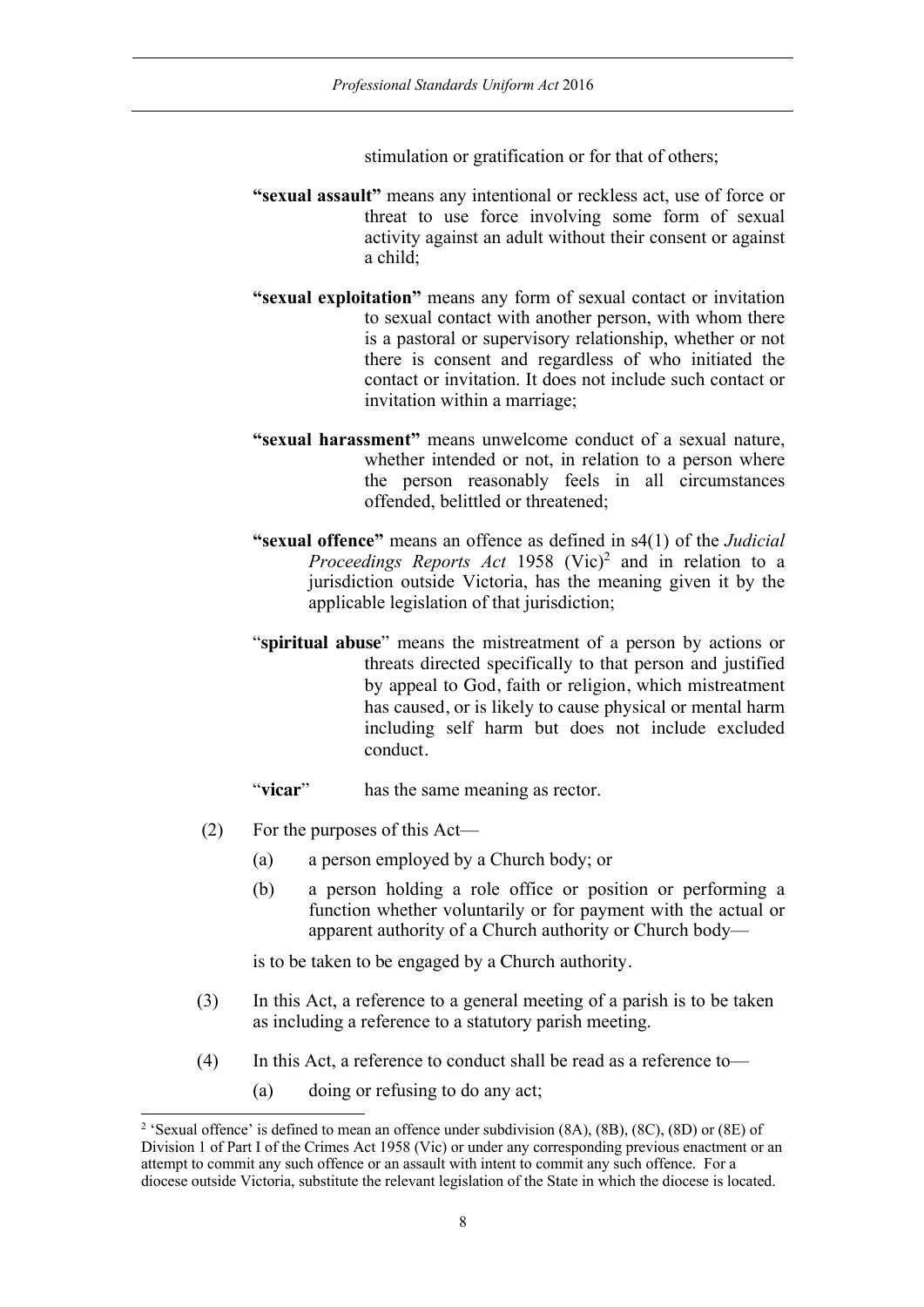- (b) refraining (otherwise than inadvertently) from doing an act; or
- (c) making it known that an act will not be done.
- (5) Where in this Act, the Board or the Review Board is required to give reasons for a decision, the instrument giving the reasons must also set out the findings on material questions of fact and refer to the evidence or other material on which those findings were based.<sup>3</sup>

#### *What is excluded conduct?*

- 4. The expression "**excluded conduct**" in relation to a Church worker means—
	- (a) any act or omission or refusal of that person to appoint, correct, discipline, counsel, admonish, transfer, demote, suspend, retrench or dismiss a person; or
	- (b) any other act or omission or refusal of that person in the course of ministry or service; or
	- (c) any decision of that person relating to the same

if that person has acted or omitted or refused to act or decided—

- (d) in good faith;
- (e) reasonably; and
- (f) in the lawful discharge of the duties and functions of the role office or position held by that person.

Nothing in this definition shall be read as imposing any duty or function on the person.

#### *What is misconduct?*

- 5. The expression "**misconduct**" in relation to a Church worker means—
	- (a) bullying;
	- (b) emotional abuse;
	- (c) harassment;
	- (d) physical abuse;
	- (e) neglect of a child;
	- (f) sexual abuse;
	- (g) spiritual abuse;
	- (h) wilful violation of the Constitution or of a canon of the General Synod or of an ordinance of provincial synod or of the Diocesan Synod or of a synod of another diocese;
	- $(i)$  any offence under the Offences Canon 1962 $\alpha$  as amended and in force

*1. Unchastity.*

 <sup>3</sup> Cf *QLD North Australia Pty Ltd v Takeovers Panel* [2015] FCAFC 68 at [97].

<sup>4</sup> Section 1 of the *Offences Canon* 1962 – 1998 provides-

*<sup>(1)</sup> A diocesan tribunal and a provincial tribunal in its original jurisdiction in addition to their respective powers under section 54(2) and section 55(3) of the Constitution may hear and determine charges made in respect of the following offences alleged to have been committed by a person who, at the time the charge is preferred, is licensed by the bishop of the diocese or is in holy orders resident in the diocese:*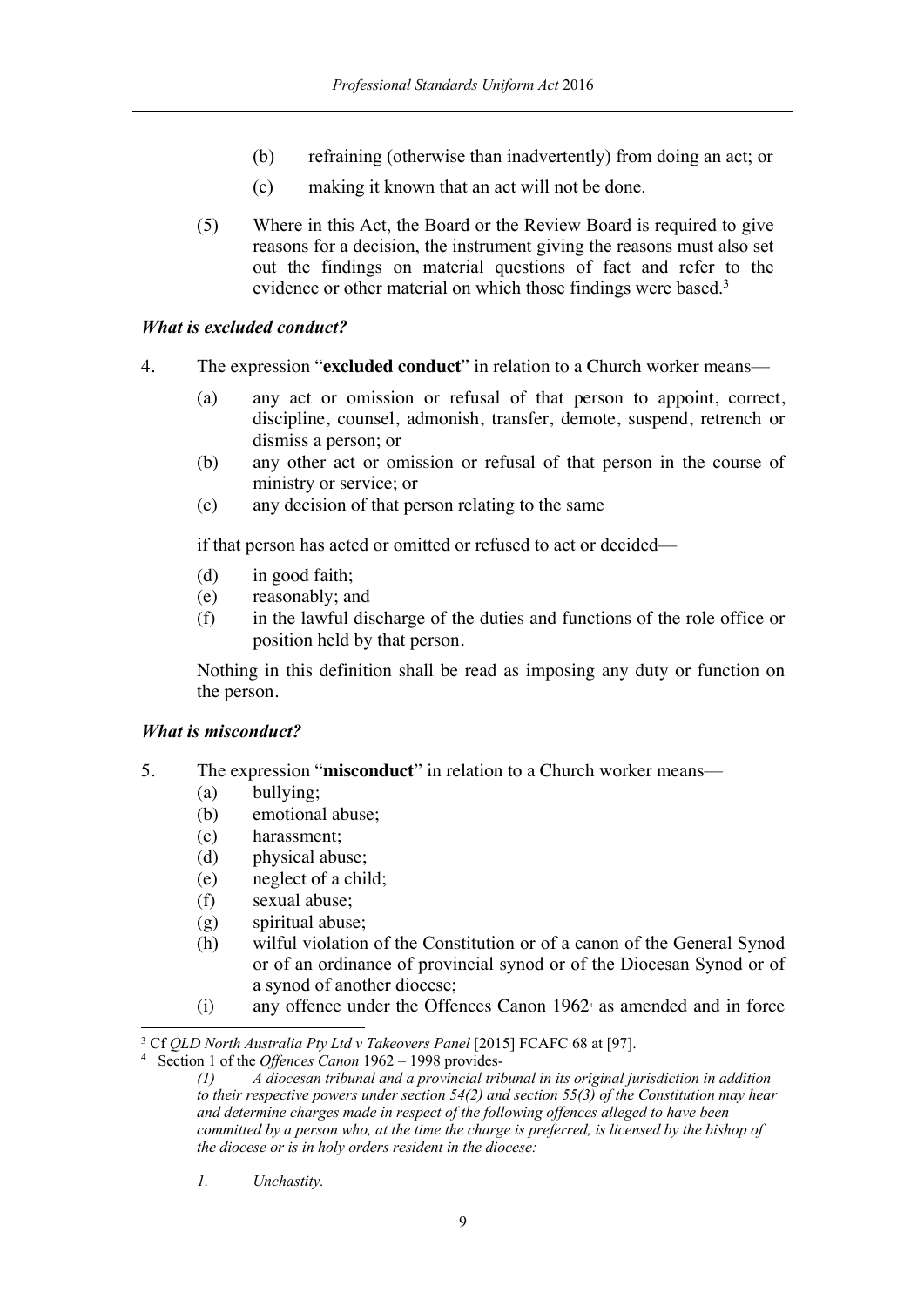from time to time and as adopted by the Diocesan Synod;

- (j) any offence under a law of the State or Territory or the Commonwealth or under an ordinance of another diocese;
- (k) any breach of the duty to report a matter referred to below in section 17 or 18 or of a like duty to report a matter under any previous ordinance or protocol of the Diocese;
- (l) wilful or reckless failure to comply with a requirement of section  $57$ ;
- (m) wilful or reckless failure to comply with a condition imposed by the Church authority under section 119;
- (n) wilful or reckless failure to comply with an undertaking given to the Board, the Review Board or the Church authority;
- (o) any other conduct (other than excluded conduct) that is unbecoming or inappropriate to the role office or position of the Church worker or their duties and functions

by the person whenever occurring (whether before or after the commencement of this Act) which, if established, would on its face call into question—

- (i) the fitness of the person to hold a role office or position, or to be or remain in Holy Orders;
- (ii) the fitness of the person, whether temporarily or permanently, to exercise ministry or perform any duty or function of the role office or position; or
- (iii) whether, in the exercise of ministry or in the performance of any duty or function, the person should be subject to any condition or restriction

but excludes for the purposes of this Act any breach of faith ritual or ceremonial.

# *Delegation of powers*

6. Where—

-

- (a) the discharge, exercise or performance by a person of a responsibility, power, authority, duty or function under this Act or any regulation under it is dependent upon the opinion, belief or state of mind of that person in relation to a matter; and
- (b) the responsibility, power, authority, duty or function is, in accordance with this Act or any regulation under it, delegated,
- *2. Drunkenness.*

*<sup>3.</sup> Habitual and wilful neglect of ministerial duty after written admonition in respect thereof by the bishop of the diocese.*

*<sup>4.</sup> Wilful failure to pay just debts.*

*<sup>5.</sup> Conduct, whenever occurring,* 

*<sup>(</sup>a) which would be disgraceful if committed by a member of the clergy, and*

*<sup>(</sup>b) which at the time the charge is preferred is productive, or if known publicly would be productive, of scandal or evil report.*

*<sup>6.</sup> Any other offence prescribed by an ordinance of the synod of the diocese.*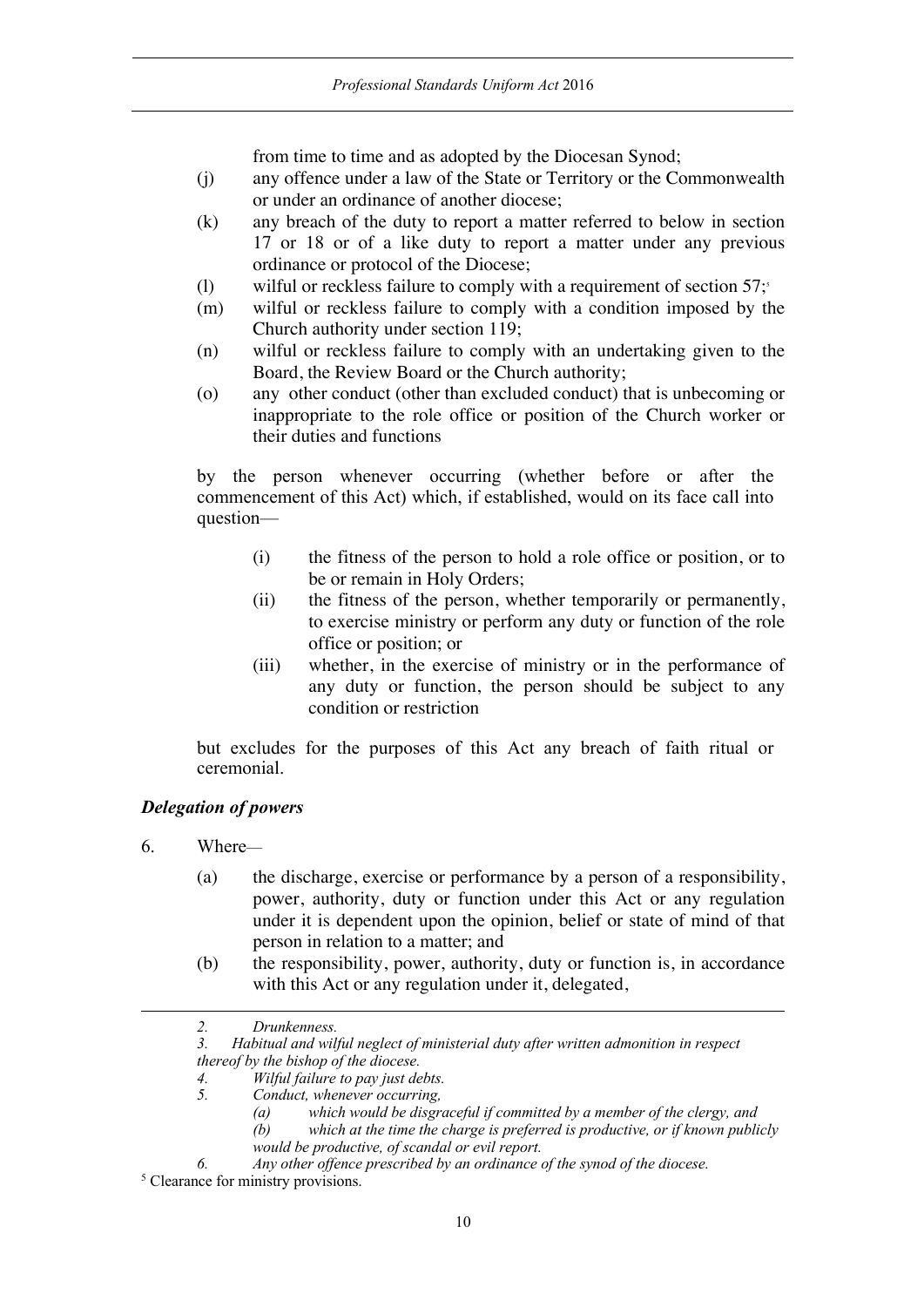the delegate may, unless the contrary intention appears, discharge, exercise or perform the responsibility, power, authority, duty or function upon the delegate's own opinion, belief or state of mind (as the case requires) in relation to that matter.<sup>6</sup>

#### *Construction of power to delegate*

- 7. Where this Act confers on a person or body a power to delegate the discharge, exercise or performance of a responsibility, power, authority, duty or function under this Act or any subordinate instrument, then, unless the contrary intention appears—
	- (a) the delegation does not prevent the discharge, exercise or performance of the responsibility, power, authority, duty or function by the person or body;
	- (b) the delegation may be made subject to such conditions or limitations as the person or body may specify; and
	- (c) a responsibility, power, authority, duty or function so delegated, when discharged, exercised or performed by the delegate, shall, for the purposes of the Act or subordinate instrument, be taken to have been discharged, exercised or performed by the person or body.
- 8. If this Act or any regulation under it confers power to delegate to the holder of a role office or position, then, unless the contrary intention appears, a delegation may be made to any person for the time being acting in or performing the duties of that role office or position.

# **PART 1.3 – OVERRIDING PURPOSES OF THE ACT**

#### *Overriding purposes*

- 9. The overriding purposes of this Act and of any protocol made under this Act are—
	- (a) to facilitate the just, quick and inexpensive resolution of the real issues in the complaint or matter; and
	- (b) to regulate fitness for ministry or service to uphold standards in the Church and for the protection of the community.

### *Overriding purposes given effect to*

10. The PSC, the Board and the Review Board must each seek to give effect to the overriding purpose when it exercises any power given to it by this Act or by

 <sup>6</sup> Cf *Interpretation of Legislation Act* 1984 (Vic), ss 42, 42A.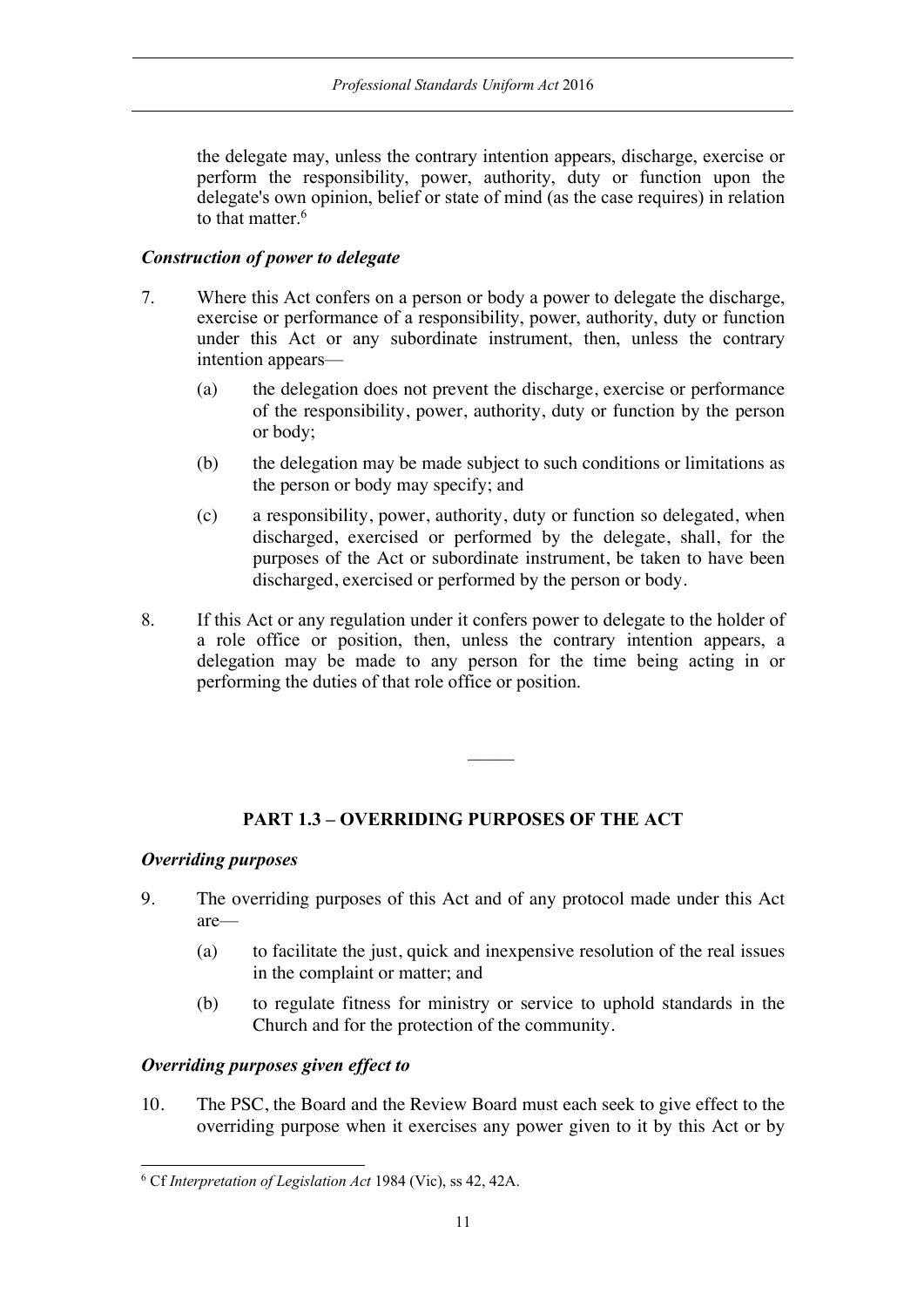any protocol and when it interprets any provision of this Act or of any such protocol.

 $\mathcal{L}$ 

### **PART 1.4 –PROTOCOLS, ARRANGEMENTS AND PROMOTION**

#### *Making and content of protocols*

- 11. (1) The Scheme Directors must from time to time consider and approve a protocol or protocols for implementation in relation to the matters the subject of this Act.
	- (2) The protocol or protocols must include provisions or procedures for—
		- (a) receiving a complaint or information concerning misconduct;
		- (b) the appointment, role and function of professional support persons and carers for the complainant, any survivor, any related party or the respondent;
		- (c) informing a complainant and any survivor of alleged misconduct, and a respondent, of rights, remedies and relevant procedures available to them under the Act or otherwise;
		- (d) assisting or supporting, as appropriate, any person affected by alleged conduct the subject of a complaint and the respondent;
		- (e) the provision of redress to such classes of persons and on account of such misconduct as may be specified in the protocol;
		- (f) an explanation of the processes for investigating and dealing with a complaint;
		- (g) dealing fairly with each party to a complaint;
		- (h) alternative processes for complaint resolution including referral to mediation and conciliation in appropriate circumstances;
		- (i) regular information, reports, advice and recommendations to the Diocesan Bishop, the Board of the Diocesan Corporation and any other relevant Church authority; and
		- (j) working, where necessary, with law enforcement, prosecution or child protection and other authorities of the States and Territories and of the Commonwealth of Australia.

#### *Promoting knowledge and understanding*

12. Each of the Scheme Corporation and the Diocesan Corporation by such means as it may consider appropriate shall take such steps as may be necessary or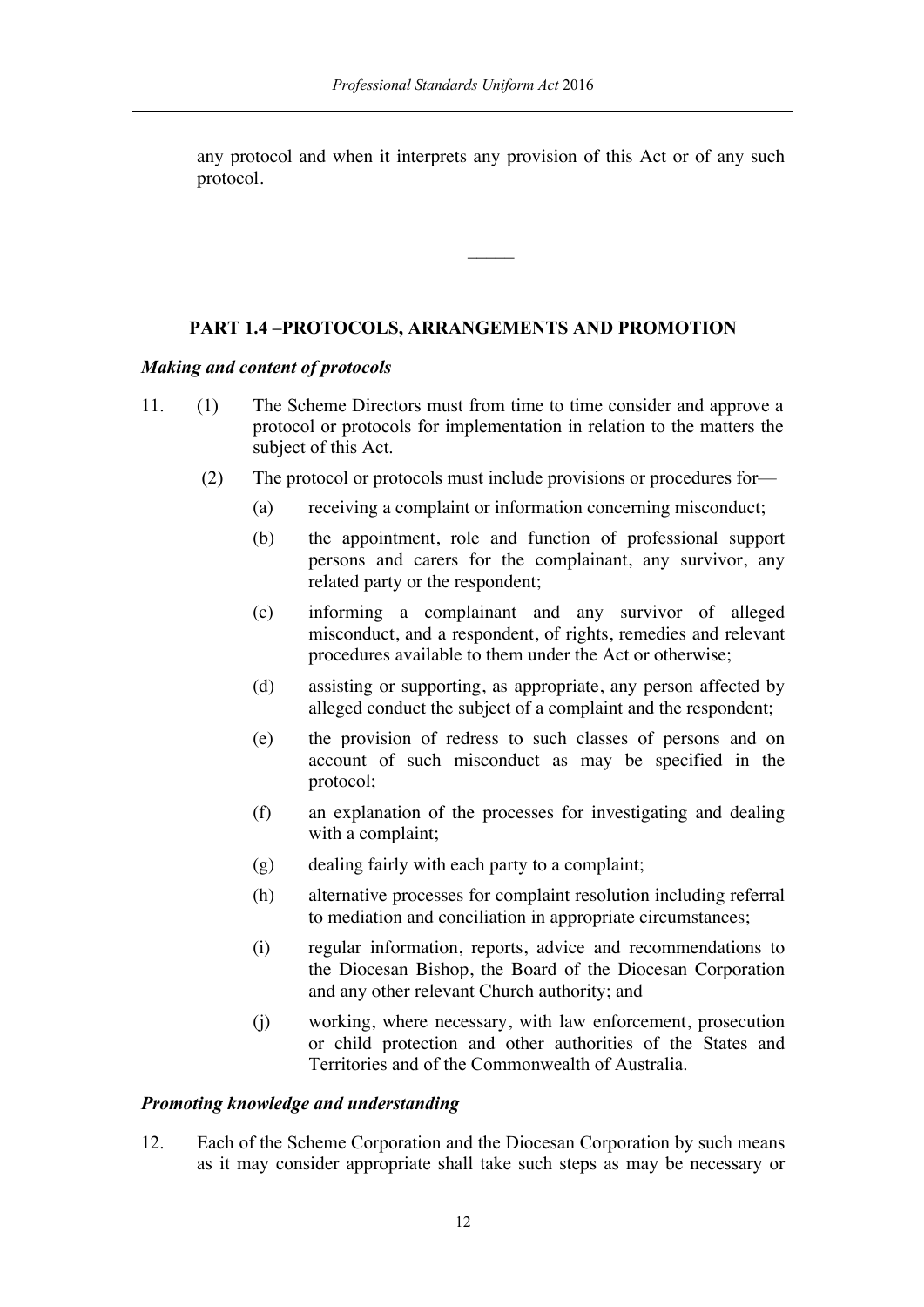desirable to promote throughout the community knowledge and understanding of this Act and the protocol or protocols and any relevant legislation of the States and Territories and of the Commonwealth of Australia.

#### *Power to enter into necessary agreements and arrangements*

13. The Diocesan Corporation may enter into such agreements or arrangements as it sees fit with the relevant authority of another diocese as to the financial terms on which the powers and functions of the equivalent bodies or persons of that diocese are to be exercised by the persons holding office in or as delegates of the PSC, or by the members or the secretary of the Board or the Review Board.

### **PART 1.5 – CODES OF CONDUCT**

#### *Diocesan Bishop-in-Council may approve code of conduct*

- 14. (1) The Diocesan Bishop-in-Council may from time to time and after consultation with the Scheme Corporation by resolution approve a code or codes of conduct for observance by a Church worker.
	- (2) The code sets out standards of conduct expected of a Church worker and is relevant in determining whether the conduct of a person renders them unfit to hold a role office or position or fit subject to any condition or restriction.

#### *Promoting a code of conduct*

15. Each of the Scheme Corporation and the Diocesan Corporation by such means as may be considered appropriate must take such steps as may be necessary or desirable to promote the knowledge, understanding and observance in the Church of any code of conduct applicable in the Diocese and any relevant legislation of the States and Territories and of the Commonwealth of Australia.

 $\mathcal{L}$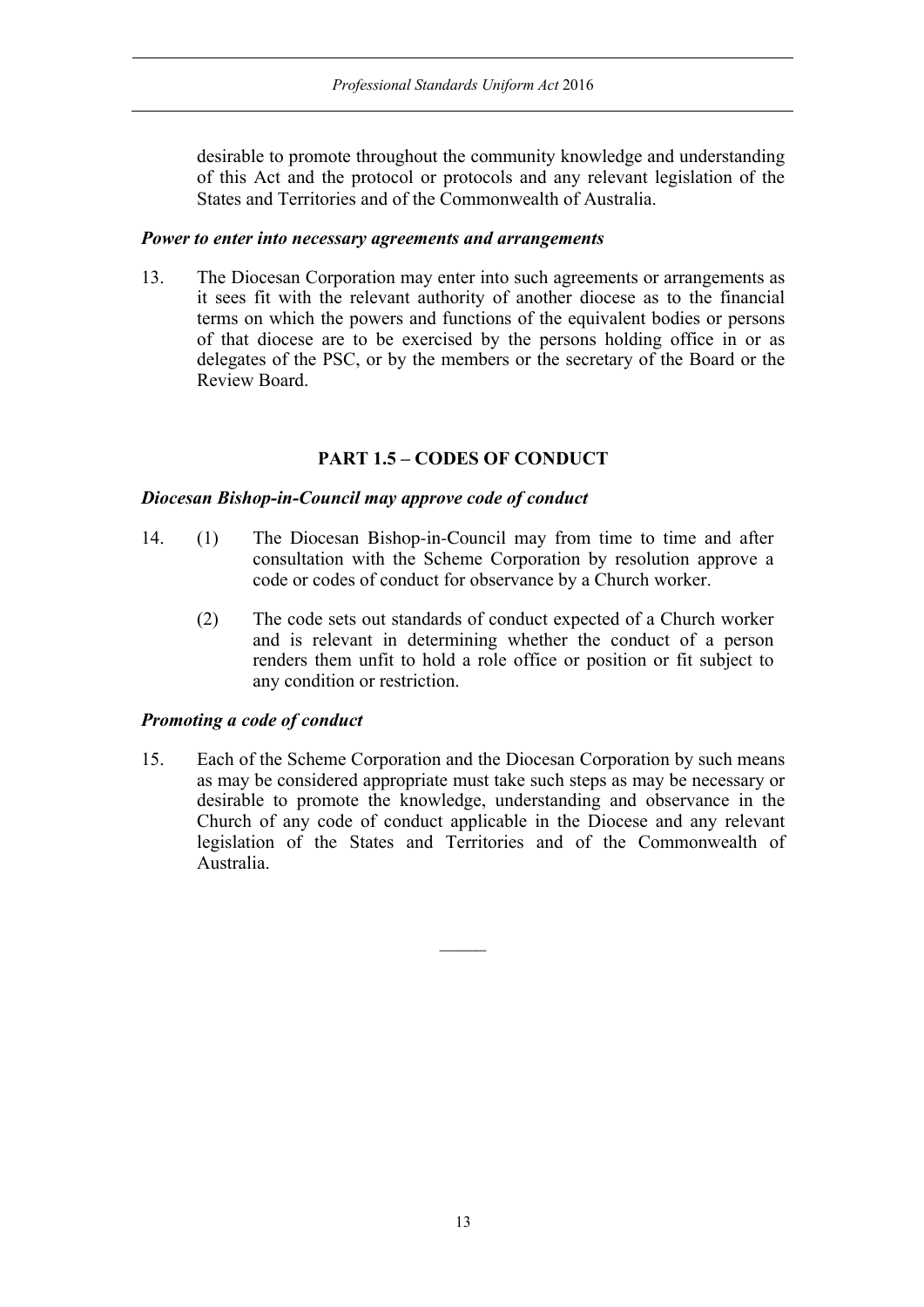# **CHAPTER 2 – DUTIES OF THE CHURCH WORKER**

# **PART 2.1 – KNOWING THE CODE OF CONDUCT**

#### *Code of conduct*

16. A Church worker must familiarise themselves with each code of conduct approved under this Act that relates to them.

#### **PART 2.2 – DUTY OF PRESCRIBED CHURCH WORKER TO REPORT**

#### *Certain matters must be reported*

- 17. (1) If any prescribed Church worker believes on reasonable grounds that a person has suffered harm or is at risk of harm as a result of misconduct by another Church worker and has no reason to believe that the Director is aware of those facts, the first mentioned Church worker must as soon as possible report the matter to the Director.<sup>7</sup>
	- (2) This section does not affect the operation of the Canon Concerning Confessions 1989 of General Synod or any other canon or legislative instrument relating to confessions in force in the Diocese.
	- (3) A failure to comply with subsection (1) is a relevant factor in determining the fitness or otherwise of the Church worker for any role office or position.

#### **PART 2.3 – DUTY OF CHURCH WORKER TO REPORT**

#### *Certain matters must be reported*

- 18. (1) If a Church worker has been charged in any jurisdiction in Australia or elsewhere with a sexual offence or an offence relating to child pornography whether committed within or outside the Diocese, that person must forthwith notify in writing the Director, giving particulars of the charge.<sup>8</sup>
	- (2) A failure to comply with subsection (1) is a relevant factor in

 <sup>7</sup> In certain circumstances, it is an offence punishable by 3 years imprisonment for any person of or over the age of 18 years to fail to disclose to a member of the police force of Victoria information relating to the commission of a sexual offence against a child under the age of 16 years: s327 of the *Crimes Act* 1958 (Vic).

<sup>8</sup> Independently of this provision, a Church worker in Victoria who holds a working with children clearance is subject to a statutory obligation under s20 of the *Working with Children Act* 2005 (Vic) to notify the Secretary to the Department of Justice and the Church authority of any relevant change in circumstances as defined in that section.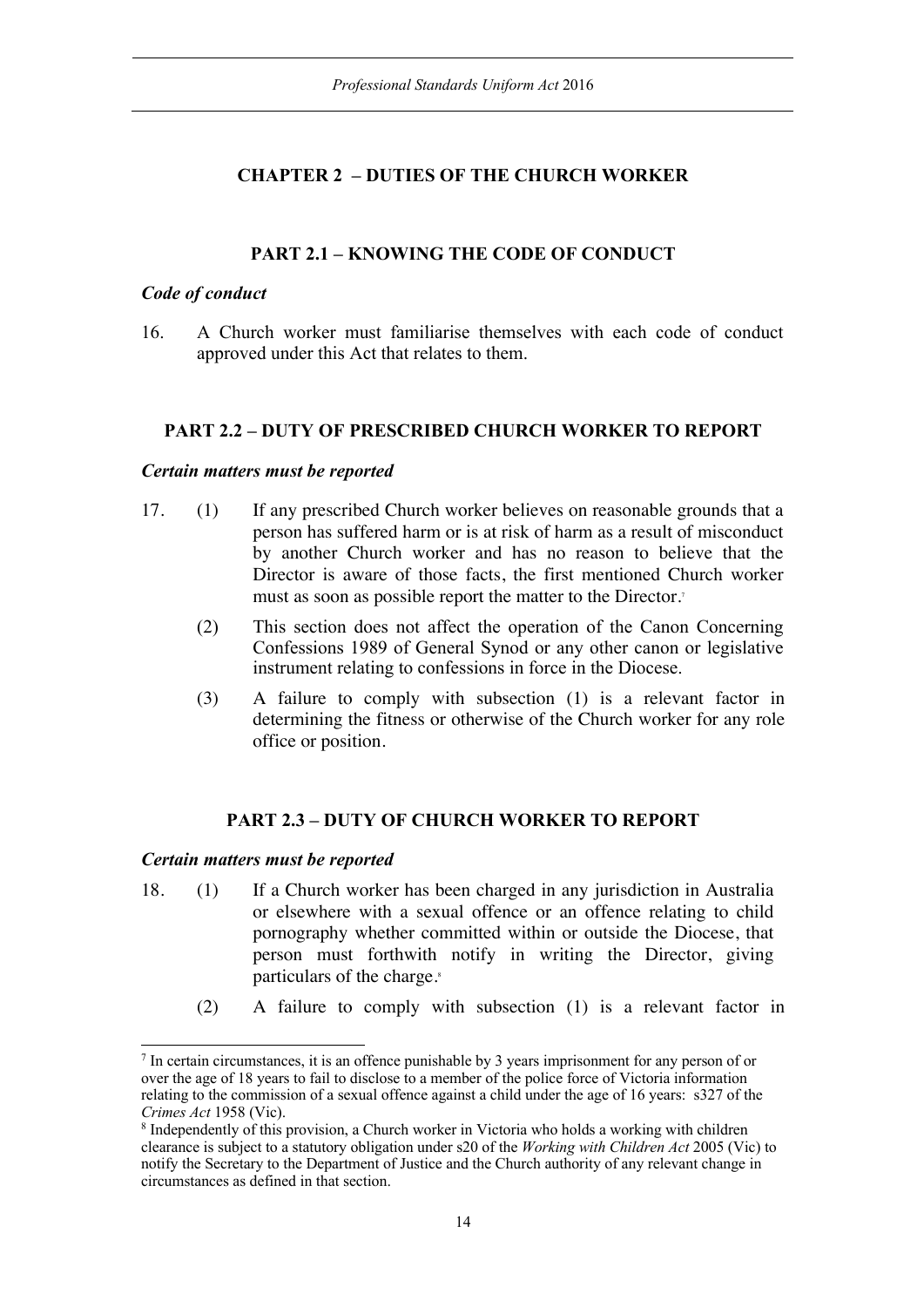determining the fitness or otherwise of the Church worker for any role office or position.

 $\mathcal{L}$ 

### **PART 2.4 –DUTIES IN RELATION TO COMPLAINTS**

#### *Duty to comply with a direction*

19. (1) A Church worker respondent must, subject to this section—

- (a) comply with any requirement of an investigator under section 31;
- (b) truthfully answer any question put by an investigator in the exercise of powers conferred by this Act;
- (c) not mislead the Director or the PSC or an investigator or other delegate of any of them;
- (d) not unreasonably delay or obstruct the Director or the PSC, or an investigator or other delegate of any of them in the exercise of powers conferred by this Act; and
- (e) attend a mediation, conciliation, neutral evaluation or other dispute resolution meeting when directed by the PSC in relation to a complaint.
- (2) A Church worker may not refuse to comply with subsection (1) on the ground that the production of a record or the giving of information or the verifying of it may tend to expose the person to a penalty and –
	- (a) the privilege if any against exposure to a penalty is to that extent taken to have been waived<sup>9</sup>; and
	- (b) the record or the information given may be used in evidence in any proceeding against the person before the Board or the Review Board.
- (3) A Church worker may refuse to comply with subsection (1) on the ground that the production of a record or the giving of information or the verifying of it may tend to incriminate the person.
- (4) If a respondent declines to answer a question on the ground that the answer might tend to incriminate the person a written record shall be made of the question and of the ground of refusal.<sup>10</sup>
- (5) A failure to comply with any provision of subsection (1) is a relevant factor in determining the fitness or otherwise of the Church worker for

 <sup>9</sup> Cf *Legal Services Commissioner v Spaulding (Legal Practice)* [2015] VCAT 292 per Garde J.  $10$  The legislation does not purport to abrogate the common law privilege against self-incrimination.

See the discussion in *Essendon Football Club v CEO of ASADA* [2014] FCA 1019 at [279].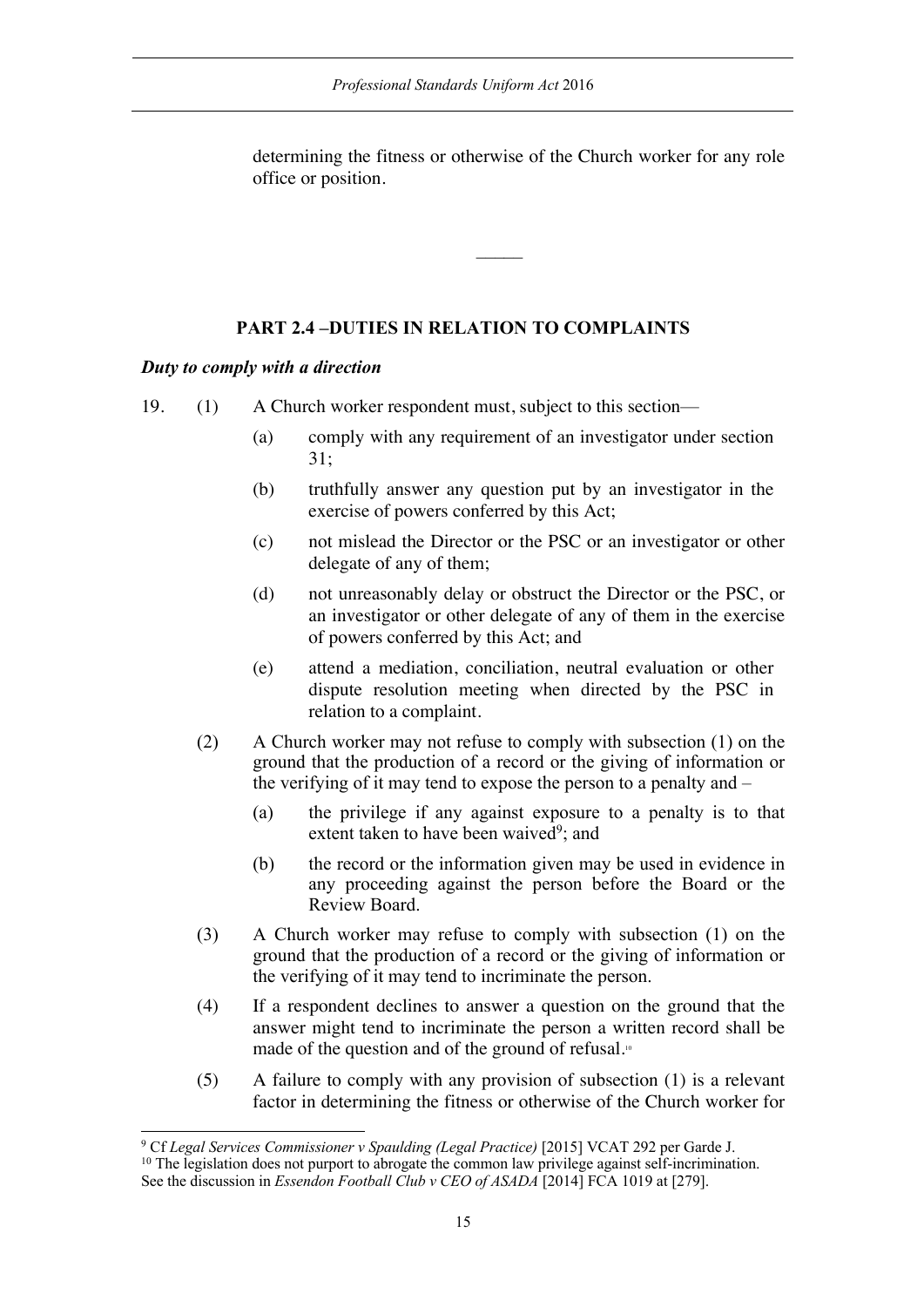any role office or position.

# **PART 2.5 - UNDERTAKINGS**

#### *Duty to comply with an undertaking or direction*

- 20. (1) A Church worker respondent must—
	- (a) comply with any undertaking given to the PSC, the Board, the Review Board or the Church authority; and
	- (b) comply with a direction made by the Church authority to give effect to a recommendation of the PSC, the Board or the Review Board (as the case may be) or any permitted variation or modification of that recommendation.
	- (2) Failure of the respondent to a complaint to comply with an undertaking or direction is an offence.
	- (3) The PSC may institute proceedings forthwith in the Diocesan Tribunal in respect of an offence against this section against any person in respect of whom the Diocesan Tribunal has jurisdiction.
	- (4) A failure to comply with any provision of subsection (1) is a relevant factor in determining the fitness or otherwise of the Church worker for any role office or position.

 $\overline{\phantom{a}}$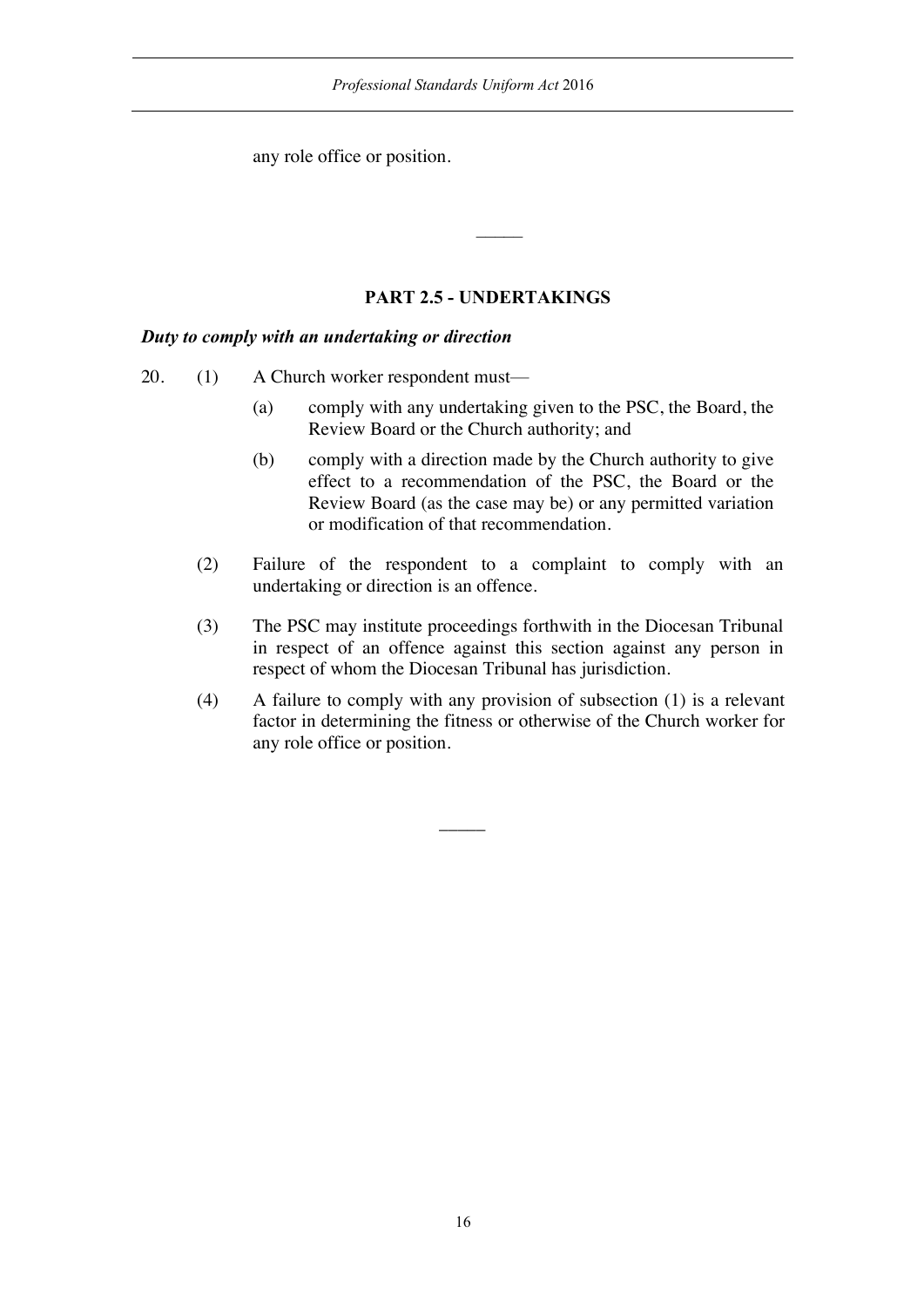### **CHAPTER 3**

### **COMPLAINT OF MISCONDUCT AGAINST A CHURCH WORKER**

#### **PART 3.1 - INTRODUCTION**

#### *Complaint of misconduct*

- 21. (1) Any person including the Director may make a complaint of misconduct of a Church worker to the PSC.
	- (2) A complaint of misconduct against a person who is not a Church worker shall be deemed to be a complaint against a Church worker under subsection (1) of this section if—
		- (a) the complainant and the respondent to the complaint have agreed in writing to submit the complaint to the PSC to be dealt with under this Act as if it were a complaint under subsection (1) of this section and to be bound by any decision pursuant to section 119 of the Church authority nominated by them in the submission on a recommendation under this Act from the PSC, the Board or the Review Board; and
		- (b) the PSC has consented in writing to that submission.
	- Note: This part deals with complaints against Church workers which class includes both a sub-class of clergy, lay leaders and certain other specified roles (prescribed Church workers) and a sub-class of Church volunteers. The process for each subclass is broadly the same except for two particular matters. First 60 day time limits are imposed on the Board and Review Board (subject to extension) for determining complaints against volunteers. Second, volunteers are not given the right on suspension by recommendation of the Board to apply to the Review Board for a review.

A complaint may be made against a deceased Church worker.

#### *Consent to process*

- 22. (1) The Director must prior to any investigation seek from the complainant his or her written consent to—
	- (a) the giving by the Director of notice of the complaint and the identity of the complainant to the respondent;
	- (b) the investigation of the complaint by the PSC or its delegate;
	- (c) the PSC otherwise dealing with it under this Act;
	- (d) the hearing and determination of the complaint by the Board and on any review, the Review Board, either by hearing or otherwise in accordance under this Act; and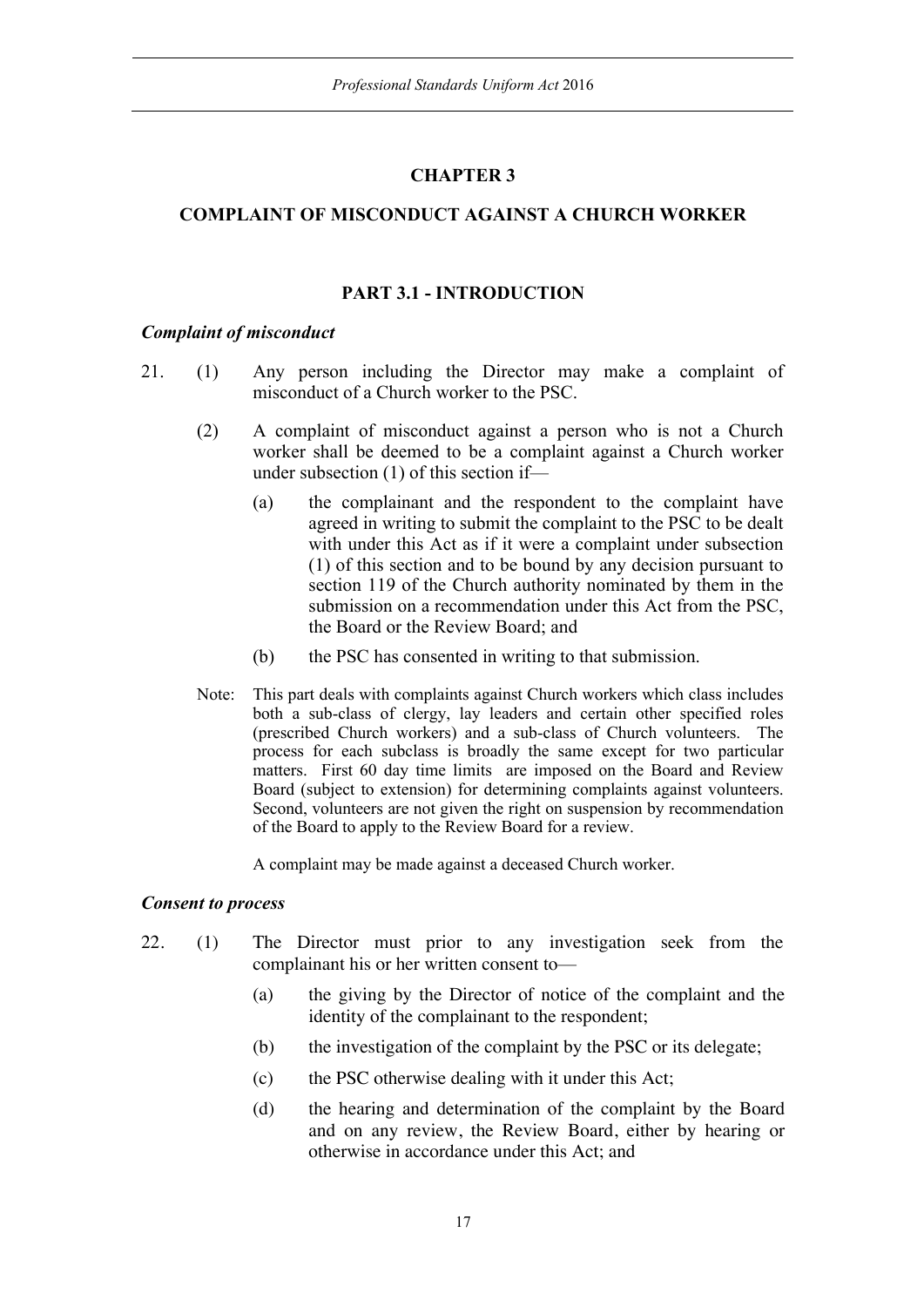- (e) the making of recommendations to the Church authority in accordance with this Act.
- (2) If the complainant (other than the Director) has not given the written consent referred to in the preceding subsection—
	- (a) the Director and the PSC must, subject to any obligation to disclose to a member of the police force<sup> $n$ </sup>, respect the confidentiality of the identity of the complainant;
	- (b) the PSC shall not be required to investigate the complaint and otherwise to refer it to the Board;
	- (c) the PSC may but is not obliged to dismiss the complaint or take no further action in relation to the complaint; but
	- (d) the PSC may with the consent of the complainant arrange with the complainant, the respondent and if appropriate, the Church authority mediation conciliation neutral evaluation or other alternative resolution of any dispute associated with the complaint, with a view to addressing any breakdown in relationships and achieving a reconciliation between the parties.

#### *Form of complaints*

- 23. (1) A complaint may be in any form, in writing on paper or by email or facsimile or conveyed orally.
	- (2) A complaint must—
		- (a) identify the complainant; and
		- (b) include details of the misconduct complained about.
	- (3) The PSC may not act on an anonymous complaint.
	- (4) Nothing in the preceding subsection shall prevent or restrict the PSC in the exercise of its powers under section 29(1)(b).

#### *Further requirements of complainant*

- 24. (1) The PSC may require a complainant to—
	- (a) give further details of the complaint; and
	- (b) verify any details of the complaint by statutory declaration or in another manner specified by the Director or the PSC.
	- (2) A requirement under subsection (1) must be in writing and allow the

<sup>&</sup>lt;sup>11</sup> In certain circumstances, it is an offence punishable by 3 years imprisonment for any person of or over the age of 18 years to fail to disclose to a member of the police force of Victoria information relating to the commission of a sexual offence against a child under the age of 16 years: s327 of the *Crimes Act* 1958 (Vic). A negligent failure by person in authority to protect a child from a sexual offence is also an offence: s49C.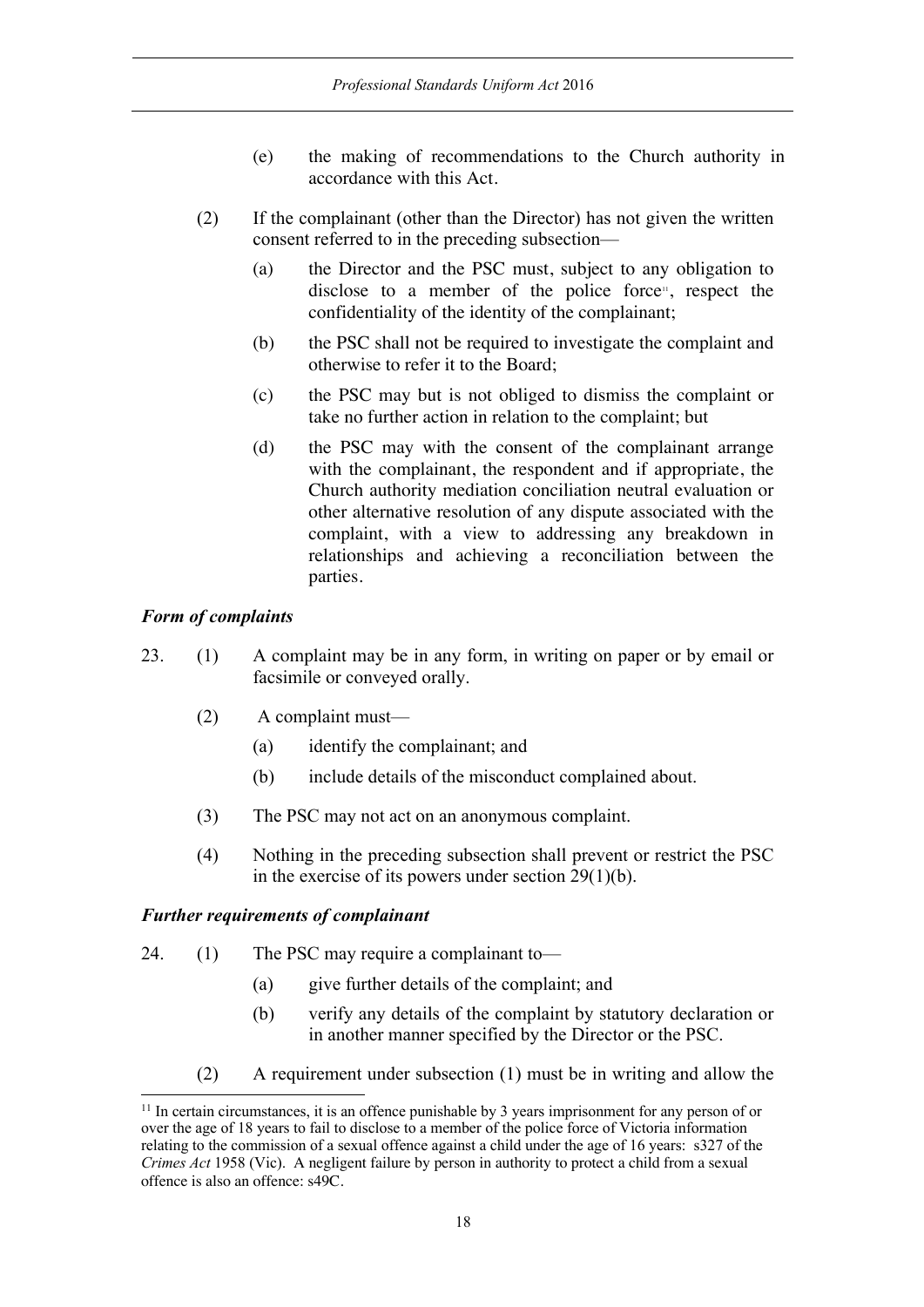complainant a reasonable time to comply.

#### *How PSC may respond to a complaint*

- 25. (1) The PSC may, if it thinks it appropriate to do so, refer a complaint, or the investigation of a complaint, to an equivalent body or bodies.
	- (2) Without limiting the discretion of the PSC under subsection (1), it is appropriate to refer a complaint, or the investigation of a complaint, to an equivalent body or bodies if when the complaint is made—
		- (a) the Church worker, the subject of the complaint, resides in another diocese or holds a licence or permission to officiate or other authority from a Church authority in another diocese; and
		- (b) neither resides in the Diocese nor holds a licence or permission to officiate or other authority from a Church authority in the Diocese.
	- (3) When the PSC and an equivalent body or equivalent bodies have the power and duty to investigate information concerning the alleged misconduct of the same person to whom this Act applies and the respective bodies cannot agree on—
		- (a) which body shall carry out the investigation or any parts of such investigation; or
		- (b) whether a question or questions specified in section 69(a) should be referred to the Board or to an equivalent body which has jurisdiction—

the PSC must refer the disagreement for decision by two independent persons agreed upon by the PSC and the equivalent body or bodies.

- (4) The PSC must act in accordance with the unanimous decision of those independent persons referred to in subsection (3) or, if such persons cannot agree within a reasonable time of the disagreement being referred, in accordance with the decision of the Primate or his nominee.
- (5) In all matters affecting the operation of this Act the PSC and the Director must co-operate with and assist an equivalent body and a person acting in the corresponding capacity of the Director in another diocese.
- (6) In making a decision under subsection (3) the independent persons will not be bound by the views or instruction of the PSC but shall take into account the most convenient course for all concerned and the proper and expeditious conduct of the investigation or referral as the case may be.

#### *Consolidation of complaint proceedings*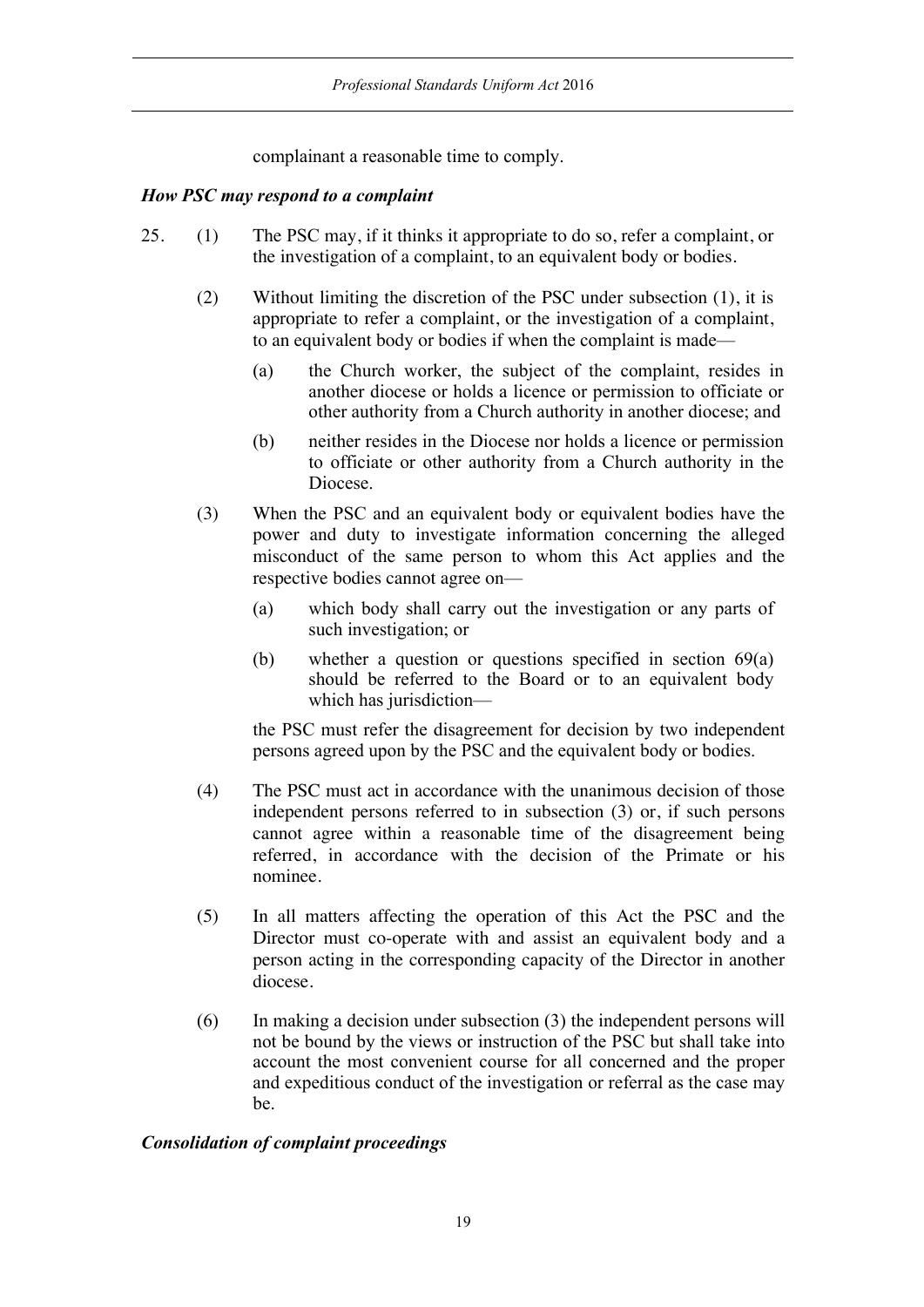- 26. (1) This section applies if a complaint against a Church volunteer raises the same or similar issues of fact or law as a complaint that has been made against a prescribed Church worker.
	- (2) The PSC may apply to the Board for a direction under this section in relation to proceedings against a Church volunteer and other proceedings against a prescribed Church worker under this Act on the ground that—
		- (a) a common question of law or fact arises in all those proceedings;
		- (b) the determinations and recommendations sought in all those proceedings are in respect of, or arise out of, the same transaction or series of transactions; or
		- (c) for some other reason specified in the application, it is desirable that a direction be made under this section.
	- (3) In this section, 2 or more proceedings that are the subject of an application under subsection (1) are called the **related proceedings**.
	- (4) The Board may make the following directions under this subsection in relation to the related proceedings—
		- (a) that the proceedings be consolidated on the terms specified in the direction;
		- (b) that the proceedings be heard or considered by the Board at the same time or in a sequence specified in the direction;
		- (c) that any of the proceedings be stayed pending the determination of any of the other proceedings.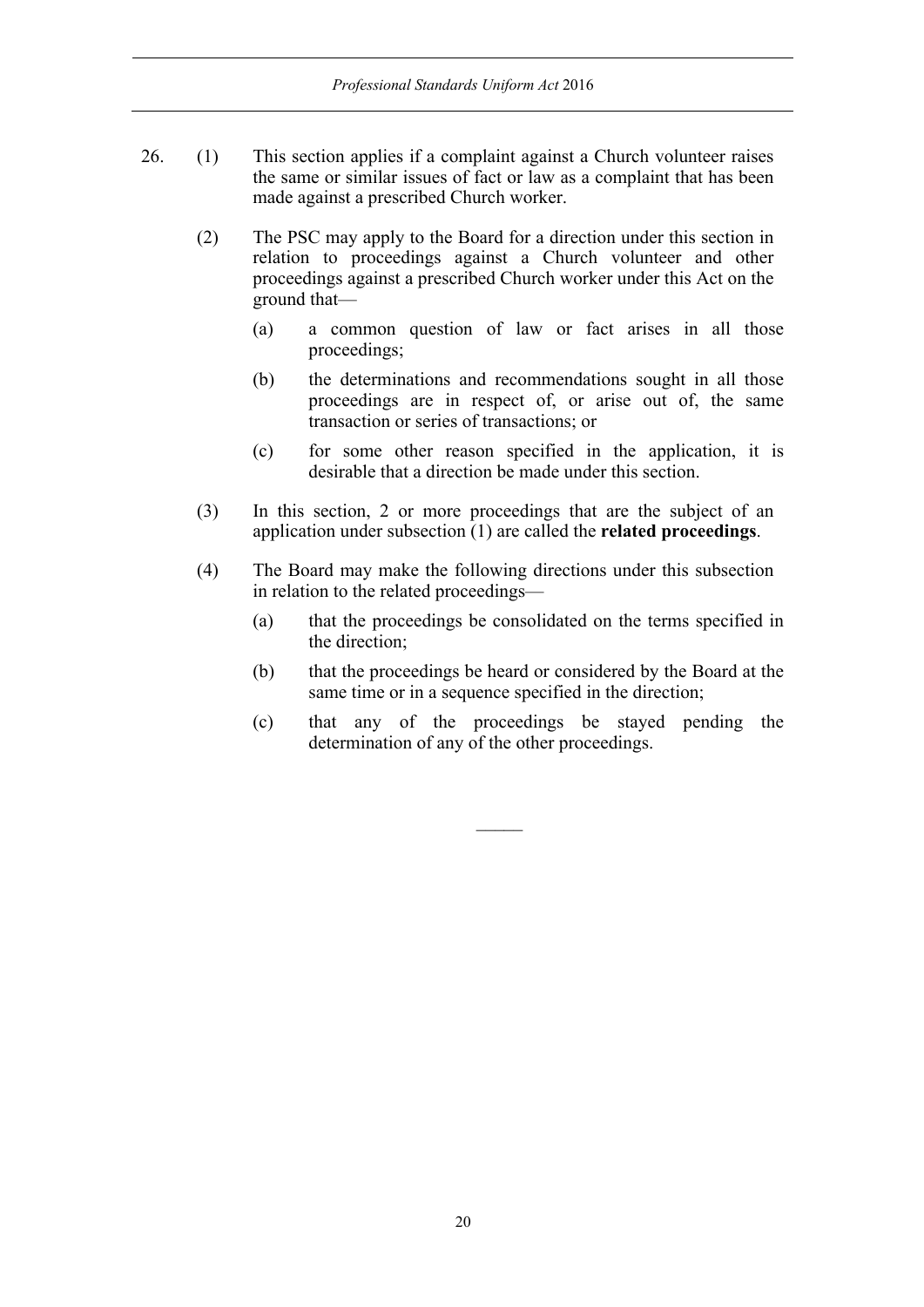### **PART 3.2 – SUMMARY DETERMINATION OF A COMPLAINT**

#### *PSC may dismiss or can proceed with certain complaints*

- 27. (1) The PSC may dismiss a complaint or take no further action in relation to a complaint if—
	- (a) the PSC is of opinion that—
		- (i) the complaint does not fall within the provisions of this Act;
		- (ii) the complaint is false, vexatious, misconceived, frivolous or lacking in substance; or
		- (iii) there is insufficient reliable evidence to warrant an investigation or further investigation;
	- (b) the behaviour the subject matter of the complaint can properly be dealt with by other means such as but not limited to mediation conciliation neutral evaluation or other alternative resolution of any dispute associated with the complaint;
	- (c) the subject matter of a complaint is under investigation by some other competent person or body or is the subject of legal proceedings;
	- (d) the person making the complaint has failed to provide further details to the Director or to verify the allegations by statutory declaration when requested by the Director to do so.
	- (2) In acting under subsection (1), the PSC may recommend to the Church authority any steps that might reduce or eliminate the risk of misconduct either generally by Church workers or in relation to the respondent by way of educational, training or mentoring programme.
	- (3) A recommendation pursuant to the preceding subsection is advisory only and not binding on the Church authority.

### *Complainant and respondent to be given notice of outcome of complaint and reasons*

28. If a complaint is dealt with by the PSC under the preceding section, the PSC must give the complainant and the respondent a written notice of the outcome including the reasons for the outcome.

 $\overline{\phantom{a}}$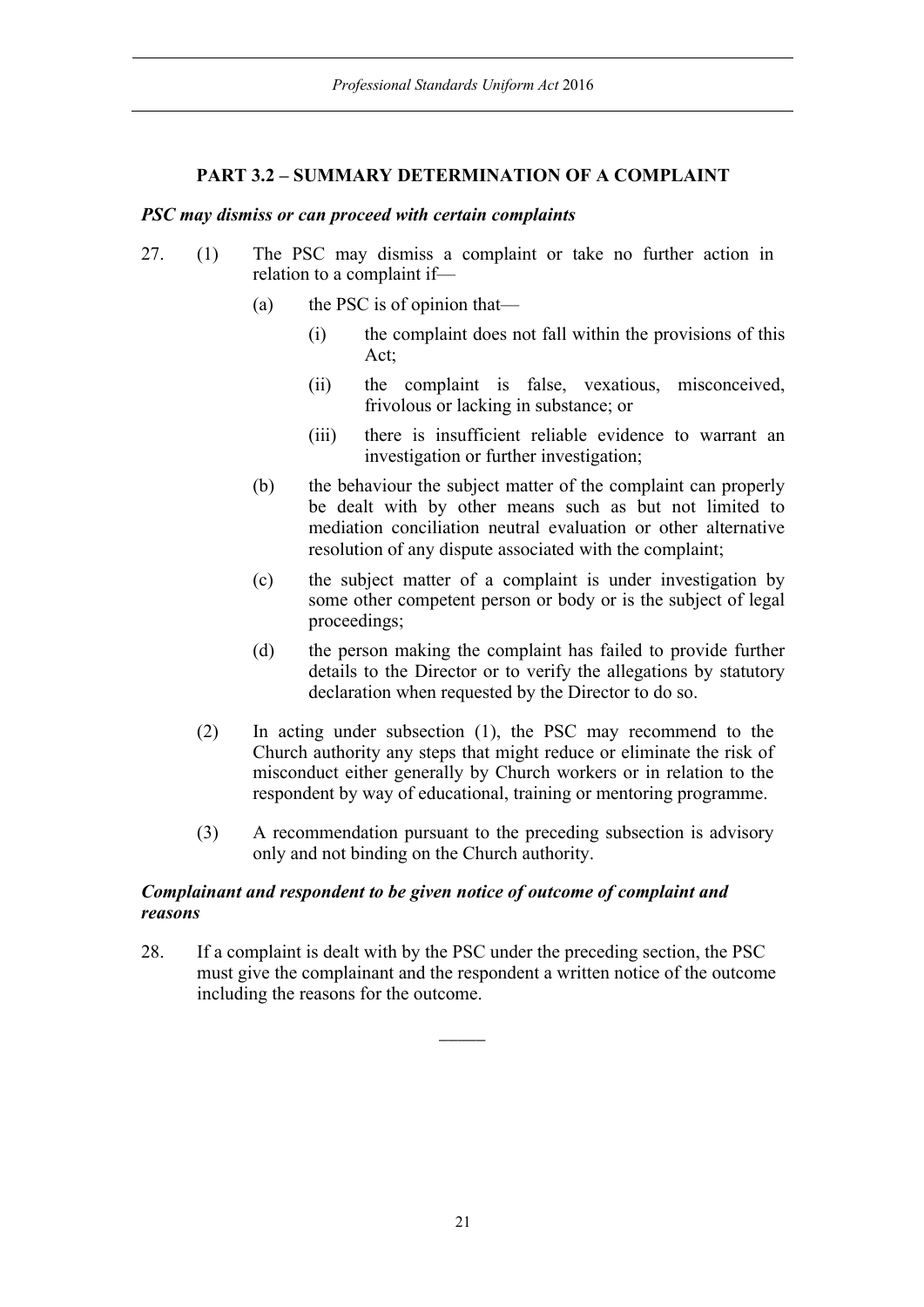# **PART 3.3 – INVESTIGATIONS**

#### *When PSC is to investigate*

- 29. (1) Subject to section 22, the PSC
	- (a) must cause to be investigated each complaint or matter against a Church worker as expeditiously as possible;
	- (b) may cause to be investigated the conduct of a Church worker if the PSC has reason to believe that the conduct may amount to misconduct under this Act even though—
		- (i) no complaint has been made about the conduct;
		- (ii) a complaint about the conduct is anonymous or has been withdrawn; or
		- (iii) the complainant does not give the written consent referred to in section 22.
	- (2) The PSC may by instrument in writing appoint, upon such terms and conditions as the PSC may approve, a competent person to investigate a Church worker under this section.

### *PSC to obtain material*

30. For the purpose of an investigation the PSC or its delegate must obtain such statutory declarations or written statements, recorded conversations, reports, documents and other material as the PSC or its delegate considers necessary or advisable for presentation to the PSC.

# *Respondent to respond to PSC*

- 31. (1) Prior to any referral of a complaint or matter to the Board, for the purpose of carrying out an investigation of a complaint or matter, an investigator appointed by the PSC may by notice in writing to a respondent require the respondent or applicant for a clearance to do any one or more of the following<sup>12</sup>—
	- (a) to meet on reasonable notice with the investigator to answer questions in relation to a complaint or matter;
	- (b) to assist in or co-operate with the investigation of the complaint or matter in a specified manner;
	- (c) to provide written information to the investigator within 21 days or such further period as the Director may allow in relation to any matter relevant to the investigation;
	- (d) to verify the report by statutory declaration or another manner specified by the PSC; and

 <sup>12</sup> Cf *Legal Profession Uniform Law*, s371 made under the *Legal Profession Uniform Law Application Act* 2014 (Vic).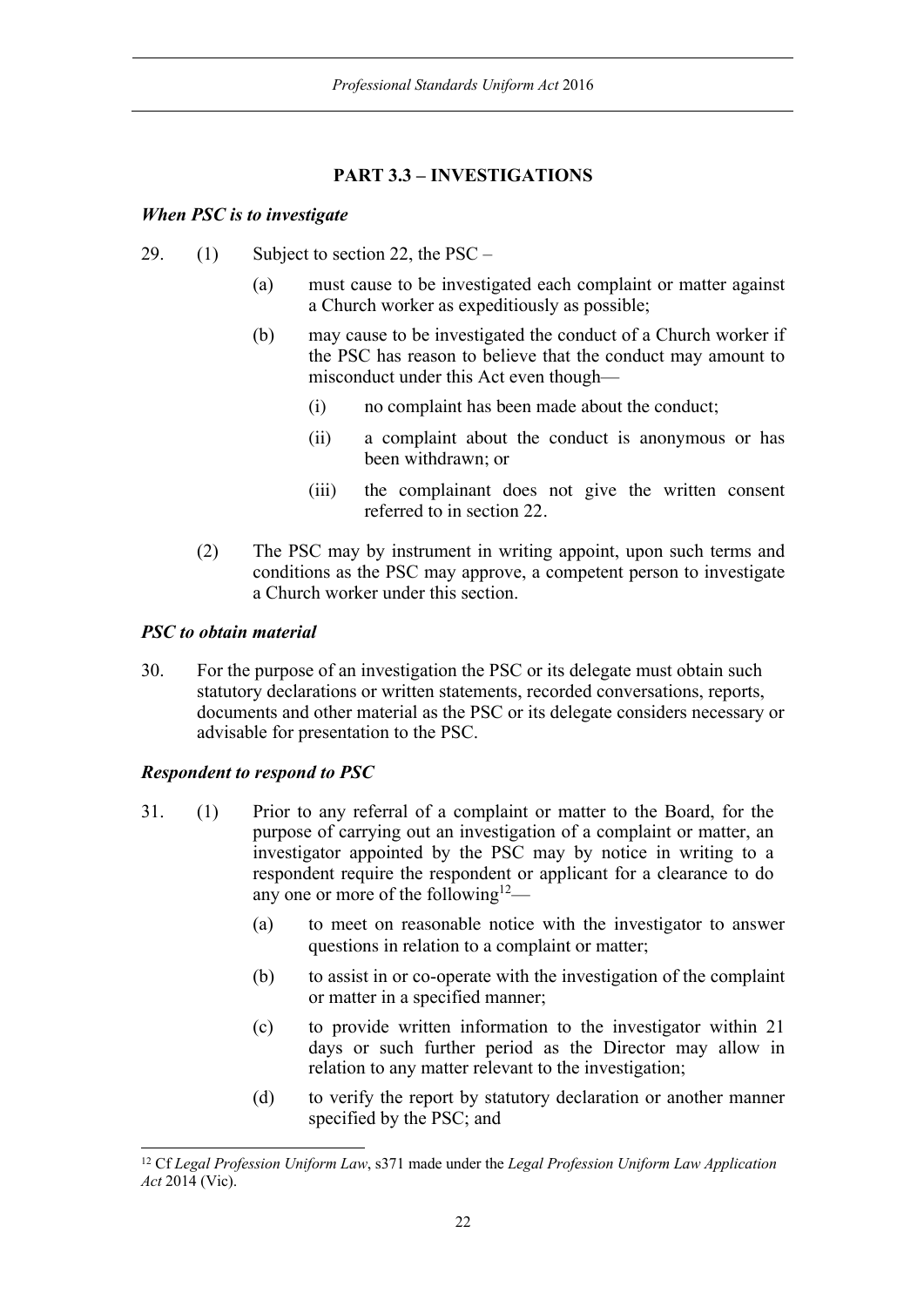- (e) to produce at or before a specified time and at a specified place, any specified document (or a copy of the document).<sup>13</sup>
- (2) Subject to any lawful objection, an investigator may inspect any document provided pursuant to a requirement under this Part and may make copies of the document or any part of the document.

 $\overline{\phantom{a}}$ 

<sup>&</sup>lt;sup>13</sup> See Part 2.4 above for the consequences of non-compliance.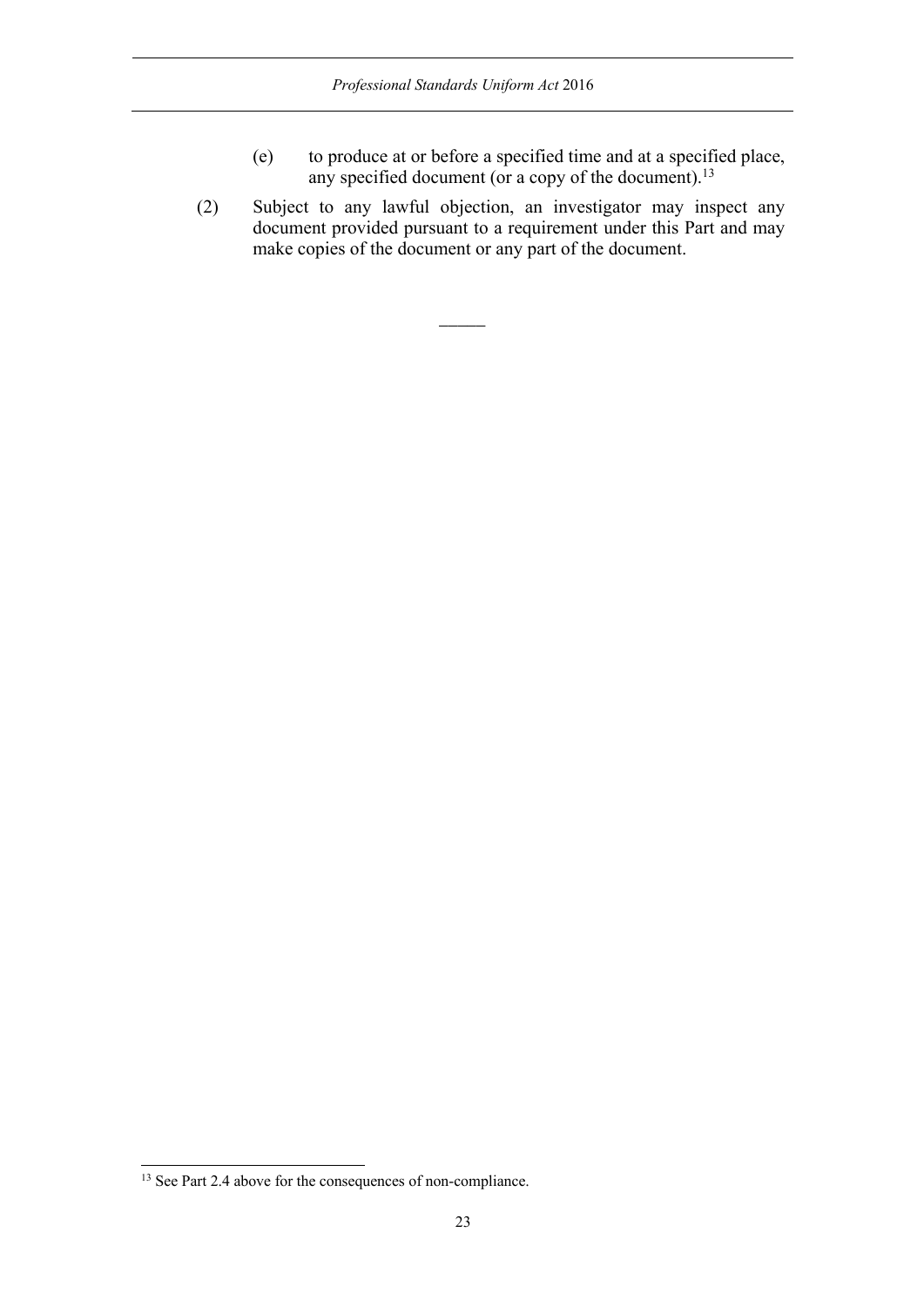# **PART 3.4 – OUTCOMES OF PSC**

#### *How PSC may or must respond after receipt of complaint*

- 32. At any time after the PSC receives a complaint, the PSC may—
	- (a) direct the respondent to attend mediation conciliation neutral evaluation or other alternative resolution of any dispute associated with the complaint;14 and
	- (b) exercise its powers under section 27 of this Act to dismiss a complaint or to take no further action in relation to a complaint or to recommend any steps to be taken.
- 33. At any time after investigation of a complaint in accordance with Part 3.3, the PSC—
	- (a) must, if required under section 69 or 70 to do so, refer the complaint to the Board; and
	- (b) may institute, amend or withdraw proceedings by way of charge against the respondent to the complaint before the Diocesan Tribunal.

#### *If a complaint or application for a clearance for ministry is settled or resolved*

- 34. (1) The fact that the subject matter of a complaint or application for a clearance for ministry may be settled or resolved in whole or in part between the parties affected thereby does not prevent the PSC from acting under sections 32 or 33 in respect of the subject matter of the complaint or matter.
	- (2) Any term of settlement or resolution referred to in subsection (1) which purports to prevent or to limit the institution of action under the preceding section shall be of no effect.

#### *If agreement on facts or recommendation concerning a complaint*

- 35. (1) The PSC may agree with the respondent to a complaint for the submission to the Board or the Review Board of —
	- (a) a statement of the facts relevant to the complaint; or
	- (b) any recommendation proposed to be made by the Board or the Review Board to the Church authority; or
	- (c) both a statement and any recommendation.
	- (2) The Board or the Review Board may in its discretion proceed on the basis of the statement of agreed facts and determine any

<sup>&</sup>lt;sup>14</sup> This provision is intended to facilitate the early intervention of the PSC in a matter which is suitable for resolution by an alternative dispute resolution process involving the DPS, the complainant, the respondent and, in the appropriate case, the Diocesan Bishop. The protocol would expand on this aspect.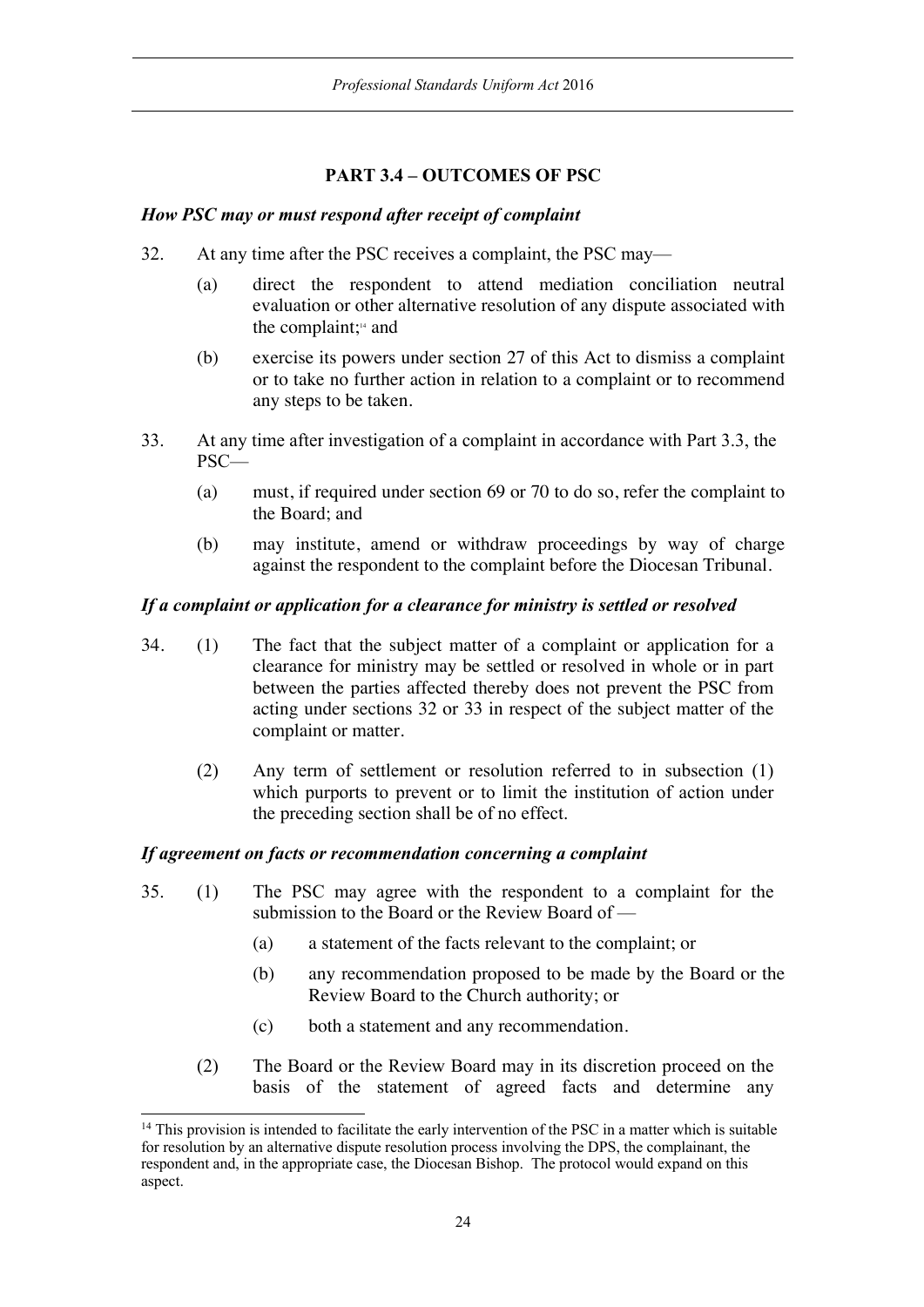recommendation to be made to the Church authority, having regard to but not bound by any proposed recommendation agreed between the PSC and the respondent to the complaint.<sup>15</sup>

#### *If agreement on facts or determination concerning an application for a clearance*

- 36. (1) The PSC may agree with an applicant for a clearance for ministry or clearance for service for the submission to the Board or the Review Board of —
	- (a) a statement of the facts relevant to the application for a clearance; or
	- (b) any proposed determination on that application; or
	- (c) both a statement and any proposed determination.

 $\overline{\phantom{a}}$ 

(2) The Board or the Review Board may in its discretion proceed on the basis of the statement of agreed facts and determine the application for a clearance, having regard to but not bound by any proposed determination agreed between the PSC and the applicant for a clearance.

<sup>&</sup>lt;sup>15</sup> The cases dealing with the imposition of a monetary penalty or disqualification for contravention of the *Corporations Act* or the *Trade Practices Act* hold that the Court should not depart from the penalty recommended by the prosecuting authority and the respondent unless in all the circumstances it is outside the permissible range: see *ASIC v Vizard* (2005) 54 ACSR 394 at [45] per Finkelstein J, *NW Frozen Goods Pty Ltd v ACCC* (1996) 71 FCR 285 at 291 (FC) and *ASIC v Vines* (2006) 58 ACSR 298 at [19] per Austin J. But see now *Director, Fair Work Building Industry Inspectorate v Construction, Forestry, Mining and Energy Union* (2015) 229 FCR 331; (2015) 320 ALR 631; (2015) 105 ACSR 403; [2015] FCAFC 59 (appeal pending March 2016).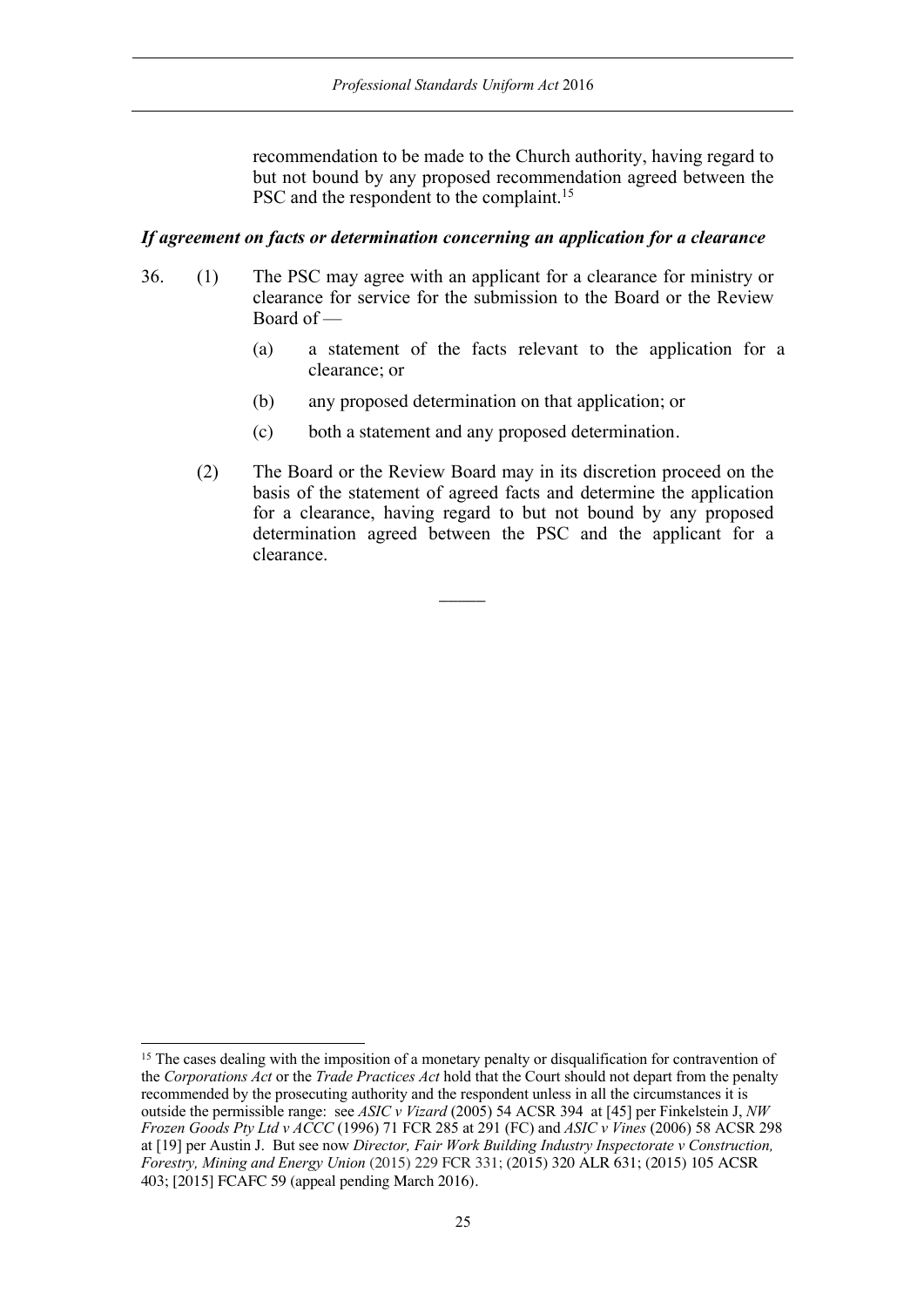# **PART 3.5 – SUSPENSION**

#### *Suspension or standing down or prohibition order or other action where unacceptable risk*

- 37. Where after receipt of a complaint about the conduct of a Church worker and at any time during the progress of a complaint under this Act, the PSC is satisfied that there is an unacceptable risk of harm to any person if the respondent remains in his or her present role office or position pending the outcome of the complaint, the PSC may refer the matter to the Board or, as the urgency of the matter requires, make a recommendation direct to the Diocesan Bishop or other Church authority that pending that outcome—
	- (a) the respondent be suspended or stood down from the duties or functions of any role office or position held by the respondent or certain of those duties;
	- (b) a prohibition order be made against the respondent;
	- (c) the respondent be required to enter into a Safety Agreement with the Church authority, failing which he or she be excluded from entry or access to premises or activities of the Church either generally or in a specified location or circumstances;<sup>16</sup> or
	- (d) such other action be taken as may be thought fit.

#### *Respondent to be given notice*

- 38. Before—
	- (a) making a recommendation pursuant to the preceding section; or
	- (b) referring the matter to the Board—

the PSC must give the respondent notice that grounds exist for the PSC being satisfied under the preceding paragraph that there is an unacceptable risk of harm and in that notice —

- (c) specify the grounds;
- (d) give details of the proposed recommendation; and
- (e) request the respondent to show cause in writing within 7 days why the recommendation should not be made.

#### *No reference on notice where immediate unacceptable risk*

39. The provisions of the preceding section and section 41 shall not apply if the PSC is satisfied that there is an immediate unacceptable risk of harm to any person if the respondent remains in his or her present role office or position.

#### *Referral to the Board*

40. Where the PSC is satisfied that there is an immediate unacceptable risk of

 <sup>16</sup> See the definition of 'Safety Agreement' in section 3.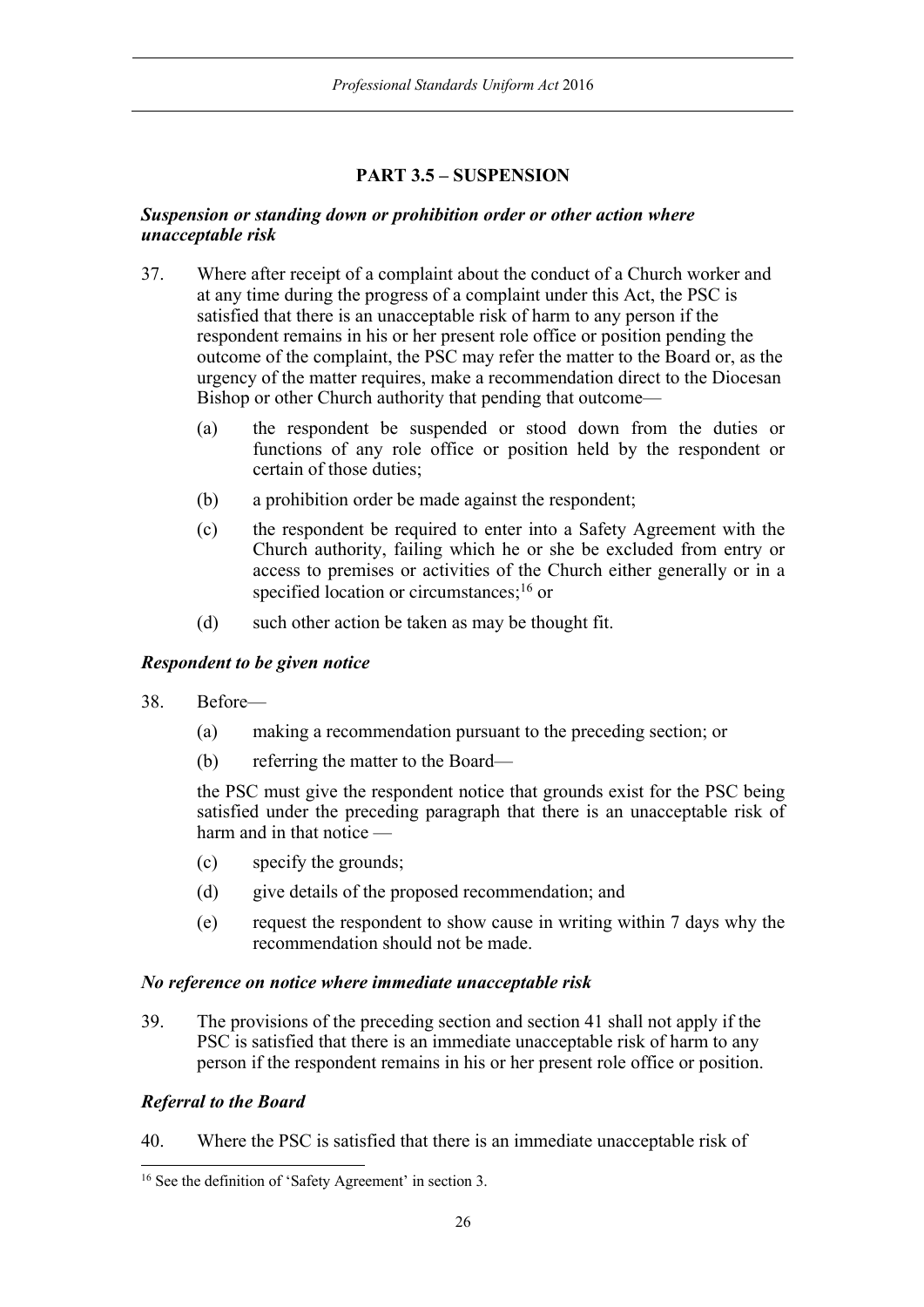harm to any person if the respondent remains in his or her present role office or position and makes a recommendation direct to the Diocesan Bishop or other Church authority pursuant to section 37—

- (a) the PSC must forthwith refer the matter to the Board; and
- (b) the Director must as soon as practicable give the respondent written notice that—
	- (i) the recommendation has been made without notice and the grounds relied on;
	- (ii) the PSC will report the recommendation to the Board and that the Board will consider whether the recommendation should stand; and
	- (iii) the respondent may advance further submissions to the Board within a period specified by the Director if he or she wishes to do so.

#### *PSC or Board to consider respondent's response*

41. The PSC or the Board (as the case may be) shall consider any response from the respondent received within the specified time or any further period allowed, before making a decision on the recommendation to be made.

#### *Powers of Board if satisfied as to unacceptable risk*

- 42. If the Board is satisfied that there is an unacceptable risk of harm to any person if the respondent remains in his or her present role office or position pending the outcome of the complaint, the Board may after considering any further response from the respondent within the period specified in section  $40(b)(iii)$ —
	- (a) determine accordingly and make a recommendation to the relevant Church authority that pending that outcome action be taken as referred to above in section 37; or

where the PSC has already made a recommendation under section 37—

- (b) affirm or vary that recommendation; or
- (c) set aside that recommendation and make another in substitution for it.

#### *Matters to be considered by PSC or Board before recommending*

- 43. Before making a recommendation under this Part, the PSC or the Board (as the case may be) shall take into account—
	- (a) the seriousness of the alleged misconduct;
	- (b) the nature of the material to support or negate the allegations;
	- (c) the extent to which any person is at risk of harm;
	- (d) after consultation with the relevant Church body or its representative, the effect on the respondent, a relevant Church body and on the Church in the diocese of acting and of not acting under this Part; and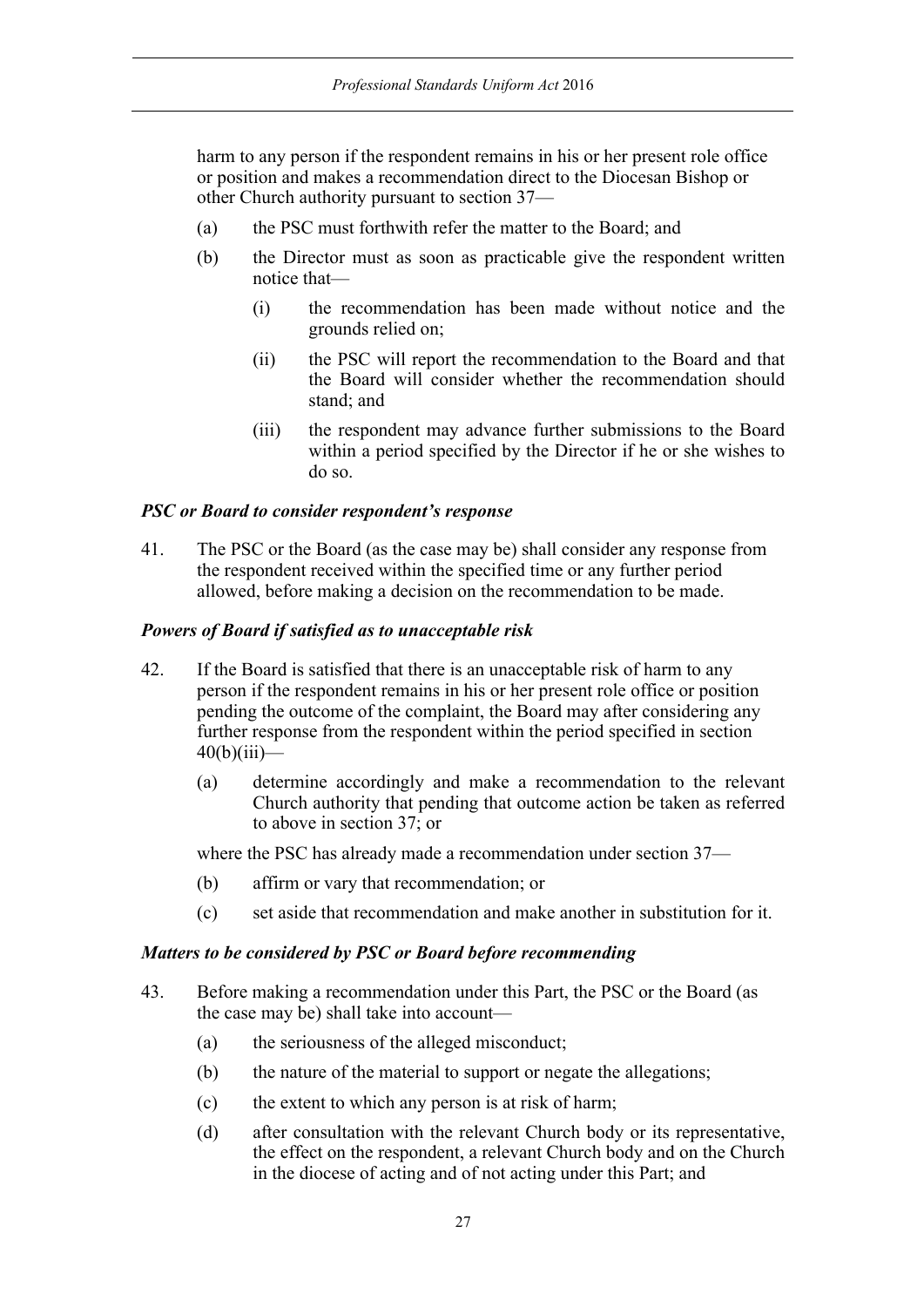(e) any other allegation of similar conduct previously made to the PSC or to an equivalent body

and may take into account any other relevant matter<sup>17</sup>.

### *Criminal charges – Notice of suspension*

- 44. (1) If a Church worker has been charged in any jurisdiction in Australia or elsewhere with a sexual offence or an offence relating to child pornography whether committed within or outside the Diocese, that person must forthwith stand down from the duties of the role office or position pending the determination of the charge.
	- (2) If the person fails to do so, any relevant Church authority must on receiving notice of the charge serve on the person a notice of suspension.
	- (3) Upon service of that notice, the person shall be deemed to have been suspended by the Church authority pending the outcome of the hearing of the charge.

### *Suspension by the Church authority*

- 45. The Church authority to whom a recommendation is made under this Part must unless a stay is directed under section 90, and is hereby empowered to give effect to—
	- (a) that recommendation of the PSC or the Board or if applicable the Review Board; or
	- (b) any variation or modification of that recommendation, consistent with the matters taken into account under section 43 and provided that the substance of that recommendation is preserved, as the Church authority sees fit.

# *Publication of decision*

- 46. (1) Subject to subsection (2), the relevant Church authority—
	- (a) must as soon as practicable release to the persons referred to in subsection 118(1) and to the public a written statement disclosing—
		- (i) their decision on any recommendation received in respect of a complaint;
		- (ii) the steps to be taken or that have been taken pursuant to the preceding section to give effect to it; and
		- (iii) the reasons for any variation or modification of a recommendation under the preceding section; and

 $17$  The Act puts in place a regime to regulate the fitness of a person. It is not a disciplinary regime per se and for this reason it is not appropriate to consider either general or specific deterrence as a factor in arriving at a recommendation.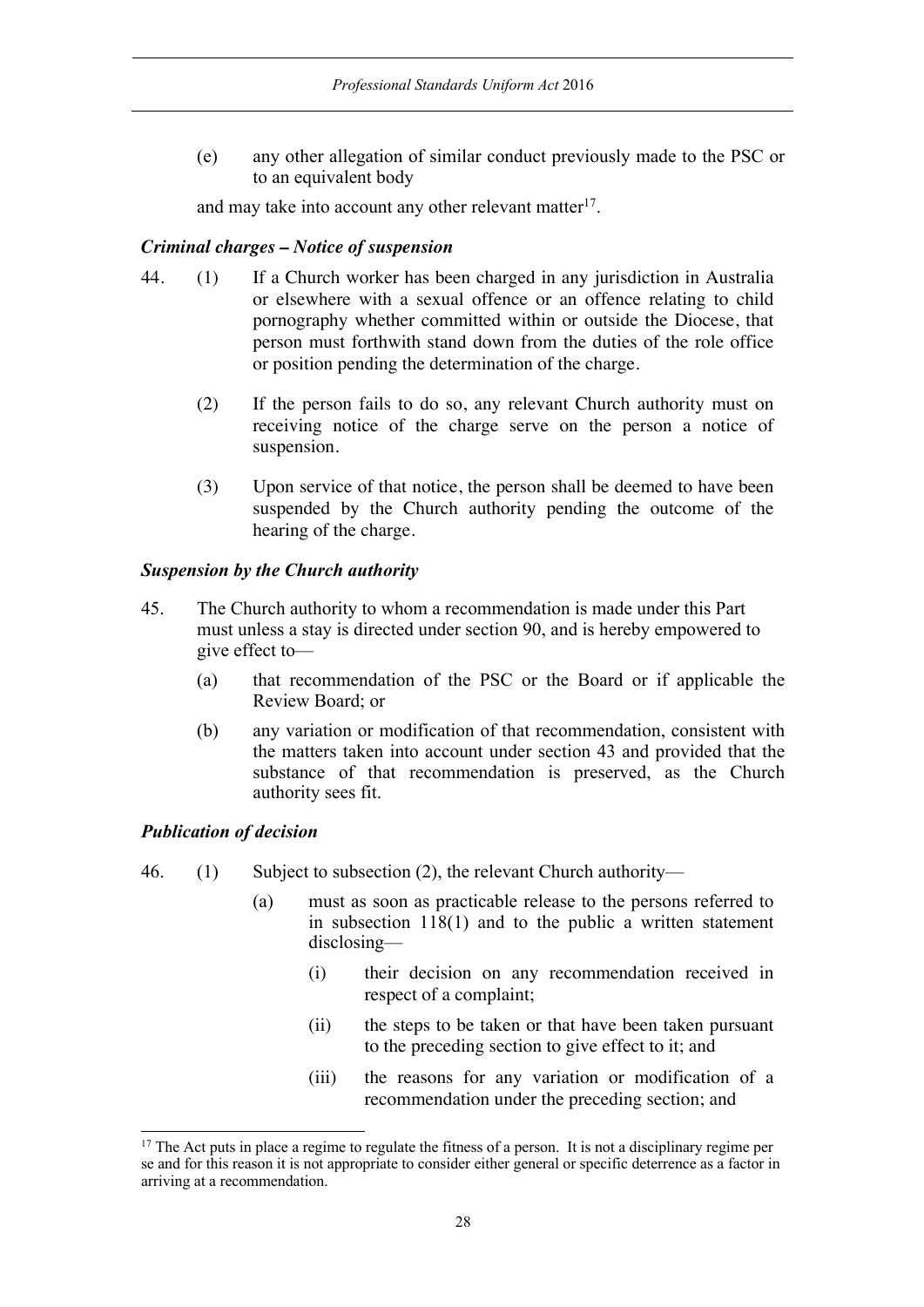- (b) must soon as practicable provide to the Diocesan Bishop where he or she is not the Church authority the written statement referred in the preceding paragraph.
- (2) The Church authority must ensure that any information released to the public is anonymised and redacted so as not to contain any particulars that identify or are likely to lead to the identification of—
	- (a) the complainant other than the Director;
	- (b) any witness other than the respondent or applicant for a clearance or a witness as to either character or a question on which expert evidence is given;
	- (c) any person against whom a prescribed sexual offence is alleged to have been committed; or
	- (d) the respondent (whether as a witness or otherwise), unless—
		- (i) the Board or the Review Board has already made public the name of the respondent in the exercise of its discretion; or otherwise
		- (ii) in the discretion of the Church authority, the disclosure of the identity of that person is necessary or desirable in the public interest; or
		- (iii) a stay has been directed under section 90.
- (3) Where in relation to any complaint, the Church authority is both—
	- (a) the Diocesan Bishop or other office holder or the Chapter (as the case may be); and
	- (b) the board of the Diocesan Corporation

for the purposes of this section, the relevant Church authority is the Diocesan Bishop or other office holder or the Chapter (as the case may be).

#### *Termination of a standing down or suspension*

- 47. A standing down or suspension or prohibition order made by a Church authority following a recommendation under this Part or by the Review Board under Part 5.4 shall be terminated by the Church authority—
	- (a) if the PSC terminates the investigation without referring the matter to the Board; or
	- (b) upon the Church authority giving effect to a recommendation of the Board or the Review Board as the case may be or such a recommendation as varied or modified by a Church authority under section 119**.**

#### *Consequences of suspension, prohibition or voluntary standing down*

48. During a suspension or prohibition pursuant to the provisions of this Part or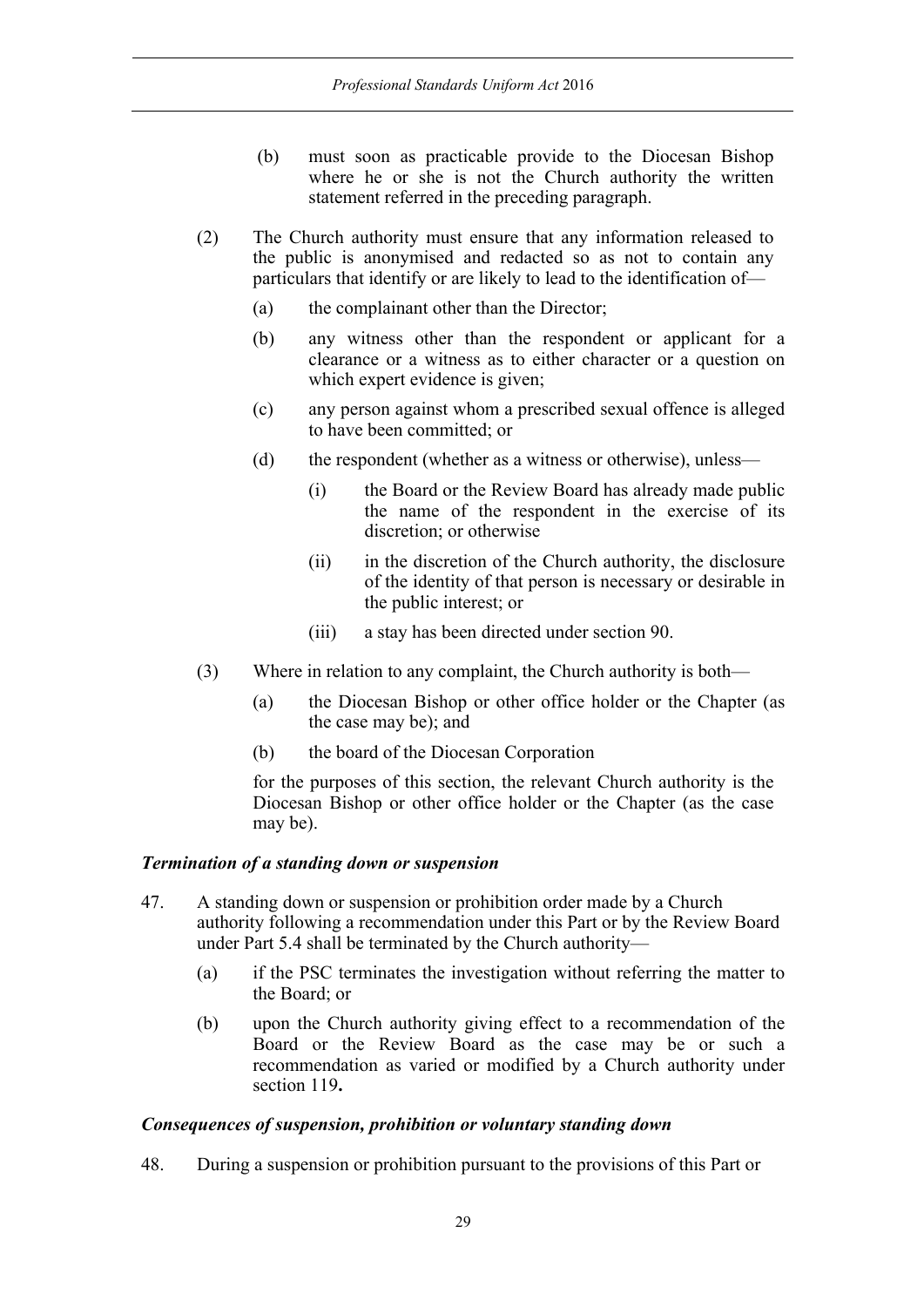during a period when a person voluntarily stands down from a position while conduct the subject of a complaint is dealt with under this Act—

- (a) the respondent must comply with the terms of any prohibition order;
- (b) the respondent is ineligible for appointment to any role office or position or function covered by any suspension or prohibition order;
- (c) the relevant Church authority may fill the vacancy caused by any suspension or prohibition order, or while the respondent is standing down; and
- (d) the respondent is entitled to whatever stipend, salary, allowances and other benefits that he or she would otherwise have received and which are to be met or reimbursed from funds of the Diocese, the Parish or other Church body as the case may be.

 $\mathcal{L}$ 

# **CHAPTER 4 – CLEARANCES**

### **PART 4.1 – CLEARANCE FOR MINISTRY**

#### *Definition*

49. In this Act, **"clearance for ministry"** means the certificate issued by the Office of Professional Standards that the Church worker is fit to hold the proposed role office or position for ministry in the Church whether within or beyond the Diocese (as the case may be) and whether unconditionally or subject to any condition or restriction and includes any provisional clearance issued pursuant to a direction of the Board or Review Board under section 80.

#### *Church worker to obtain clearance for ministry*

- 50. A Church worker who intends to engage in ministry either within or beyond the Diocese is eligible to apply for a clearance for ministry in the prescribed form to the Office of Professional Standards.18
- 51. The Director, the PSC and the Office of Professional Standards must deal with the application in accordance with this Act and any applicable protocol.

#### *Condition of eligibility for clearance for ministry*

52. Subject to section 80, it shall be a condition of eligibility for a clearance for ministry within or beyond the Diocese that the Church worker is fit to hold the proposed role office or position in the Church whether unconditionally or subject to any condition or restriction.

 <sup>18 &#</sup>x27;ministry' is defined. See s3.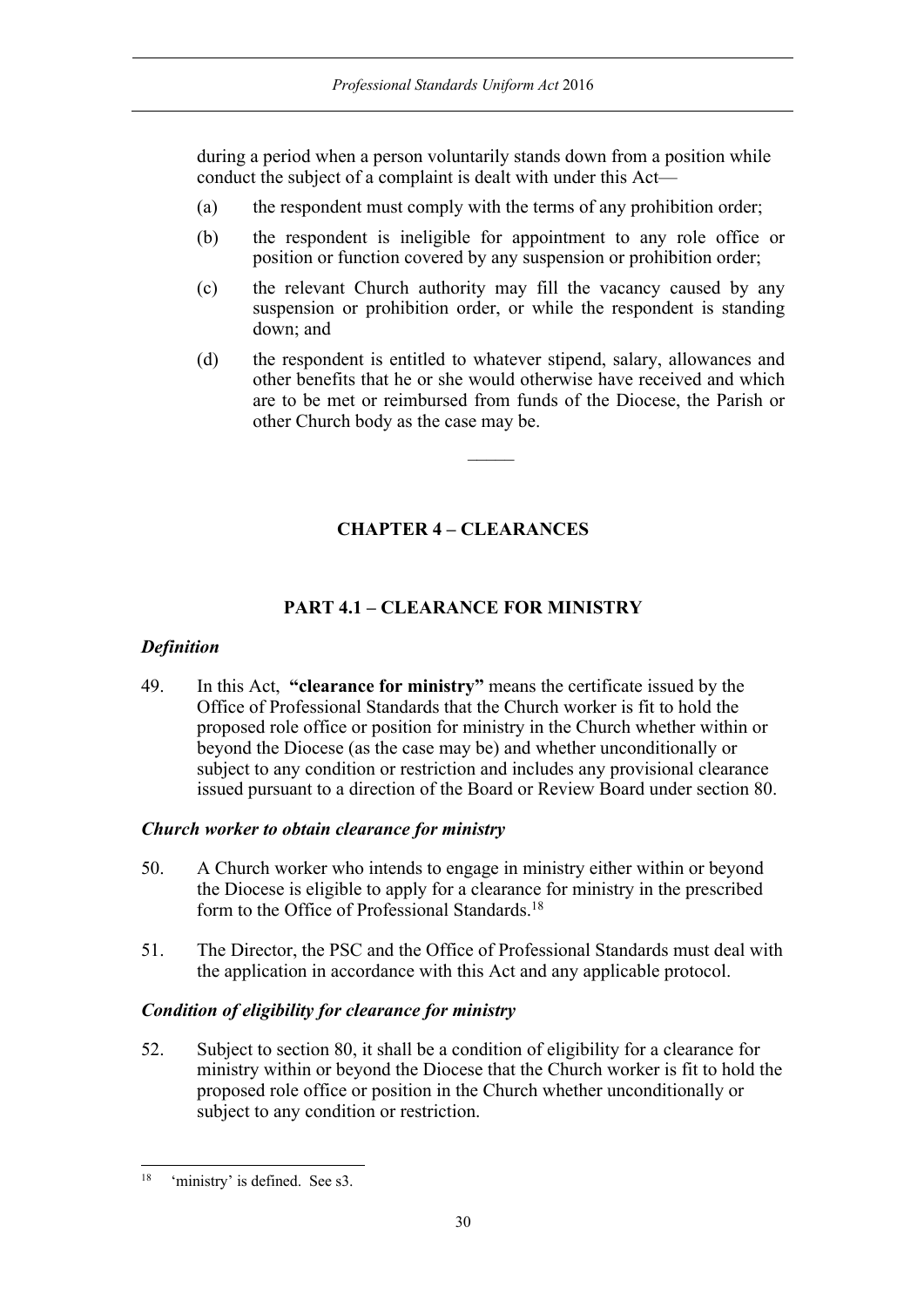#### *Determination by the Director*

- 53. (1) If to the best of his or her knowledge information or belief, the Director is of the opinion—
	- (a) in the case of an applicant for a clearance for ministry within the Diocese, that the applicant is unconditionally fit for the proposed role office or position; or
	- (b) in the case of an applicant for a clearance for ministry outside the Diocese, that the applicant is unconditionally fit for ministry—

the Director shall determine accordingly and the Office of Professional Standards must issue to the applicant a clearance for ministry.

(2) Otherwise the Director must refer the application to the PSC.

### *Determination by the PSC*

- 54. (1) If on that referral, to the best of its knowledge information or belief, the PSC is of the opinion—
	- (a) in the case of an applicant for a clearance for ministry within the Diocese, that the applicant is unconditionally fit for the proposed role office or position; or
	- (b) in the case of an applicant for a clearance for ministry outside the Diocese, that the applicant is unconditionally fit for ministry—

the PSC shall determine accordingly and the Office of Professional Standards must issue to the applicant a clearance for ministry.

(2) Otherwise the PSC must deal with the application in accordance with this Act and subject to section 69.

#### *Certificate of the PSC as to fitness by ministry*

55. A certificate of the Office of Professional Standards as to the fitness for a particular role office or position for ministry of a Church worker shall be conclusive evidence of the fitness of the person for that ministry.

#### *Duration of clearance for ministry*

- 56. (1) A clearance for ministry granted under this Act is in force from the date specified in it until the earlier of—
	- (a) the specified expiry date being not greater than 5 years; and
	- (b) the resignation or retirement of the person from the role office or position

unless it is sooner suspended or cancelled by the Office of Professional Standards pursuant to a direction of the Board or the Review Board.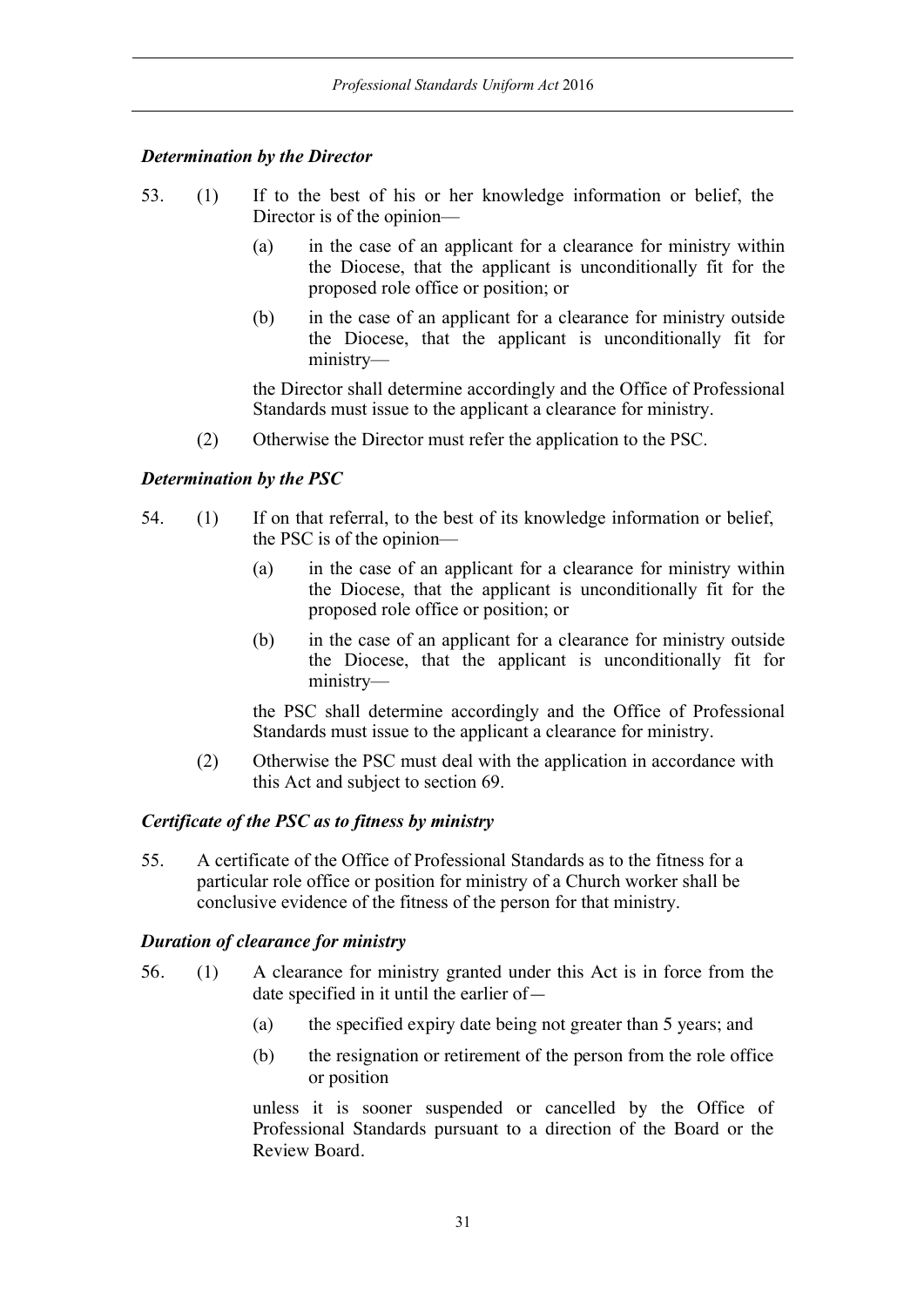- (2) If an application for the renewal of a clearance for ministry granted for a term of 5 years has been lodged within 6 months<sup>19</sup> prior to the expiration of that term but has not been finally determined before that expiration, the clearance for ministry remains in force, unless suspended or cancelled sooner, until the application has been finally determined<sup>20</sup>.
- (3) For the purposes of subsection (2), an application is finally determined—
	- (a) by the renewal of the clearance for ministry; or
	- (b) by the exhaustion of all rights of review in relation to a decision to refuse to renew the clearance for ministry.
- (4) The Office of Professional Standards must and is hereby empowered to give effect to any determination or direction of the Board or the Review Board in relation to a clearance for ministry.

#### *Prohibition on ministry without clearance for ministry*

- 57. (1) A Church worker appointed or elected to hold any role office or position for ministry in the Diocese—
	- (a) must not engage in that ministry without—
		- (i) a clearance for ministry for that role office or position<sup>21</sup>; and
		- (ii) the licence, permission to officiate or other written authority of the Diocesan Bishop; and
	- (b) must comply with any condition or restriction specified in the clearance for ministry or imposed by the Diocesan Bishop in the licence, permission to officiate or other written authority.
	- (2) A wilful or reckless failure to comply with a requirement of subsection (1) renders the Church worker liable to be dealt with for misconduct under this Act.
	- (3) The role office or position for ministry in the Diocese of a person whose clearance for ministry is cancelled by the Office of Professional Standards on the direction of the Board or on review, the Review Board becomes vacant upon that cancellation.

#### *Diocesan Bishop's discretion regarding ministry*

58. (1) Subject to the prior grant of a clearance for ministry to a person, the Diocesan Bishop may in his or her discretion grant or refuse the person the licence, permission to officiate or other relevant authority as the case may be of the Diocesan Bishop to engage in ministry,

 <sup>19</sup> Cf s19, *Working with Children Act* 2005.

<sup>20</sup> Cf s2.4.5 *Legal Profession Act* 2004

<sup>&</sup>lt;sup>21</sup> The intention is that each time a Church worker in ministry intends to transfer to or take up a new role office or position in the Diocese they must apply for and obtain a clearance for that ministry.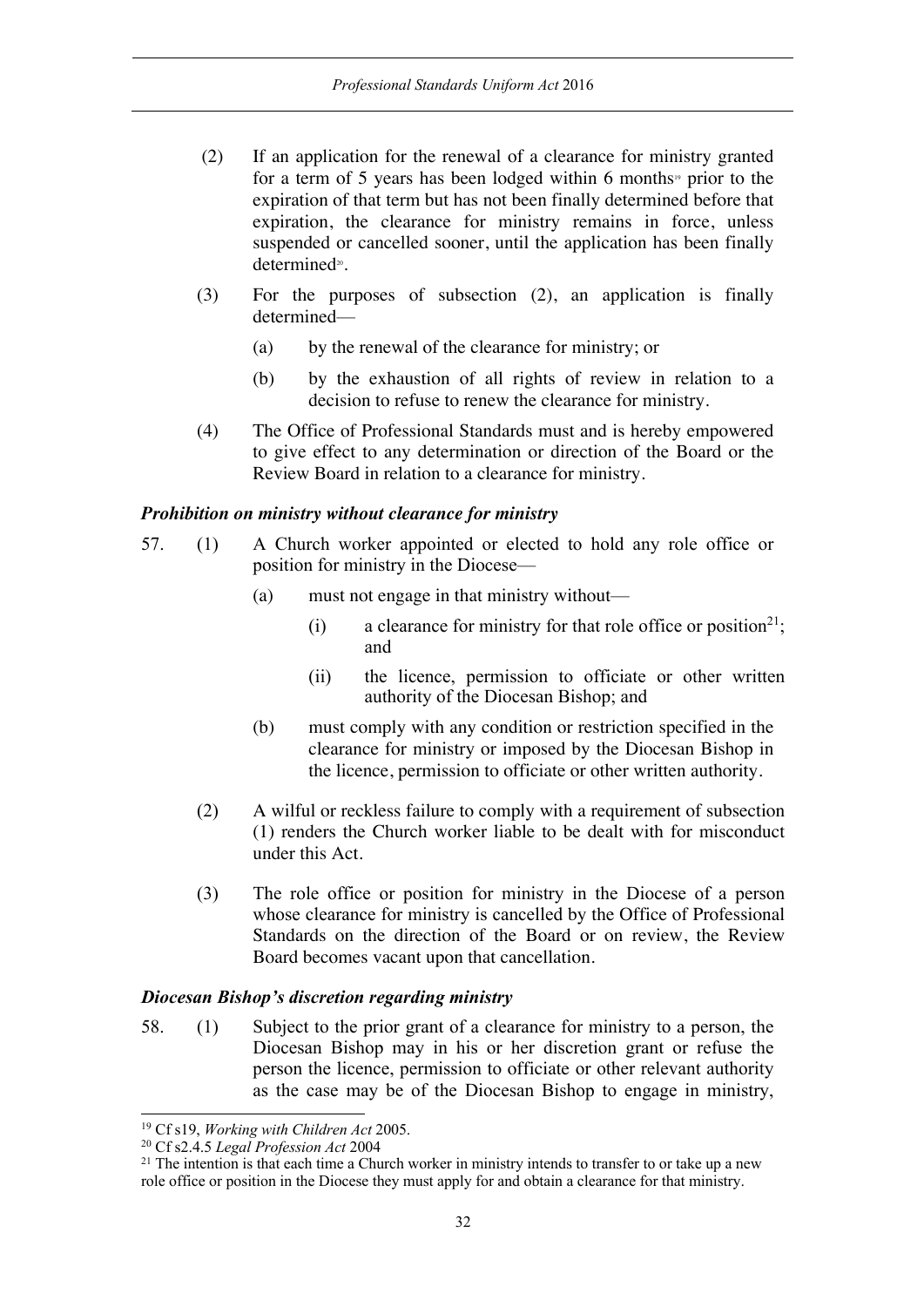whether unconditionally or subject to any condition or restriction endorsed on the same.

(2) A condition or restriction specified in the clearance for ministry shall be taken to form part of any licence, permission to officiate or other relevant authority and the Diocesan Bishop must incorporate the same in the licence, permission to officiate or other relevant authority.

### **PART 4.2 – CLEARANCE FOR SERVICE**

#### *Definitions*

- 59. (1) In this Act, **"clearance for service"** means the certificate issued by the Office of Professional Standards that the Church worker is fit to hold the proposed role office or position for service in the Church other than for ministry whether unconditionally or subject to any condition or restriction.
	- (2) In this Part, a "**prescribed role office or position"** means any role office or position for service in the Church other than for ministry that—
		- (a) falls within a class from time to time prescribed by the Diocesan Bishop-in-Council; or
		- (b) involves in substance the duties inherent in the description of that class.

#### *Who may or must apply for a clearance for service*

- 60. (1) A Church worker is eligible to apply for a clearance for service to the Office of Professional Standards.
	- (2) A Church worker appointed or elected to any prescribed role office or position must apply to the Office of Professional Standards for a clearance for service—
		- (a) no later than 30 days following their appointment or election, as the case may be; or
		- (b) if the role office or position is prescribed after the appointment of the Church worker, no later than 30 days following written notice to the person of that prescription.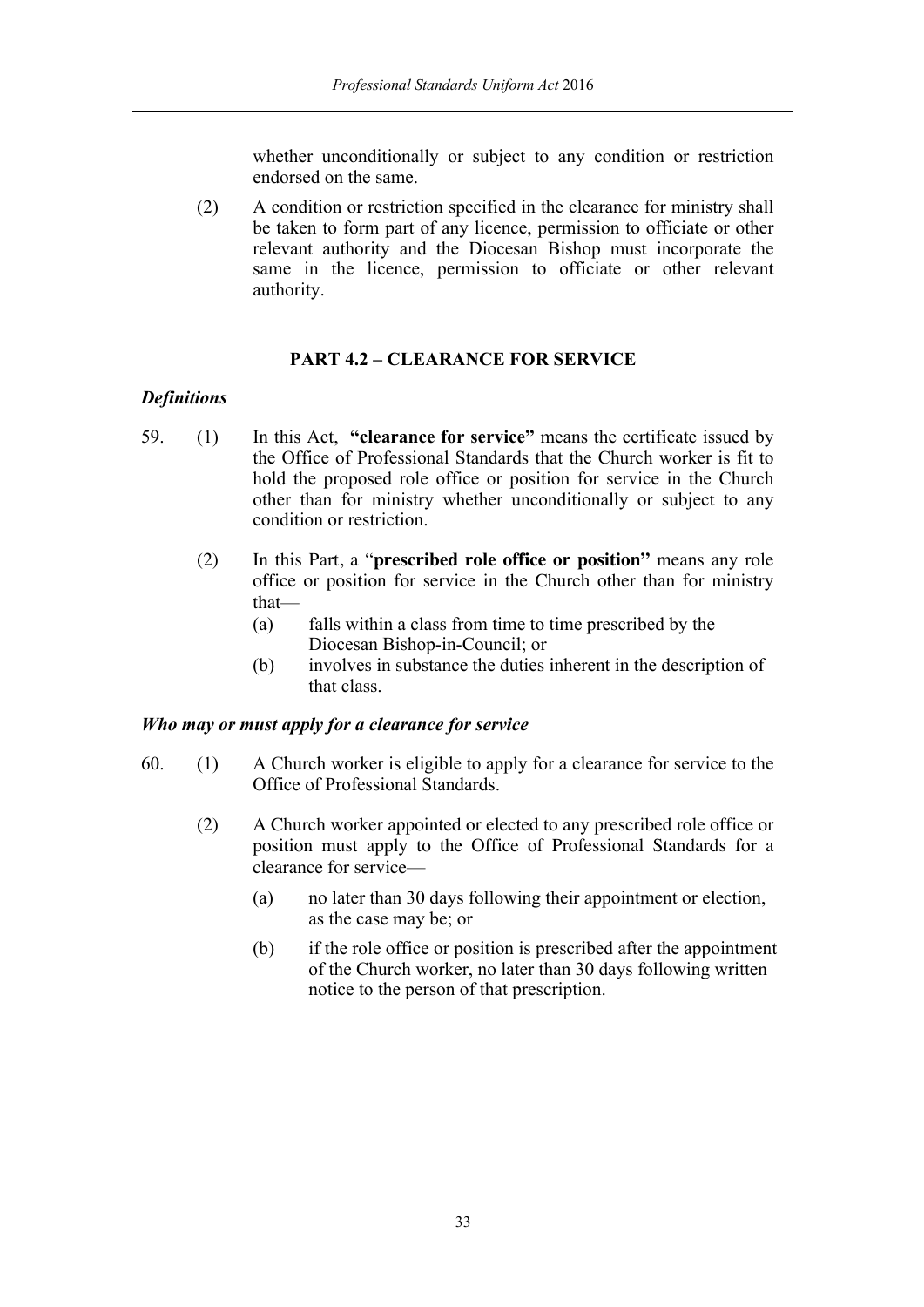- (3) Nothing in this section precludes a Church authority in his or her or its discretion from requiring in writing as a condition of any appointment that a person whose role office or position does not otherwise fall within a class referred to above in subsection (2) of the preceding section apply for and obtain a clearance for service<sup>22</sup>.
- (4) Any application for a clearance for service must be in or to the effect of the prescribed form.
- 61. The Director, the PSC and the Office of Professional Standards must deal with the application in accordance with this Act and any applicable protocol.

#### *Condition of eligibility for clearance for service*

62. It shall be a condition of eligibility for a clearance for service within the Diocese that the Church worker is fit to hold the proposed role office or position in the Church whether unconditionally or subject to any condition or restriction.

### *Determination by the Director*

- 63. (1) If to the best of his or her knowledge information or belief, the Director is of the opinion that the applicant is unconditionally fit for the proposed role office or position, the Director shall determine accordingly and the Office of Professional Standards must issue to the applicant a clearance for service.
	- (2) Otherwise the Director must refer the application to the PSC.

# *Determination by the PSC*

- 64. (1) If on that referral, to the best of its knowledge information or belief, the PSC is of the opinion that the applicant is unconditionally fit for the proposed role office or position, the PSC shall determine accordingly and the Office of Professional Standards must issue to the applicant a clearance for ministry.
	- (2) Otherwise the PSC must deal with the application in accordance with this Act and subject to section 69.

### *Certificate of the PSC as to fitness by service*

65. A certificate of the Office of Professional Standards as to the fitness for service of a Church worker for a role office or position shall be conclusive evidence of the fitness of the person for that service.

<sup>&</sup>lt;sup>22</sup> This reserves some discretion to the Archbishop/Bishop, the Dean or the incumbent or priest in charge (as the case may be) to determine in the case of a particular role office or description not already prescribed that a person should apply for a clearance in the interests of protecting those with whom the person may engage or for other good reason.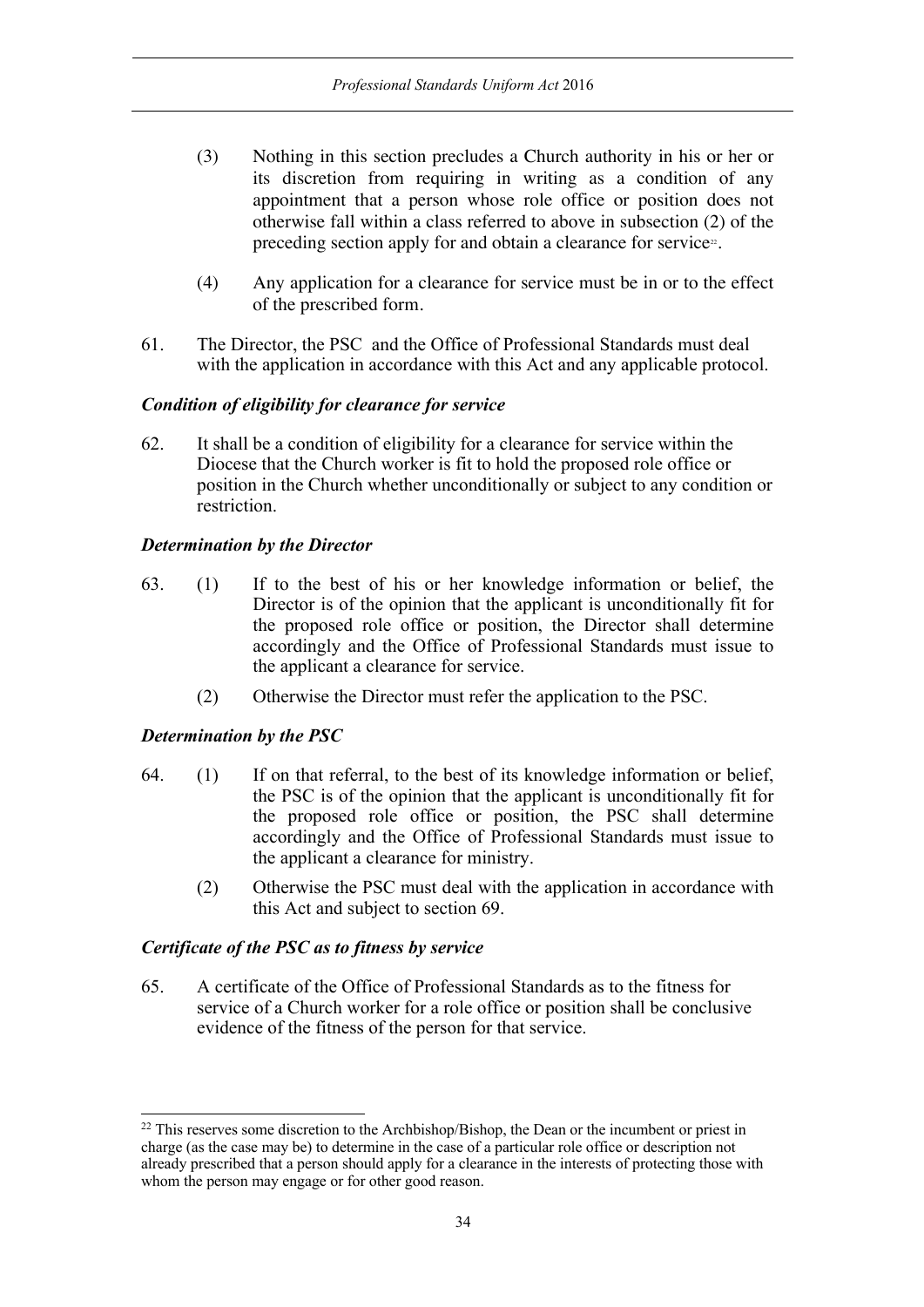### *Duration of clearance for service*

- 66. (1) A clearance for service granted under this Act is in force from the date specified in it until the earlier of—
	- (a) the specified expiry date being not greater than 5 years; and
	- (b) the resignation or retirement of the person from the role office or position,

unless it is sooner suspended or cancelled by the Office of Professional Standards pursuant to a direction of the Board or the Review Board.

- (2) If an application for the renewal of a clearance for service granted for a term of 5 years has been lodged within 6 months<sup>23</sup> prior to the expiration of that term but has not been finally determined before the expiration of that period, the clearance for service remains in force, unless suspended or cancelled sooner, until the application has been finally determined.
- (3) For the purposes of subsection (2), an application is finally determined—
	- (a) by the renewal of the clearance for service; or
	- (b) by the exhaustion of all rights of review in relation to a decision to refuse to renew the clearance for service.
- (4) The Office of Professional Standards must and is hereby empowered to give effect to any determination, recommendation or direction of the Board or the Review Board in relation to a clearance for service.

# *Prohibition on service without a clearance*

- 67. (1) If a Church worker—
	- (a) fails to apply for a clearance for service for a prescribed role office of position in compliance with section 60(2) and that default continues for more than 21 days after written request to the person by the Director to do so; or
	- (b) has been refused a clearance for service for a role office or position, whether or not prescribed, by the Office of Professional Standards on the direction of the Board or on review, the Review Board; or
	- (c) has his or her clearance for service cancelled by the Office of Professional Standards on the direction of the Board or on review, the Review Board

then—

(d) the Church worker must not engage or continue to engage in that service; and

 <sup>23</sup> Cf s19, *Working with Children Act* 2005.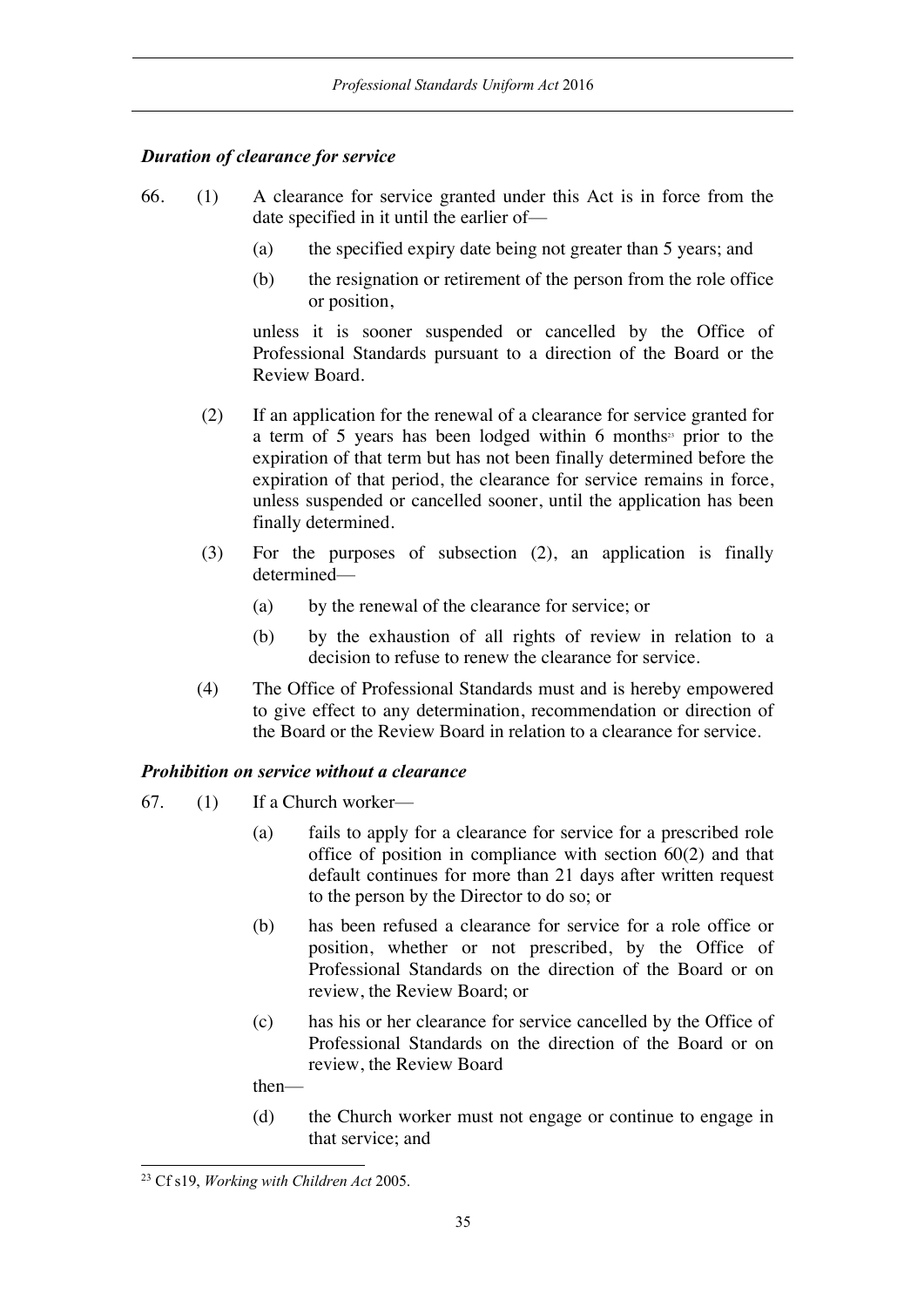- (e) the role office or position of that Church worker becomes vacant.
- (2) A Church worker who has been issued a clearance for service subject to any condition or restriction specified in the clearance or in the instrument of appointment must comply with that condition or restriction.
- (3) A wilful or reckless failure to comply with a requirement of subsection (1) or (2) renders the Church worker liable to be dealt with for misconduct under this Act.

 $\overline{\phantom{a}}$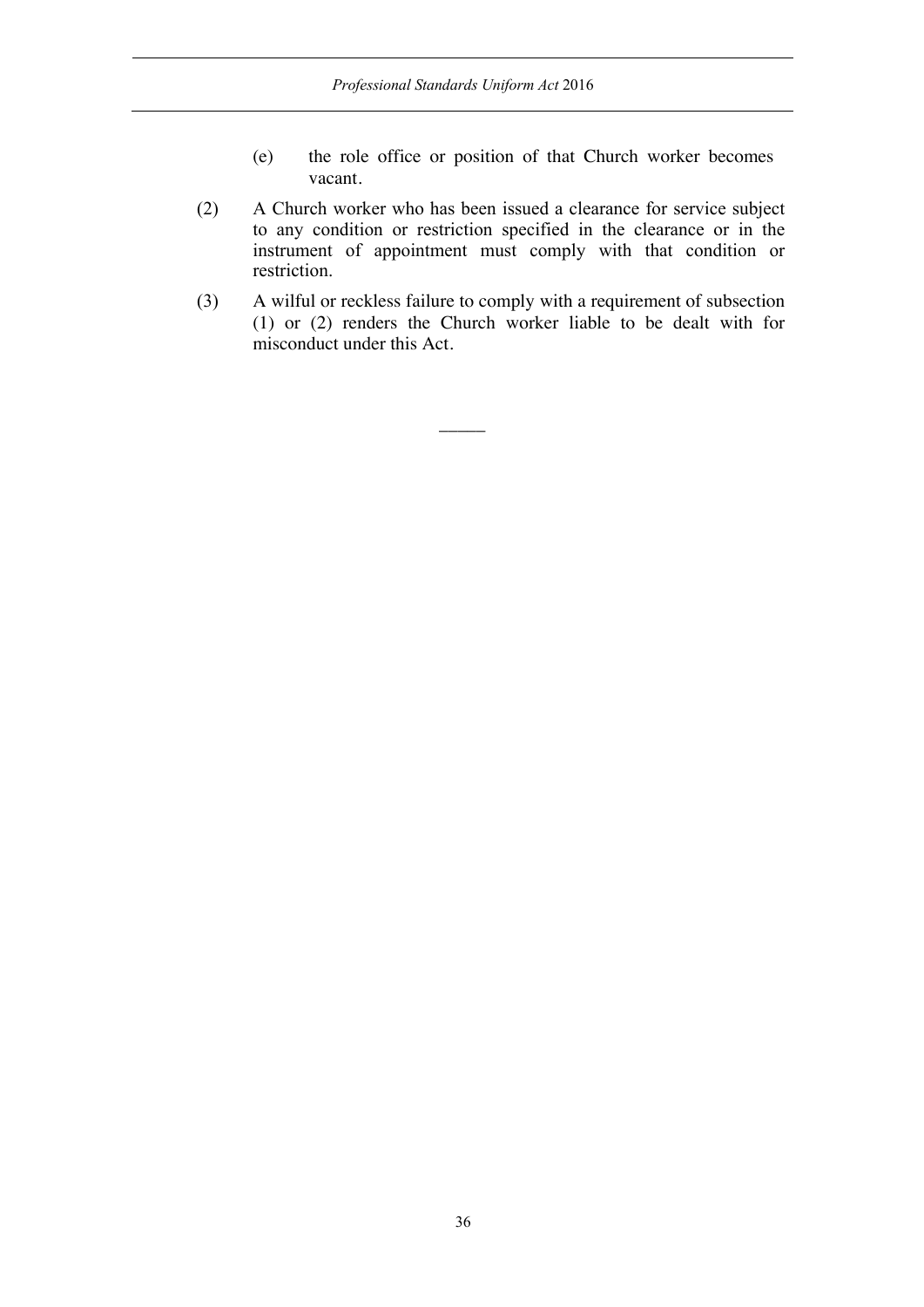# **CHAPTER 5 – DETERMINATIONS**

# **PART 5.1 – REFERRAL OF A COMPLAINT OR MATTER TO THE BOARD**

# *Definition of misconduct*

68. In this and the following Part, unless the context otherwise requires, a reference to misconduct means conduct as described in any of paragraphs (a) to (n) (both inclusive) of section 5.

## *PSC must refer certain matters to the Board*

- 69. After investigation of a complaint or matter in accordance with Part 3.3 of this Act or under a corresponding provision of an ordinance of another diocese or after investigation of an application for a clearance for ministry, where the PSC or equivalent body has formed the opinion that—
	- (a) the alleged conduct of the respondent Church worker if established would call into question whether—
		- (i) the Church worker is unfit, whether temporarily or permanently, to hold a particular or any role office or position in the Church or to be or remain in Holy Orders or in the employment of a Church body; or
		- (ii) in the exercise of a church worker's role office or position or in the performance of any function, the Church worker should be subject to any condition or restriction; or
	- (b) in connection with an application by a Church worker for a clearance for ministry or a clearance for service, by reason of misconduct the church worker may not be fit for ministry in the Church either generally or to hold a proposed role office or position in the Church or may be fit subject to any condition or restriction

the PSC must refer the complaint or matter, and an equivalent body may refer the complaint or matter, to the Board or if it is more appropriate, to an equivalent body which has jurisdiction.

# *A deceased Church worker*

70. After investigation in accordance with Part 3.3 of this Act of a complaint of misconduct against a Church worker who is deceased, unless the complaint has been dismissed or otherwise dealt with under section 27 or should be dismissed or otherwise dealt with under that section, the PSC must refer the complaint to the Board or may refer the matter to an equivalent body if it is appropriate.

*Note: The PSC can expedite the referral to the Board of a complaint against a*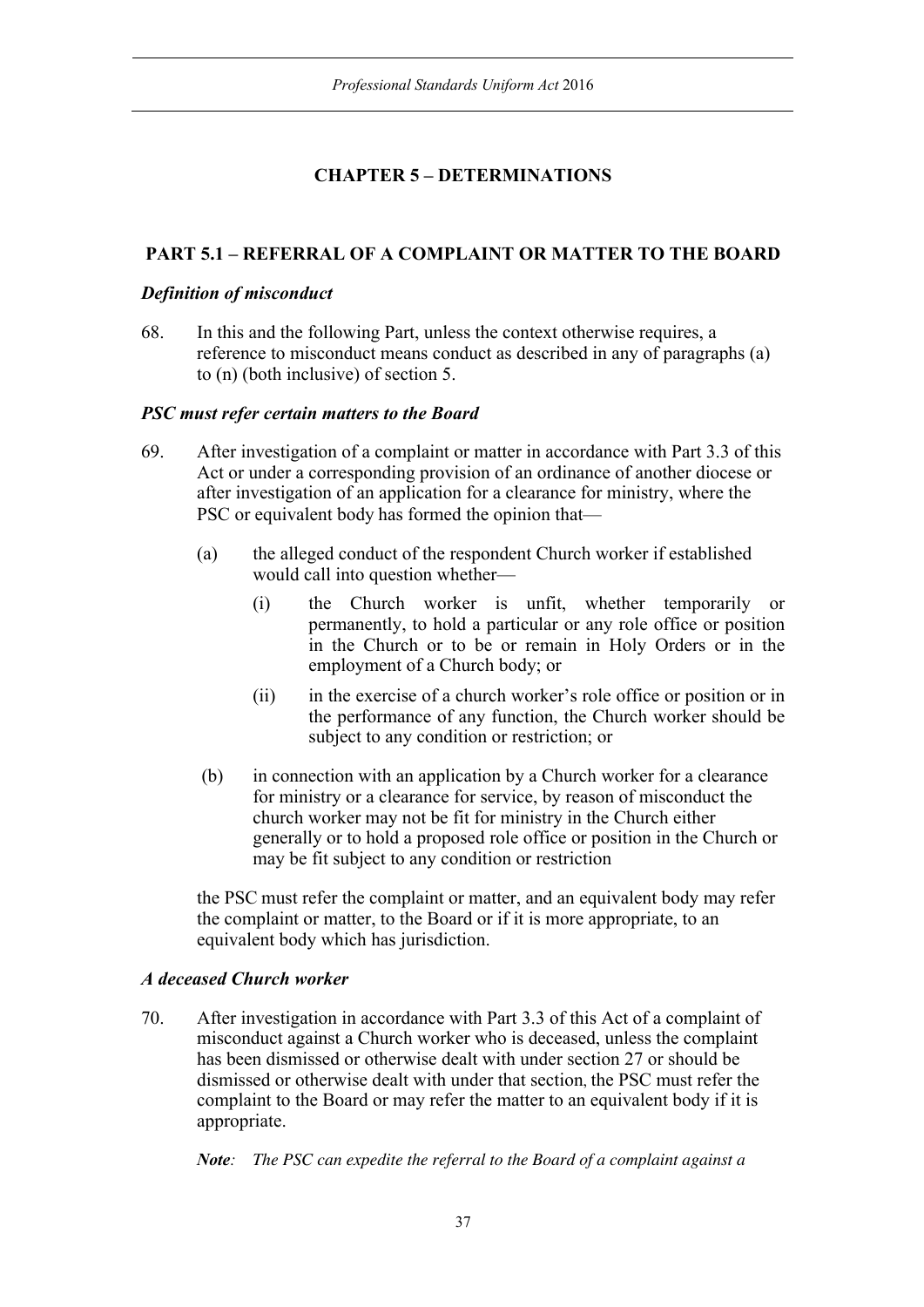*Church worker who is deceased and it is open to the Board, constituted by a single member or by 3 members to make a determination.*

# **PART 5.2 – PROCEDURE FOR REFERRAL**

 $\overline{\phantom{a}}$ 

# *How PSC to refer matters*

71. (1) The PSC must refer the complaint or matter to the Board by delivering to the Secretary of the Board a written report setting out—

- (a) a statement of any allegations of misconduct made against the Church worker; and
- (b) its investigation and opinion; and
- (2) The report must be signed by a member of the referring body.

## *Documents and materials to be delivered to the respondent*

72. Within 14 days of the date of the referral of a complaint or matter to the Board, the PSC must cause to be delivered to the complainant and the respondent or applicant for a clearance for ministry (as the case may be) a copy of the written report.

## *The role of the PSC on the reference*

- 73. The PSC as a party to the proceeding has the carriage of the complaint or matter before the Board and has the following particular functions—
	- (a) to present to the Board—
		- (i) the evidence on which it relies relevant to the reference;
		- (ii) any findings on material questions of fact and recommendations it proposes that the Board should make; and
		- (iii) any submissions in support; and
	- (b) to appear by an authorized representative at any hearing of the Board to assist the Board in its enquiry into the reference.

## *If Church worker resigns from office or abstains from participation*

74. If after a complaint or matter is referred to the Board, the respondent resigns from his or her role office or position or abstains from participation in the process by which the complaint is dealt with under this Act, the Board may continue to enquire into and determine the complaint or matter, notwithstanding that resignation or abstention.

 $\overline{\phantom{a}}$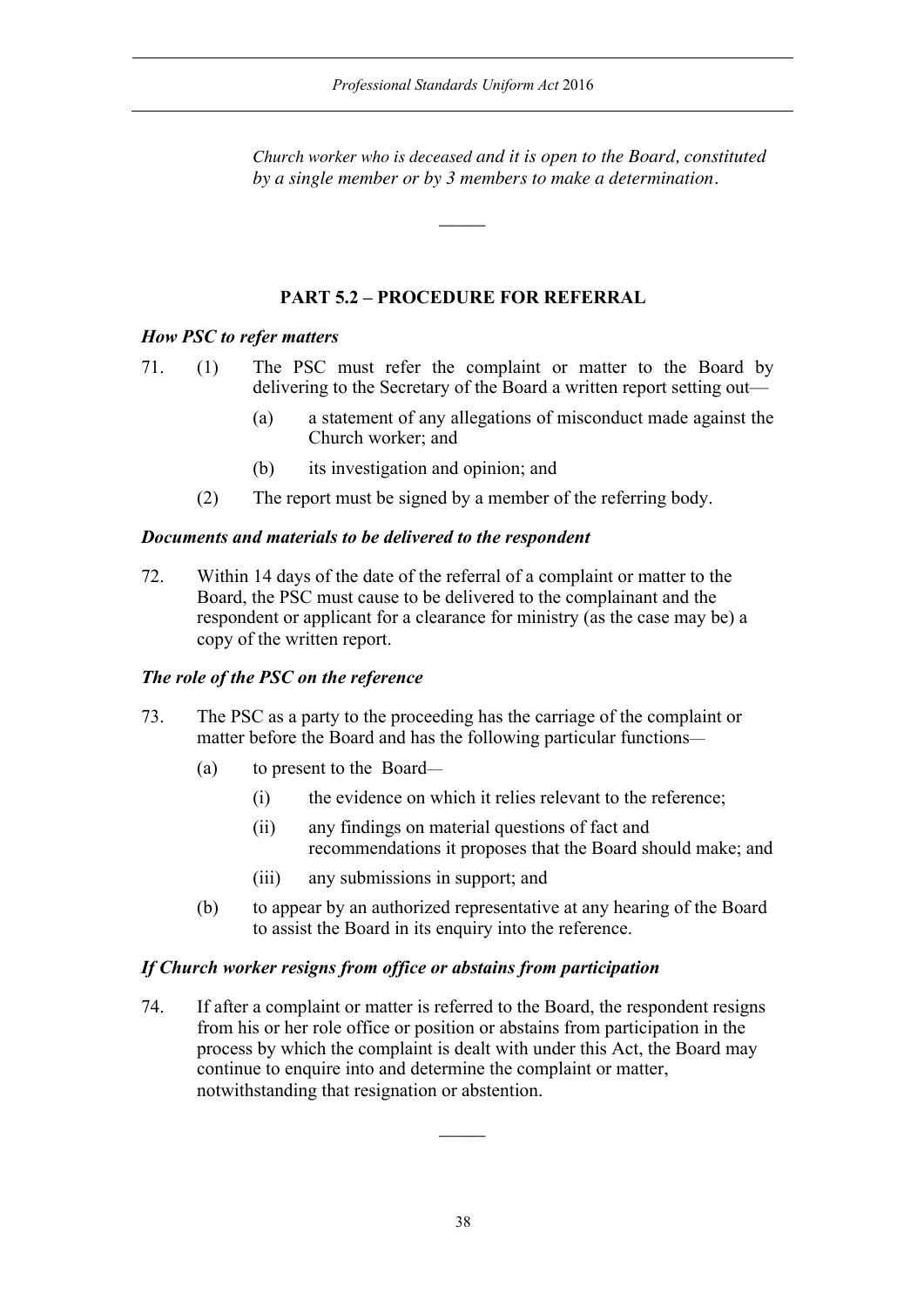# **PART 5.3 – DETERMINATION OF A COMPLAINT OR MATTER BY THE BOARD**

*Note: This Part deals with both where the Church worker is still in service and where he or she is deceased.*

## *Unfitness*

75. Without limiting what constitutes unfitness as provided in this Part , a Church worker is to be regarded as unfit, whether temporarily or permanently, to hold any particular or any role office or position if the person, in continuing to hold the role office or position constitutes on the balance of probabilities an unacceptable risk of harm to any person.

## *Enquiry*

- 76. On the referral to the Board of a complaint, the Board must enquire into and determine—
	- (a) whether the respondent Church worker<sup>24</sup> did commit any alleged misconduct; and
	- (b) unless the Church worker is deceased, whether—
		- (i) the Church worker is unfit, whether for a specified limited period or permanently, to hold a particular or any role office or position in the Church or to be or remain in Holy Orders or in the employment of a Church body; or
		- (ii) in the exercise of that person's role office or position or in the performance of any function, the respondent should be subject to any condition or restriction.

### *Determinations*

- 77. (1) If the Board is satisfied that the respondent did commit any alleged misconduct and that—
	- (a) the respondent is unfit, whether temporarily or permanently, then or in the future to hold a particular or any role office or position in the Church or to be or remain in Holy Orders or in the employment of a Church body; or
	- (b) in the exercise of the respondent's role office or position or in the performance of any function, that person should be subject to any condition or restriction

the Board must make a determination as to each of the matters in the preceding section and exercise the further powers referred to in this Part.

(2) If the Board is satisfied that a deceased Church worker did commit

<sup>&</sup>lt;sup>24</sup> The definition of Church worker includes a person who previously had a role office or position in the Church but does not now have one.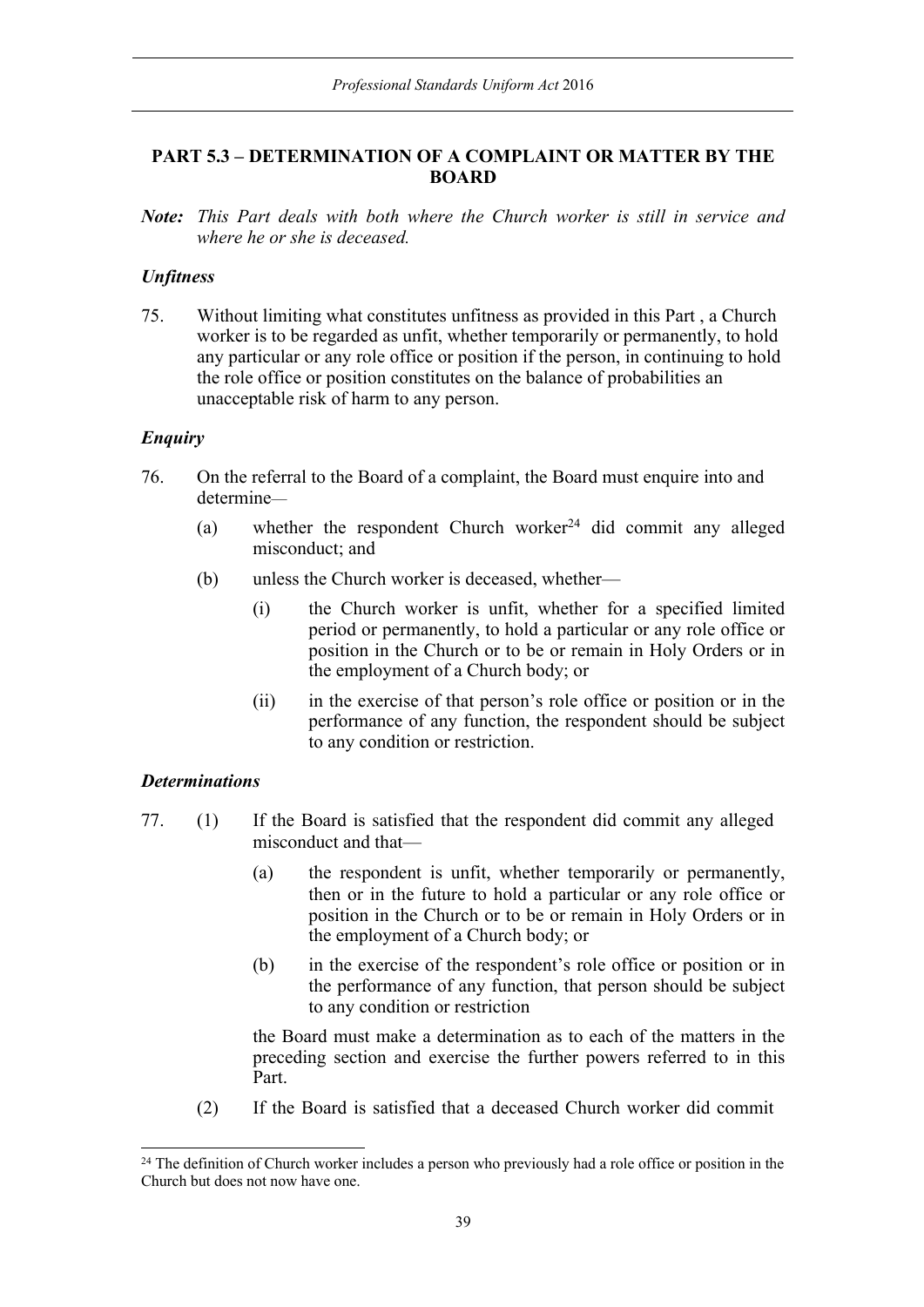any alleged misconduct, the Board may make a determination to that effect and may make any recommendation under subsection (2) of the following section.

## *Recommendations*

- 78. (1) Subject to subsection (2), the Board may recommend to the Church authority any one or more of the following—
	- (a) that the respondent be suspended from any role office or position or from performing any function as the case may be for such period recommended by the Board;
	- (b) that the licence or authority of the respondent be revoked;
	- (c) that the respondent's contract of employment (if any) be terminated;
	- (d) that the respondent cease to hold any role office or position then held;
	- (e) that a prohibition order be made in terms specified by the Board;
	- (f) that the respondent's holding of any role office or position or the performance of any function as the case may be, shall be subject to any condition or restriction as the Board may specify;
	- (g) that the respondent be required to enter into a Safety Agreement with the Church authority, failing which he or she be excluded from entry or access to premises or activities of the Church either generally or in a specified location or circumstances;
	- (h) that the implementation of a determination shall be suspended for such period and upon such conditions as the Board shall specify;
	- (i) that the respondent be counselled;
	- (j) that a person be appointed to promote a charge against the respondent before the Diocesan Tribunal;
	- (k) that the respondent be deposed from Holy Orders;
	- (l) otherwise as the Board sees fit;

and may direct the Office of Professional Standards to cancel or suspend respondent's clearance for ministry for such period as the Board may specify;

- (2) The Board may further recommend to the Church authority without binding it that  $-$ 
	- (a) an apology or other acknowledgement be given to the complainant or other person affected by the misconduct found to have been committed by the respondent;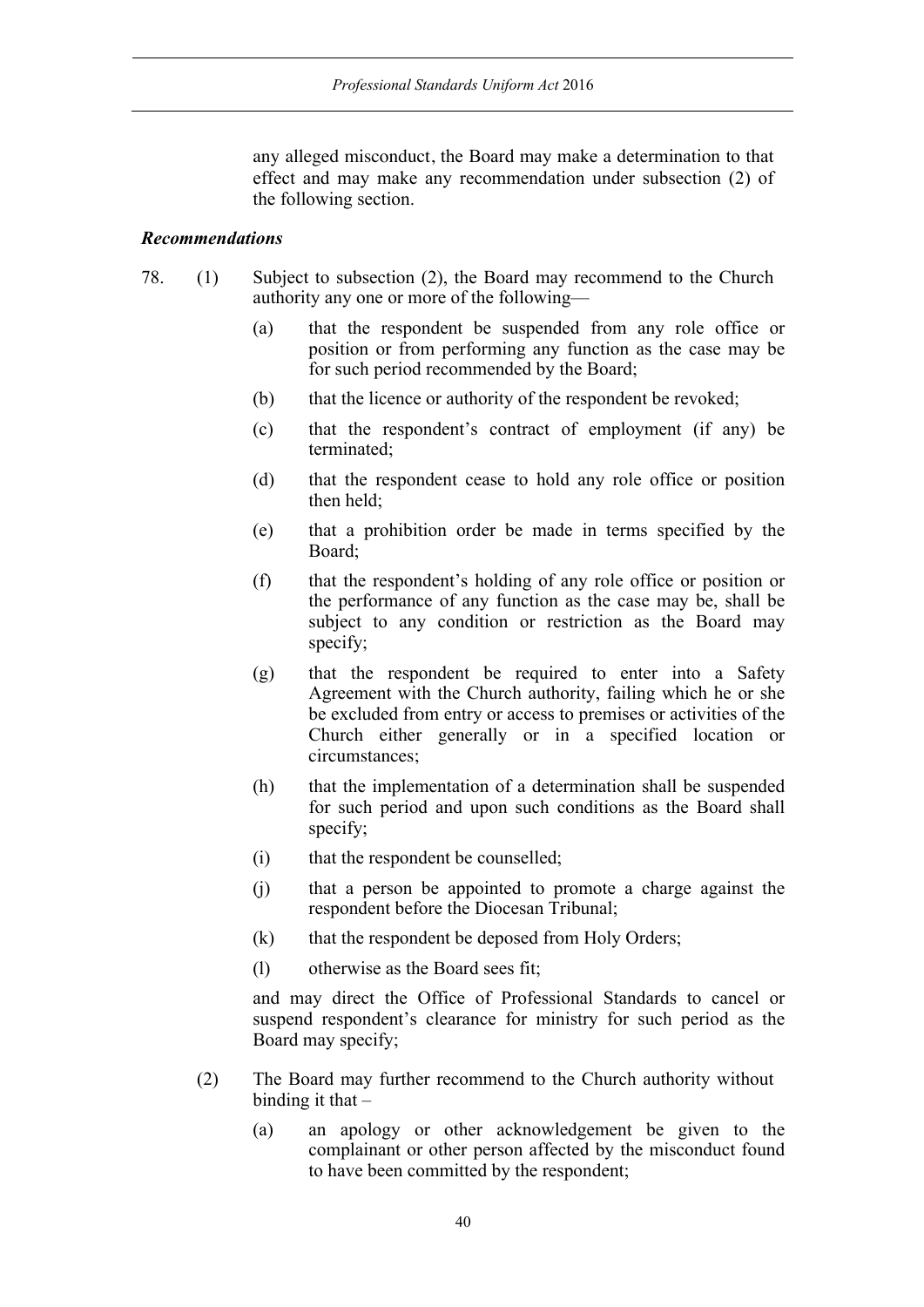(b) such other steps of a systemic or process or administrative nature be implemented by the Church authority as may be judged worthwhile to prevent or diminish in future the incidence of misconduct and harm to any person.

## *Dismissal or no further action*

- 79. (1) If the Board is not satisfied that the respondent committed any alleged misconduct or that the complaint is false, vexatious or misconceived, the Board must determine accordingly and dismiss the complaint.
	- (2) If the Board is satisfied that the respondent did commit any alleged misconduct but is not satisfied as to any of the matters in paragraphs (i) and (ii) of section 69(a), the Board must determine accordingly and take no further action in relation to the complaint.

## *Dealing with a clearance application*

l

- 80 (1) On the referral to the Board of an application for a clearance for ministry, if the Board is satisfied that pending the final determination of the application—
	- (a) the applicant may otherwise lawfully engage in the ministry<sup>25</sup>; and
	- (b) there is no unacceptable risk of harm to any person if a provisional clearance is granted,

the Board may in its discretion determine that it is so satisfied and direct that the Office of Professional Standards issue to the applicant a provisional clearance for ministry, <sup>26</sup> subject to any condition or restriction, to remain in force until the earlier of—

- (c) the final determination of the application; and
- (d) the resignation or retirement of the person from the role office or position,

unless it is sooner suspended or cancelled.

- (2) On the referral to the Board of an application for either a clearance for ministry or a clearance for service, the Board must enquire into and determine–
	- (a) whether the Church worker did commit any alleged

<sup>25</sup> Under the *Working with Children Act* 2005 (Vic), a person commits an offence if he or she does not have a current assessment notice and engages in child-related work knowing it is child-related work and knows that he or she does not have a current assessment notice or is reckless as to whether he or she has one: s33.<br>
<sup>26</sup> In some cases the Board may take some time to determine an application for a clearance for ministry.

The applicant may hold the required Working with Children Check and pose no risk of harm. In these circumstances, it could work an injustice if he or she was precluded from working whilst the clearance process took its course.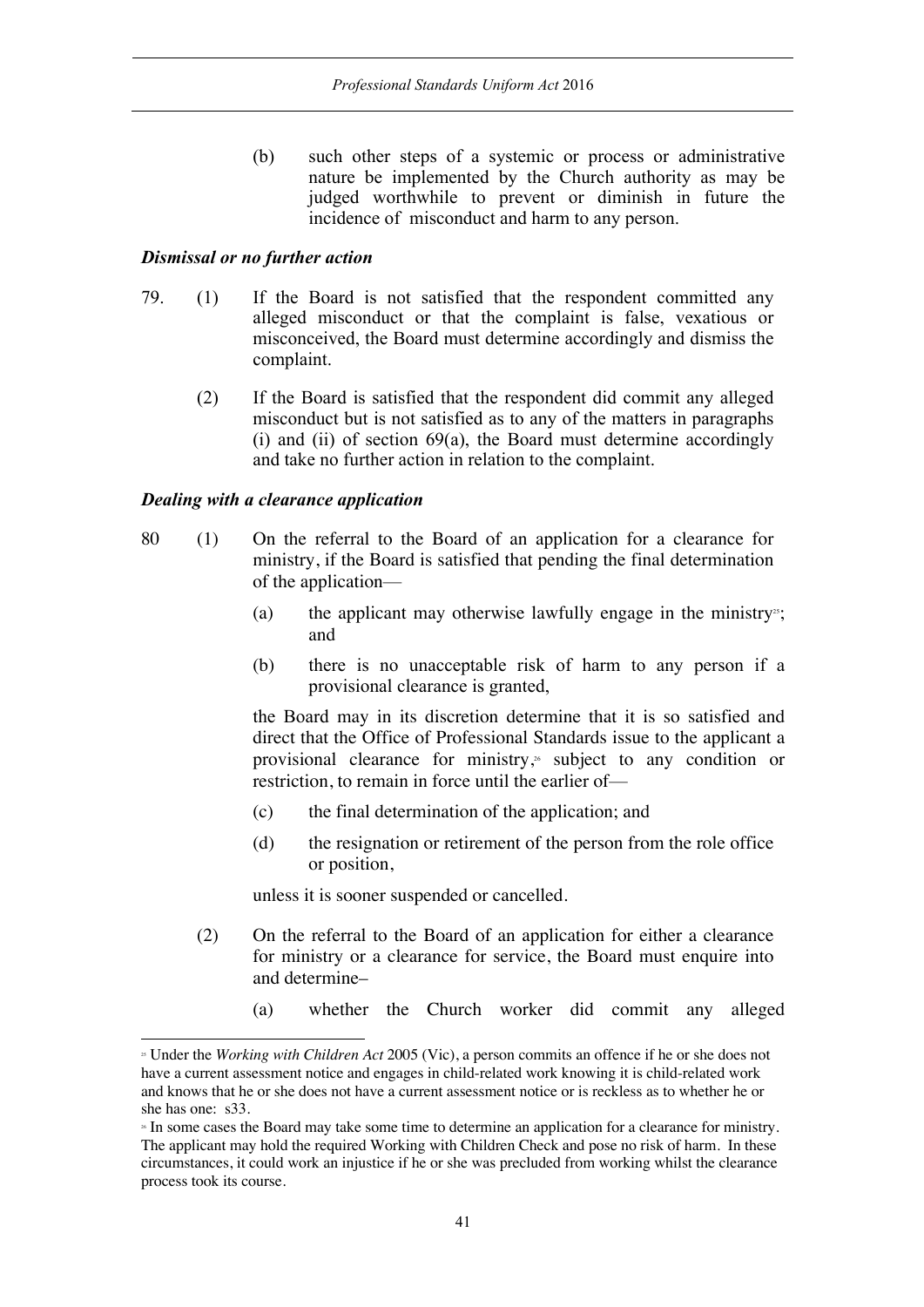misconduct; and

- (b) whether—
	- (i) the Church worker is unfit, whether for a specified limited period or permanently, to hold a particular or any role office or position in the Church or to be or remain in Holy Orders or in the employment of a Church body; or
	- (ii) in the exercise of a church worker's role office or position or in the performance of any function, the Church worker should be subject to any condition or restriction.
- 81. If on a final determination of the application, the Board is satisfied that the respondent did commit any alleged misconduct and that—
	- (a) the Church worker is unfit as provided in subsection  $(2)(b)(i)$  of the preceding section; or
	- (b) in the exercise of a Church worker's role, office, licence or position or in the performance of any function, the Church worker should be subject to any condition or restriction

the Board may make a determination to that effect and may—

- (c) direct that the Office of Professional Standards refuse the application or issue the clearance for such period and subject to such condition or restriction as it may determine; and
- (d) exercise the powers referred to in sections 77 and 82.

## *Board may adjourn on terms*

- 82. (1) The Board may, subject to subsection (2), defer making any recommendation or direction under the preceding sections and may for that purpose adjourn any hearing or consideration of any complaint or application for a clearance for ministry from time to time for a period or periods not exceeding in the aggregate 24 months, on terms and conditions that the respondent undertake for a specified period and in a form approved by the Board to do one or more of the following acts or omissions under the supervision of the Director or another person nominated by the Board—
	- (a) stand down from the duties of office or from performing specified duties;
	- (b) undertake counselling from a person approved by the Board;
	- (c) submit to periodic medical examination by a person approved by the Board;
	- (d) undertake a specified program of medical treatment or rehabilitation whether as an outpatient or inpatient;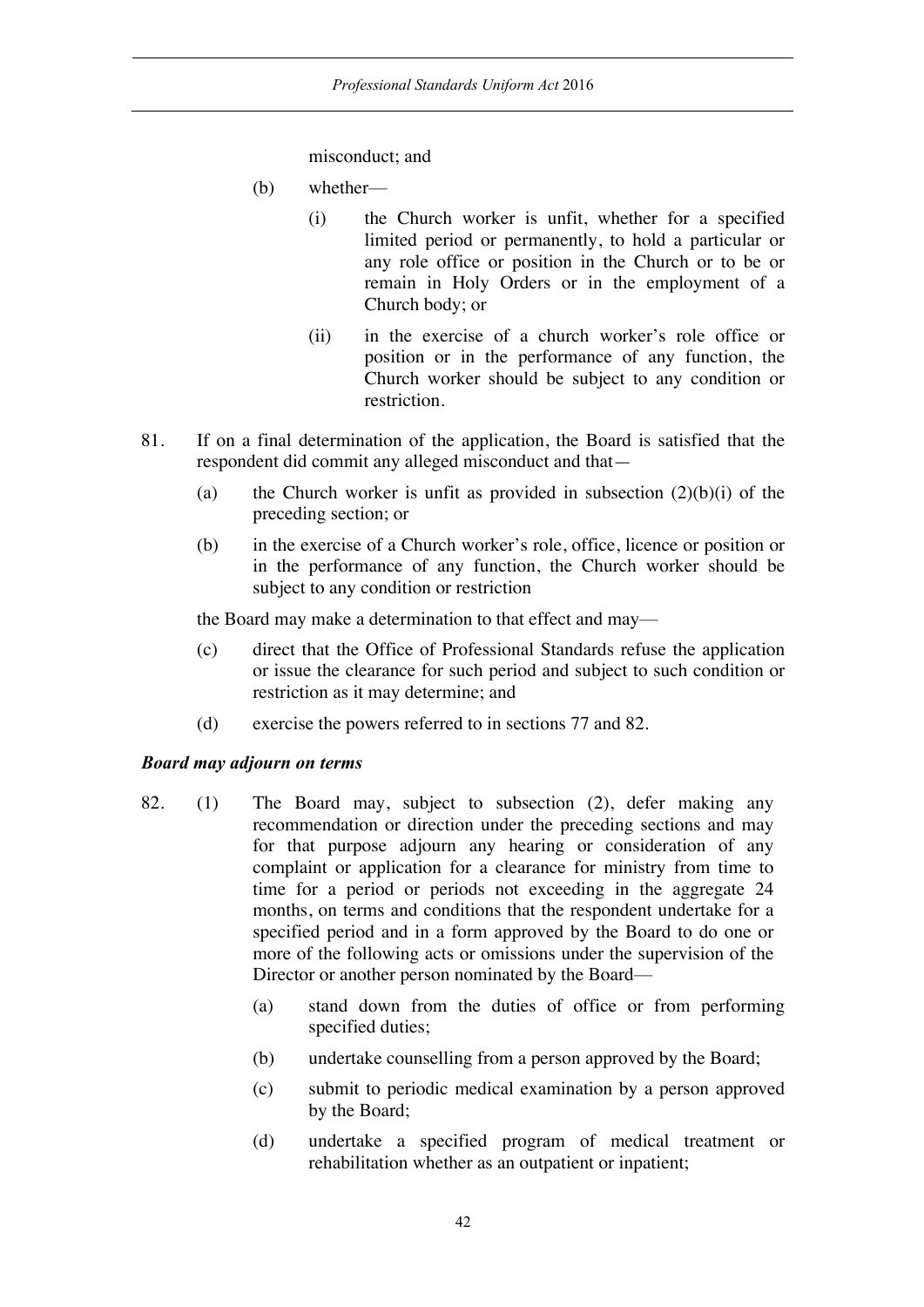- (e) provide medical or other evidence requested by the Board to assist it in deciding on any final recommendation or direction; and
- (f) perform or refrain from performing some other specified act.
- (2) The Board must first make its determination as to whether the respondent did commit any alleged misconduct.
- (3) If, within a period specified by the Board, the respondent declines to give an undertaking in accordance with subsection (1), the Board must proceed to make a recommendation or direction.
- (4 ) The Board may take into account the failure of the respondent to comply with his or her undertaking under subsection (1) in deciding on any recommendation or direction.

## *Board may appoint persons to assist inquiry*

83. The Board may, for the purpose of any particular reference, appoint any expert person or persons, other than the Director, to assist it in inquiring into (but not determining) a reference as the Board thinks fit.

## *Level of Proof*

- 84. (1) The standard of proof for the Board and the Review Board to establish an allegation is that of reasonable satisfaction on the balance of probabilities.
	- (2) Each of the Board and the Review Board must in acting as provided in subsection (1) scrutinize evidence with greater care if there is a serious allegation to be established, or an inherent unlikelihood of an occurrence of a given description or if there are grave consequences that would flow from a particular finding.<sup>27</sup>

# *Time limit for adjudication – complaint against a Church volunteer*

- 85. (1) In a complaint against a Church volunteer or an application for a clearance by a Church volunteer, the Board must subject to section 82 make its determination and decision within 60 days from the date of the reference of the complaint or such further period as may be authorised in writing by the President of the Board.
	- (2) A determination or recommendation or direction of the Board is not invalid by reason only of the Board having dealt with the application beyond 60 days from the date of the application for review or such further period as may be authorised in writing by the President of the Board.

 <sup>27</sup> This the test in *Briginshaw v Briginshaw* (1938) 60 CLR 336 at 362-363 per Dixon J; see also *Neat Holdings Pty Ltd v Karajan Holdings Pty Ltd* (1992) 110 ALR 449 at 449-450 per Mason CJ, Brennan, Deane and Gaudron JJ.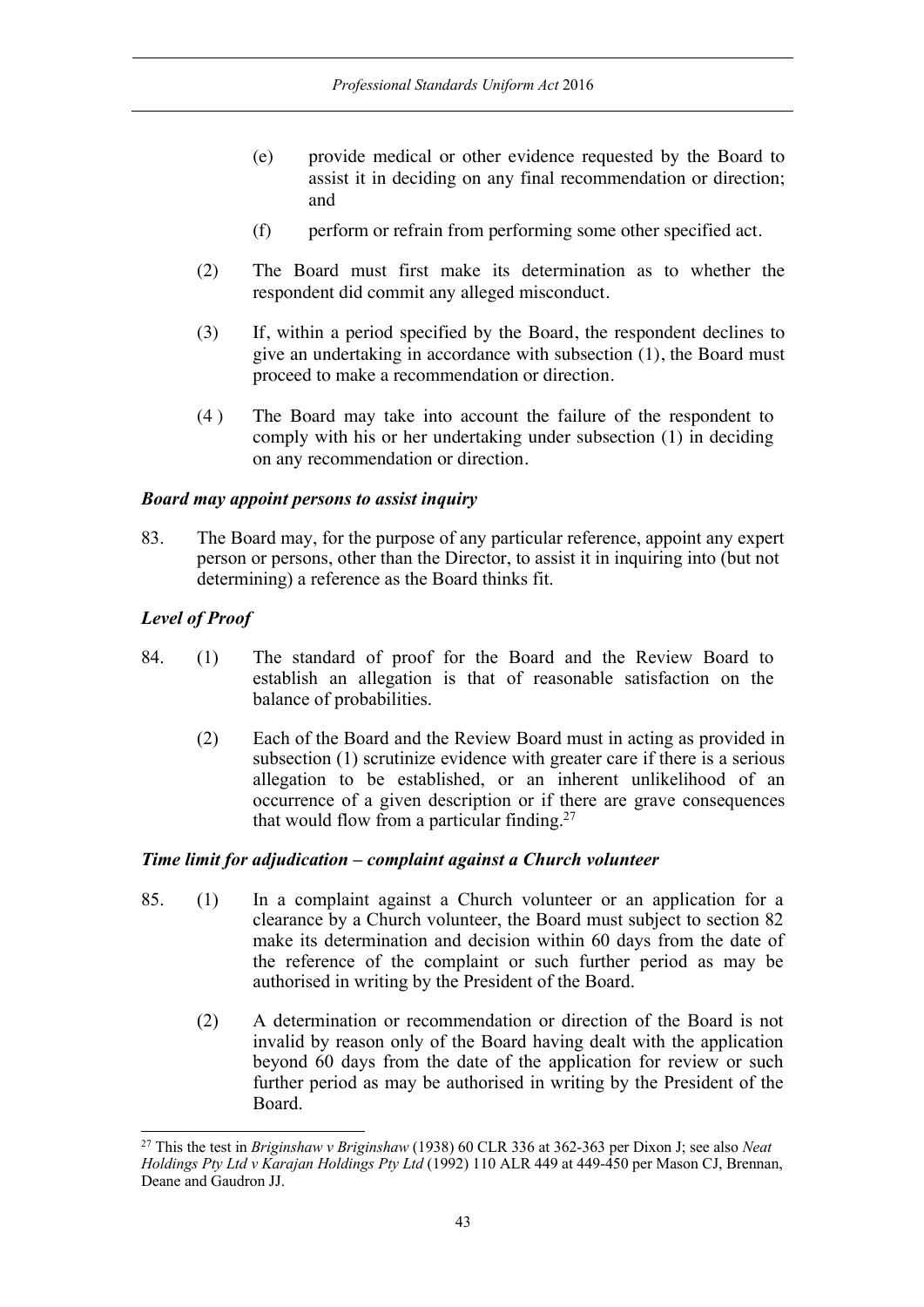## *Board may seek further information*

86 The Board may seek further information from the referring body and may at any time and from time to time give directions to it as to any further inquiries or investigation it requires to be carried out for the purposes of the reference and the referring body shall to the best of its ability cause such directions to be carried out.

## *Board to act expeditiously*

87. The Board must deal with a complaint or application for a clearance as expeditiously as possible.

 $\overline{\phantom{a}}$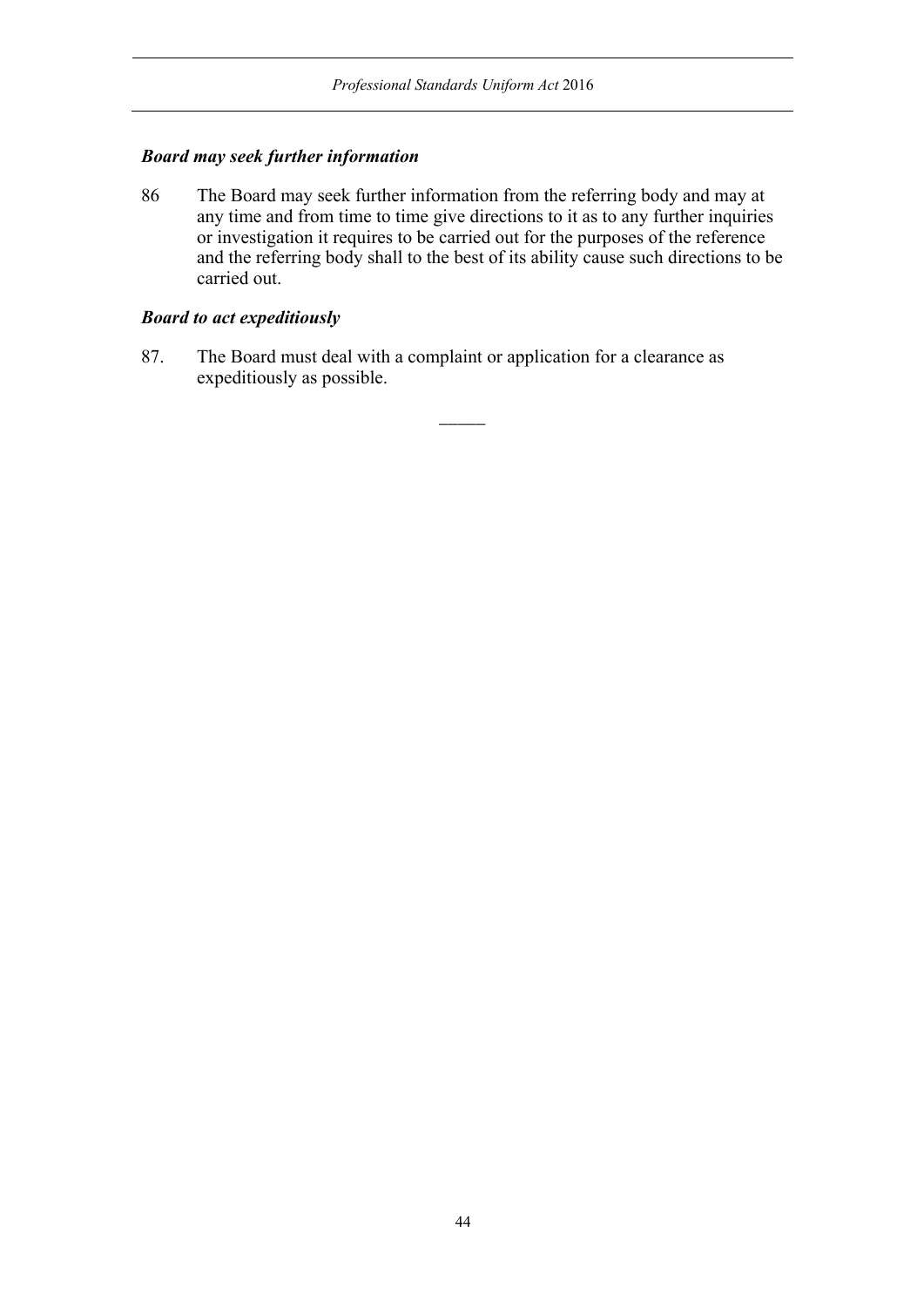# **PART 5.4 – APPLICATION FOR REVIEW**

## *Interpretation*

88. In this part, "decision" means any finding of fact, determination, recommendation or direction by the Board under either—

- (a) section 42 but only in respect of a prescribed Church worker (suspension);
- (b) sections 75 to 79 (both inclusive) (complaint);
- (c) 80 and 81 (application for clearance).

# *Application to Review Board*

89. Where the Board has made any decision, a respondent or applicant for a clearance aggrieved by it or the PSC may within 30 days from the date of the decision or such further period as the Review Board may allow, apply to the Review Board for review of the decision.

## *Stay*

90. Except in so far as the Board or the Review Board may direct otherwise, the application for review shall not operate as a stay of the action on any recommendation or direction of the Board required under this Act.

## *Documents and material to be delivered following application*

- 91. Within 14 days of the date of the application to the Review Board or within 14 days of the date of a document or material coming to existence, whichever is the later, the Director must cause to be delivered to the secretary of the Review Board—
	- (a) the determination and recommendations or directions of the Board; and
	- (b) every other document held by the Office of Professional Standards which the Director considers is relevant to the application for review.<sup>28</sup>

## *President to determine membership of Review Board*

92. Upon delivery to the secretary of the Review Board of the material referred to in the preceding section, the President or Deputy President as the case may be must as soon as possible determine the membership of the Review Board for the purpose of the application for review.

## *Review Board may exercise the powers of the Board*

93. The Review Board may exercise all the powers of the Board under this Act and may—

 <sup>28</sup> Cf *Victorian Civil and Administrative Tribunal Act* 1998, s49. See s102 for the board's power to direct the supply of further documents.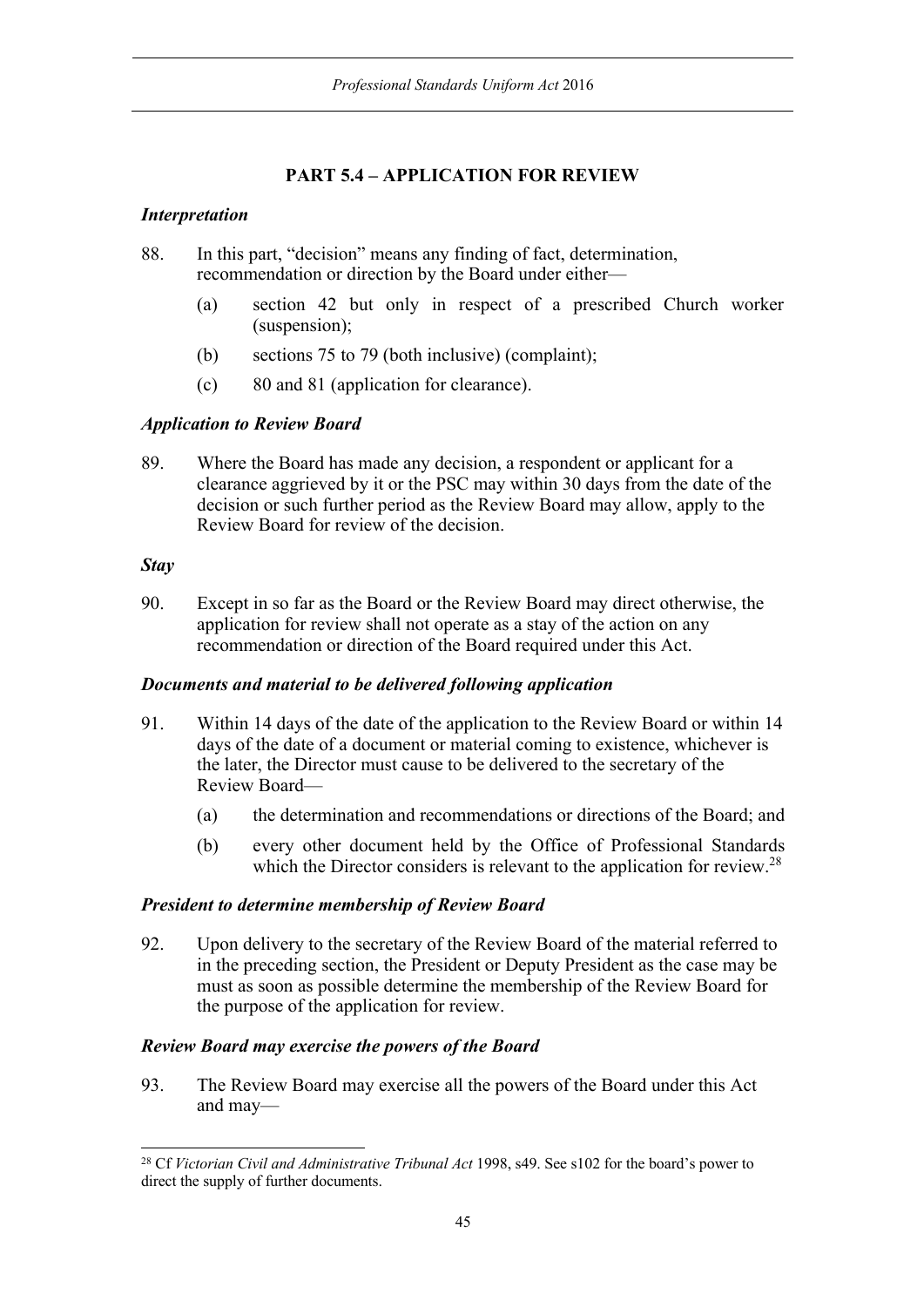- (a) affirm the decision under review;
- (b) vary the decision under review;
- (c) set aside the decision under review and make another decision in substitution for it; or
- (d) set aside the decision under review and remit the matter for reconsideration by the Board (whether constituted by the same members or different members) in accordance with any directions or recommendations of the Review Board.

## *Review Board to deal with application expeditiously*

94. The Review Board shall deal with the application as expeditiously as possible and shall consider any further submissions from either the PSC or the respondent.

## *Review Board to deal with application within time limit – Church volunteers*

- 95. (1) In a complaint against a Church volunteer, the Review Board must subject to section 82 deal with the application within 60 days from the date of the application for review or such further period as may be authorised in writing by the President of the Review Board.
	- (2) The Review Board must consider any further submissions from the PSC or the respondent.
	- (3) A determination or recommendation or direction of the Review Board is not invalid by reason only of the Review Board having dealt with the application beyond 60 days from the date of the application for review or such further period as may be authorised in writing by the President of the Review Board.

 $\overline{\phantom{a}}$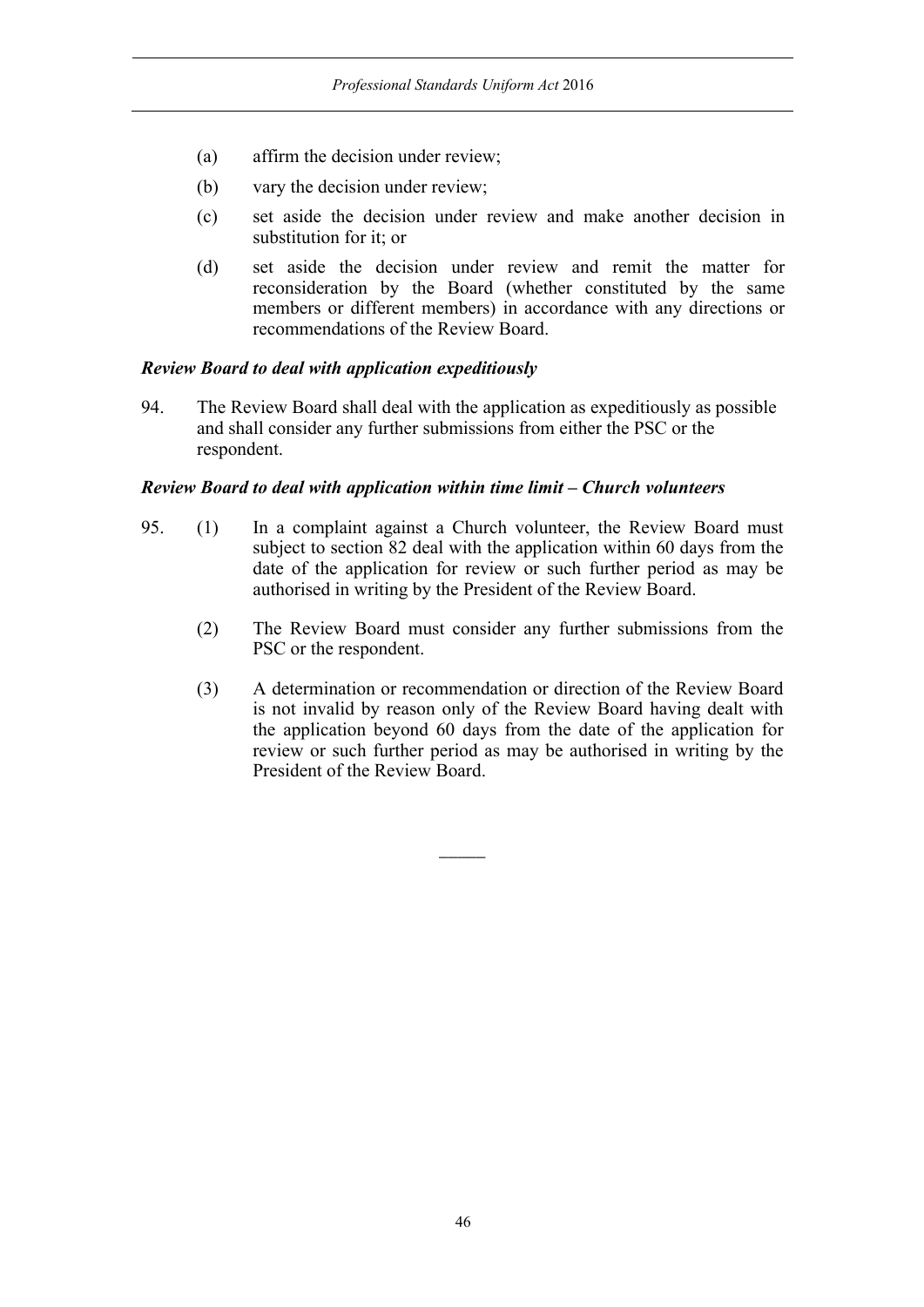## **PART 5.5 - PROCEEDINGS OF THE BOARD AND THE REVIEW BOARD**

### *How to conduct proceedings*

- 96. In this Part, a reference to 'the board' means each of the Board and the Review Board.
- 97. The board—
	- (a) must act with fairness and according to equity, good conscience, natural justice and the substantial merits of the case without regard to technicalities or legal forms; and
	- (b) is not bound by the rules of evidence but may inform itself on any matter in such manner as it thinks fit.<sup>29</sup>

## *Powers of the board*

- 98. (1) Subject to this Act and in particular the provisions of the preceding section, the board—
	- (a) may regulate the proceedings of its meetings as it sees fit;
	- (b) may conduct its business and any proceedings by video link, teleconference or by any electronic means of communication;
	- (c) may inform itself from the transcript or other record of any court or tribunal and may adopt any findings, and accept as its own, the record of any court or tribunal;
	- (d) may give any other person to whom notice of the proceedings is given or who satisfies them that he or she has a proper interest in the matter a reasonable opportunity to make submissions to them; and
	- (e) is not obliged to hold a hearing at which evidence is adduced or submissions heard orally; and
	- (f) must give reasons for any determination and recommendation or direction, other than by way of directions in the course of an application, unless the determination is made by consent of the respondent and the PSC.
	- (2) For the purposes of paragraph (d) of the preceding subsection, a person is not to be taken to have a proper interest in a matter by

<sup>&</sup>lt;sup>29</sup> It may be advisable, depending on the nature of the complaint, for the Board have regard to and follow, so far as practicable, the procedure and rules under the *Criminal Procedure Act* 2009 (Vic) applicable to a trial in a criminal proceeding –

<sup>(</sup>i) that relates (wholly or partly) to a charge for a sexual offence; or

<sup>(</sup>ii) where the complainant in a criminal proceeding was at the time the proceeding commenced, under the age of 18 years or had a cognitive impairment.

The Act leaves it open to the Board to make rules about this if appropriate.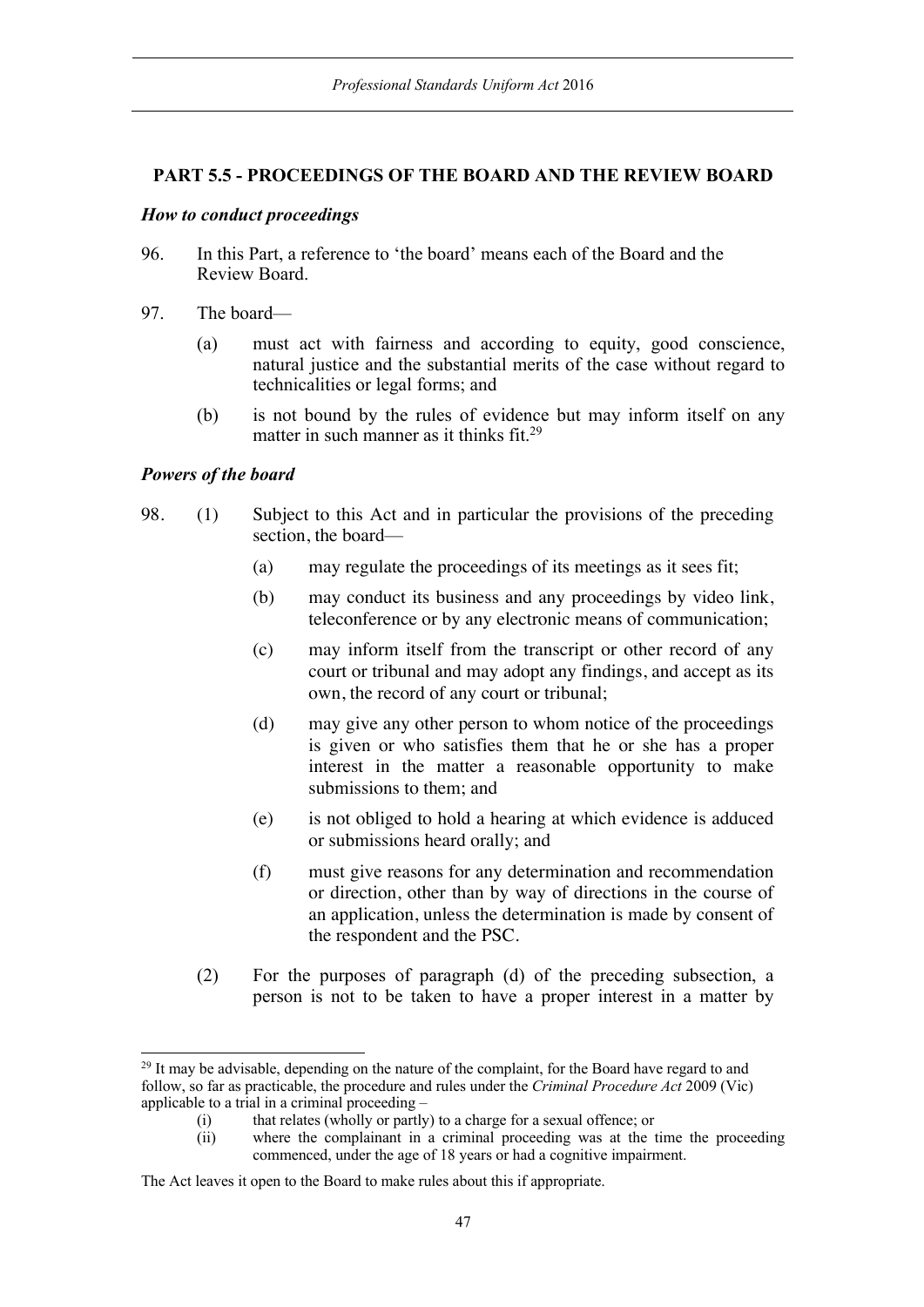reason simply of being the complainant in the matter.<sup>30</sup>

- (3) Subject to the following subsection, the Board must give the PSC and the respondent a reasonable opportunity to adduce evidence, to examine or cross-examine witnesses and to make submissions to the Board.
- (4) Subject to any terms prescribed by regulation, the Board may stipulate the terms on which the examination or cross examination of a child or a victim of sexual abuse is to be conducted.

## *Hearing in private*

- 99. (1) Subject to subsections (2) and (3), any hearing of the board must be held in private with attendance only by—
	- (a) the members of the board;
	- (b) the Secretary of the board and any person providing transcription services;
	- (c) the Director and any member of the PSC and any person representing any of them;
	- (d) the respondent and any person representing the respondent;
	- (e) a person whom the respondent wishes to have present for the purpose of providing support to him or her, who is reasonably available and who is approved by the board to be present $\mathfrak{m}$ ;
	- (f) the complainant;
	- (g) a person whom the complainant wishes to have present for the purpose of providing support to him or her, who is reasonably available and who is approved by the board to be present;
	- (h) any witness while giving evidence;
	- (i) any person appointed by the Board to assist under section 83; and
	- (j) any other person to whom notice of the proceedings was given or who satisfies the board that he or she has a proper interest in the matter.
	- (2) The board may direct—
		- (a) that the whole or part of a proceeding be held in public; or
		- (b) that any other persons or classes of persons specified by it may be present during the whole or any part of a proceeding.

<sup>&</sup>lt;sup>30</sup> The scheme of the Act is for the PSC and the respondent or applicant for a clearance to be the parties to the proceeding and to be legally represented if they so choose: cf s103. They alone may apply for a review of a decision: s89. A complainant is not automatically a party.

<sup>31</sup> To adapt the language of clause 17 of schedule 5 of the *Magistrates' Court Act* 1989 (Vic).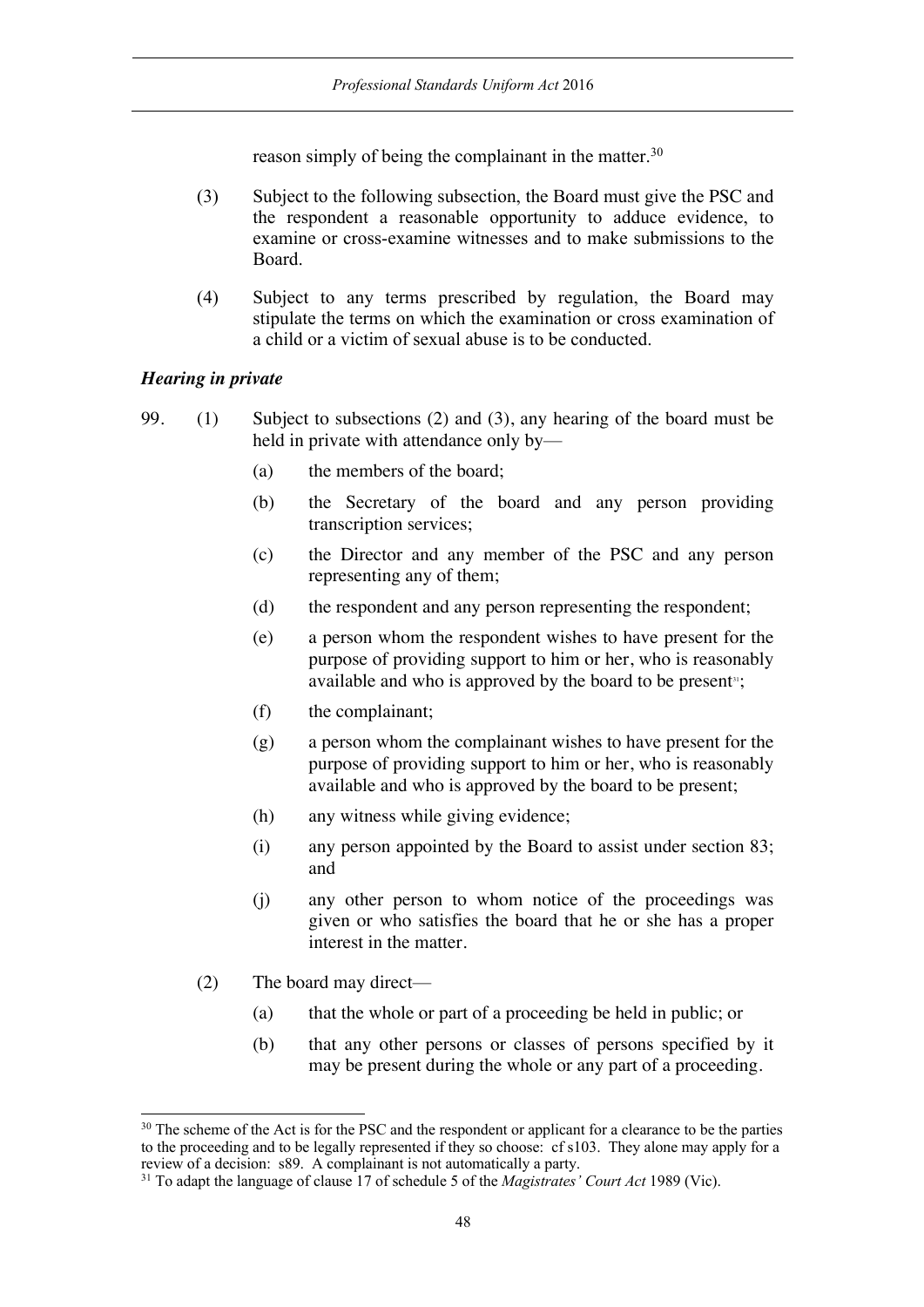(3) The board may only make a direction under the preceding subsection if satisfied that the direction is lawful and in the public interest in the proper administration of justice.

## *Review Board not obliged to hold hearing or admit certain evidence*

- 100. Subject to this Act, the Review Board is not obliged—
	- (a) to hold a hearing at which—
		- (i) evidence is adduced, whether by oral examination or signed statement or statutory declaration; or
		- (ii) submissions are heard orally; or
	- (b) to admit evidence that was not adduced before the Board in relation to the facts relevant to the complaint or matter unless –
		- (i) the evidence could not have been obtained with reasonable diligence for use at the hearing before the Board; and
		- (ii) that there is a high probability that the result would have been different had it been received at that hearing.

## *Preliminary conference*

- 101. (1) As soon as practicable, after being constituted, and after inviting each of the parties to propose a provisional timetable for the matter, the board may—
	- (a) hold a preliminary conference with the parties in person or by telephone or other means; and
	- (b) by directions set a procedural timetable for the matter.
	- (2) The board may at any time extend or vary the procedural timetable.

# *The board may give directions as to documents and conduct of inquiry*

- 102. The board may at any time and from time to time give directions for—
	- (a) the inspection by and supply of copies to the respondent or any other person of the documents or material relevant to the reference;
	- (b) the service of any witness statements, summary of proposed evidence, submissions or other documents on which a party may wish to rely; and
	- (c) the conduct of its inquiry into the matter

and for that purpose the board when constituted by more than one person may be constituted by the President or Deputy President or Senior Member alone.

## *Party may appoint legal representation*

103. The PSC may, and the respondent or applicant for a clearance for ministry at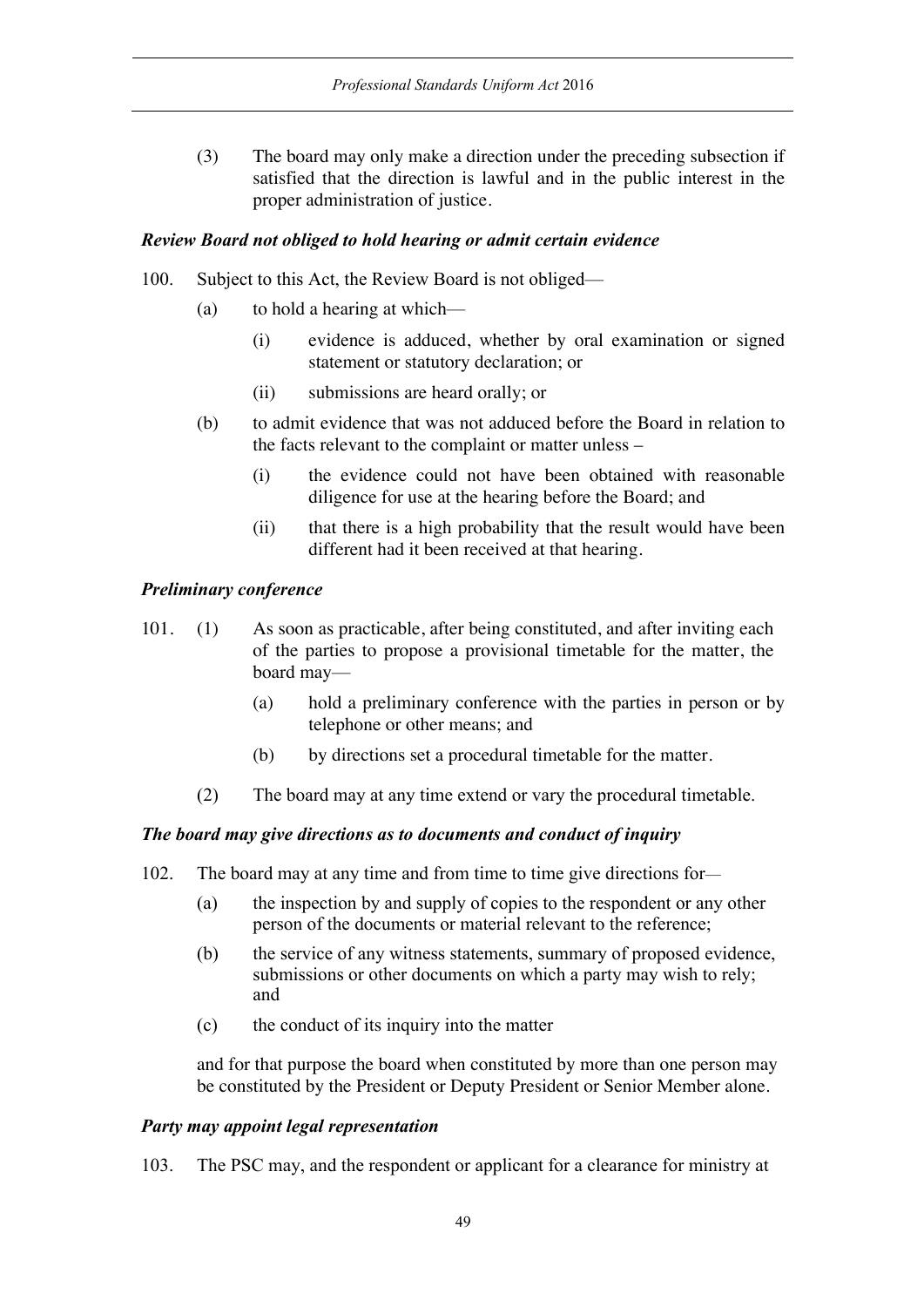their own expense may appoint a legal representative to assist them in the process.

## *The board may receive written evidence*

104. Without limiting the meaning and effect of sections 97 and 98, the board may receive a statutory declaration or a signed statement without the need for the personal attendance of the maker of the statement and may also in its discretion use video link or teleconference or other electronic means to receive evidence and submissions.

## *The board may rely on decisions of other bodies*

- 105. In any proceedings before it, where the board is satisfied that the respondent—
	- (a) has been convicted by a court within or outside Australia of an offence involving conduct as described in any of paragraphs (a) to (i) and (n) of section 5 ("specified conduct");
	- (b) has been found guilty (without conviction) by a court within or outside Australia of an offence involving specified conduct;
	- (c) has admitted in proceedings before a court or tribunal within or outside Australia or before the Professional Standards Board of another diocese having engaged in specified conduct;
	- (d) has been found by a court or tribunal within or outside Australia to have engaged in specified conduct; or
	- (e) has been disqualified by a court or tribunal within or outside Australia from professional practice on account of specified conduct,

then, unless there are special extenuating circumstances—

- (f) a certificate, reasons for judgment or other record from the court or tribunal or board (as the case may be) shall be conclusive evidence that the respondent engaged in the specified conduct; and
- (g) neither the respondent nor any other party shall be at liberty to call or give evidence or make submissions for the purpose of calling into question the conviction or finding of guilt of the respondent or denying that the respondent engaged in the specified conduct.

# *Individual members of the board not to meet with parties*

106. Unless at the direction of the board, a member of the board must not individually meet with either the complainant or the respondent or any one acting on their behalf to the exclusion of the other parties while the matter is in progress.

### *Disclosure and material personal interest*

107. (1) A member of the board must without delay disclose in writing any circumstances likely to give rise to justifiable doubts as to his or her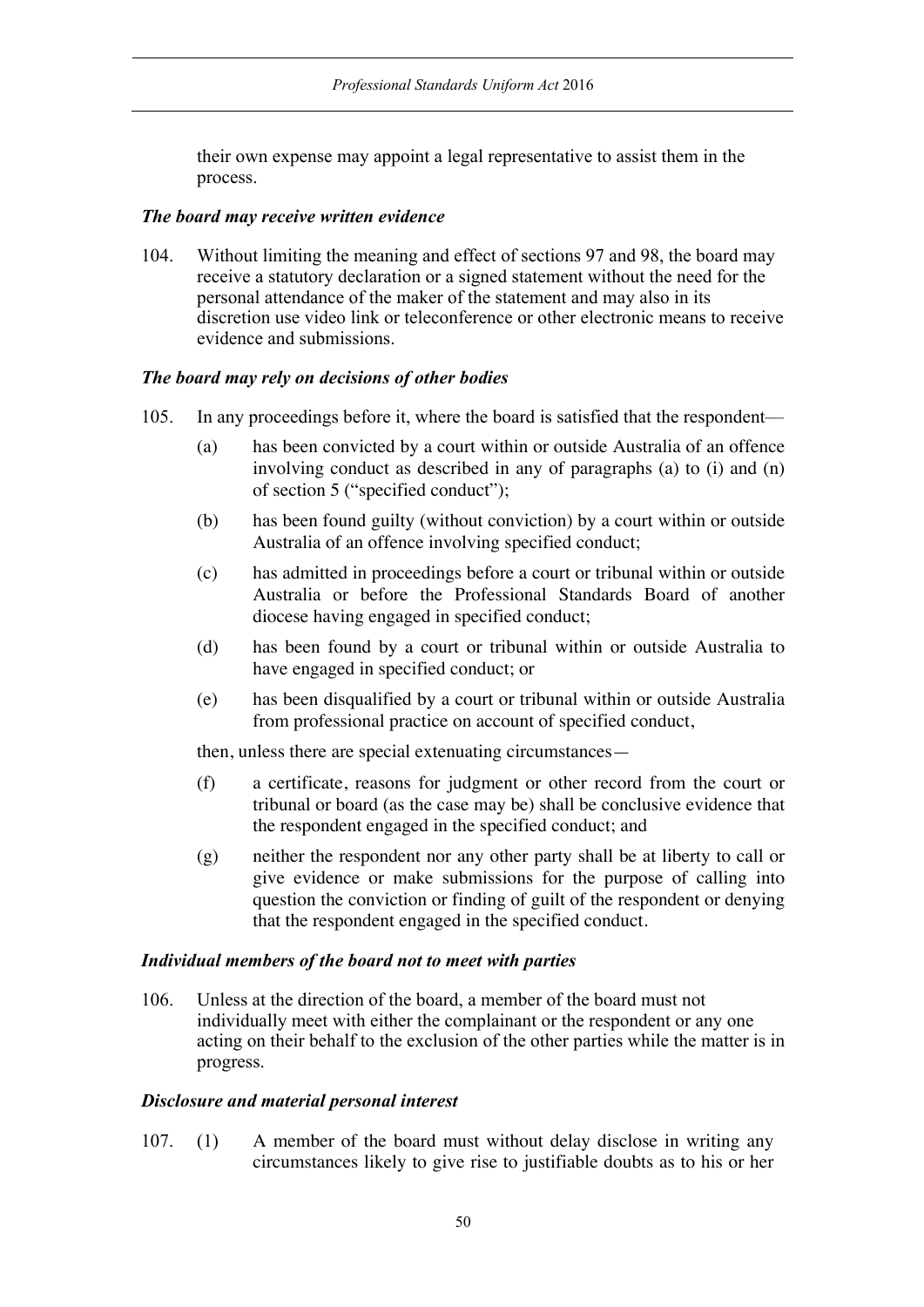impartiality or independence, as they arise, to the President and the parties unless he or she has already informed them of the circumstances.

- (2) Where a member of the board has a material personal interest or other conflict of interest in a matter before it, the member shall be disqualified from participating in the matter.
- (3) The opinion of the President of the board or the Deputy President of the board in the case of the President (as the case may be) as to whether a member of the board has a material personal interest or other conflict of interest in a matter shall be conclusive and final and binding.

## *Medical reports*

- 108. (1) The PSC or the board may request a respondent or applicant for a clearance for ministry or a clearance for service to submit within a specified time to a medical examination by a person approved by the PSC or the board (as the case may be) the cost of which shall be met from church funds of the diocese of the referring body.
	- (2) A respondent or applicant for a clearance is not obliged to comply with a request of the PSC or the board under the preceding subsection.
	- (3) A copy of the report of an examination under subsection (1) shall be provided to the respondent or applicant for a clearance and to the Director, the PSC and the board.

### *Determination of Board or Review Board as to fitness conclusive evidence*

109. A determination of the Board or the Review Board as to the fitness of a Church worker to hold a role office or position for ministry or service shall be conclusive evidence of the fitness of that person as at that time to hold the role office or position.

### *No further action where Diocesan Tribunal unlikely to find respondent guilty*

110. If the Board or the Review Board is satisfied that there is no reasonable likelihood that the Diocesan Tribunal would find the respondent guilty of any offence, the Board or the Review Board shall take no further action by way of recommending the appointment of a person to lay a charge against the respondent or otherwise instituting or prosecuting proceedings by way of charge against the respondent before the Diocesan Tribunal.

### *Certain matters not to be inquired into*

- 111. The board must not, in the course of inquiring into any question—
	- (a) inquire into any matter which is or has been the subject of any formal investigation or enquiry conducted—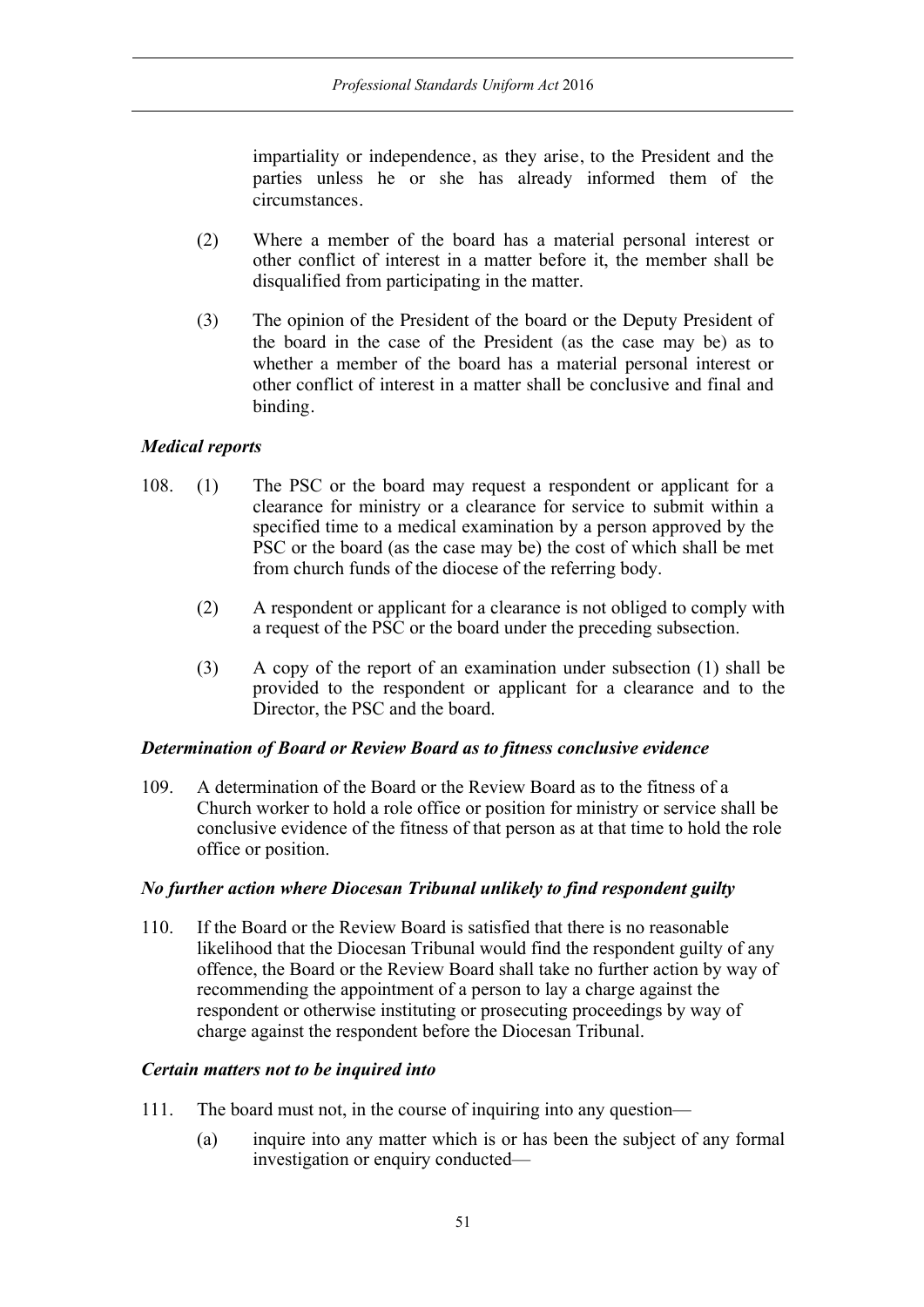- (i) under or pursuant to any provision of the Constitution; or
- (ii) under or pursuant to a Canon of the General Synod, a Canon or an Ordinance of another diocese relating to the discipline or professional standards of clergy or Church workers by a board of enquiry, tribunal or other body—

save to the extent of any fresh evidence that was not reasonably available during the previous formal investigation or enquiry, but may take into account the finding of any such formal investigation or enquiry; or

- (b) inquire into, make any findings in relation to or take into account any alleged breach of—
	- (i) faith of the Church, including the obligation to hold the faith;
	- (ii) ritual of the Church, including the rites according to the use of the Church and the obligation to abide by such use; or
	- (iii) ceremonial of the Church, including ceremonial according to the use of the Church and the obligation to abide by such use.

# *Matters the board to consider*

- 112. (1) In making any determination the board must take into account—
	- (a) the final report (if any) of the investigator including any attachments;
	- (b) such report of the PSC as may be submitted;
	- (c) the conduct of the Church worker as it finds it to have been, both before and after the making of the complaint;
	- (d) any other relevant fact or circumstance including, where a sexual offence is alleged, the matters in subsection (2);
	- (e) any further material received from the PSC, the complainant and the respondent relevant to its consideration;
	- (f) any failure of the Church worker to comply with a provision of this Act; and
	- (g) any standards specified in the code of conduct approved under this Act, whenever the conduct may have occurred.
	- (2) Experience shows, according to the Victorian Parliament, that—
		- (a) people may react differently to sexual offences and there is no typical, proper or normal response to a sexual offence; and
		- (b) some people may complain immediately to the first person they see, while others may not complain for some time and others may never make a complaint; and
		- (c) delay in making a complaint in respect of a sexual offence is a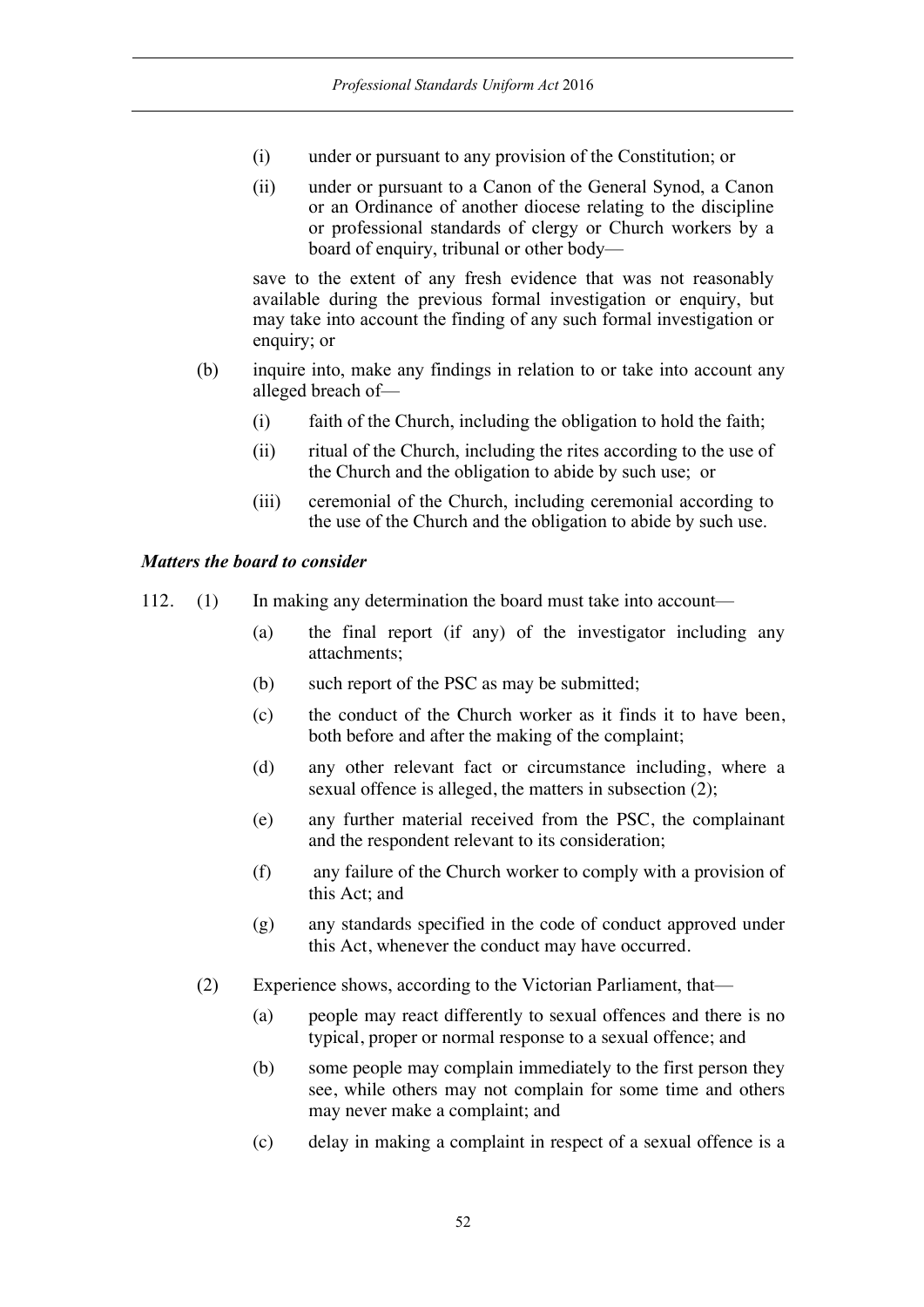## common occurrence.<sup>32</sup>

## *No costs to be awarded*

113. The board has no power to award costs of any matter before it.

# *Making of rules*

- 114. (1) The President of the board may make rules of the board in relation to the practice and procedure of the board.
	- (2) The PSC, the respondent and any other party joined to a complaint or matter by leave of the board must comply with the rules of the board (as the case may be) and with any directions given by the board.

# *Practice and procedure*

- 115. Subject to this Act and the relevant rules—
	- (a) the practice and procedure of the Board must be as directed by the presiding member of the Board; and
	- (b) the practice and procedure of the Review Board must be as directed by the presiding member of the Review Board.

# *Determining questions of law and other questions*

- 116. (1) In any proceedings of the board—
	- (a) any question of law or procedure must be determined by the presiding member; and
	- (b) where the board is constituted by more than one member, any other question will be determined by majority decision of the members, and in the case of an equality of votes the opinion of the presiding member must prevail.
	- (c) If a question of law arises in a proceeding where the board is constituted other than by the President or Deputy President or a Senior Member, whether alone or sitting with others—
		- (i) the question must be decided by another member of the Board Panel who is the President or Deputy President or a Senior Member eligible for appointment as the President; and
		- (ii) for that purpose only, the board in the proceeding is to be reconstituted to include that other member.
	- (2) In this section, question of law includes a question of mixed law and fact.

 <sup>32</sup> Cf *Jury Directions Act* 2015, s52(4).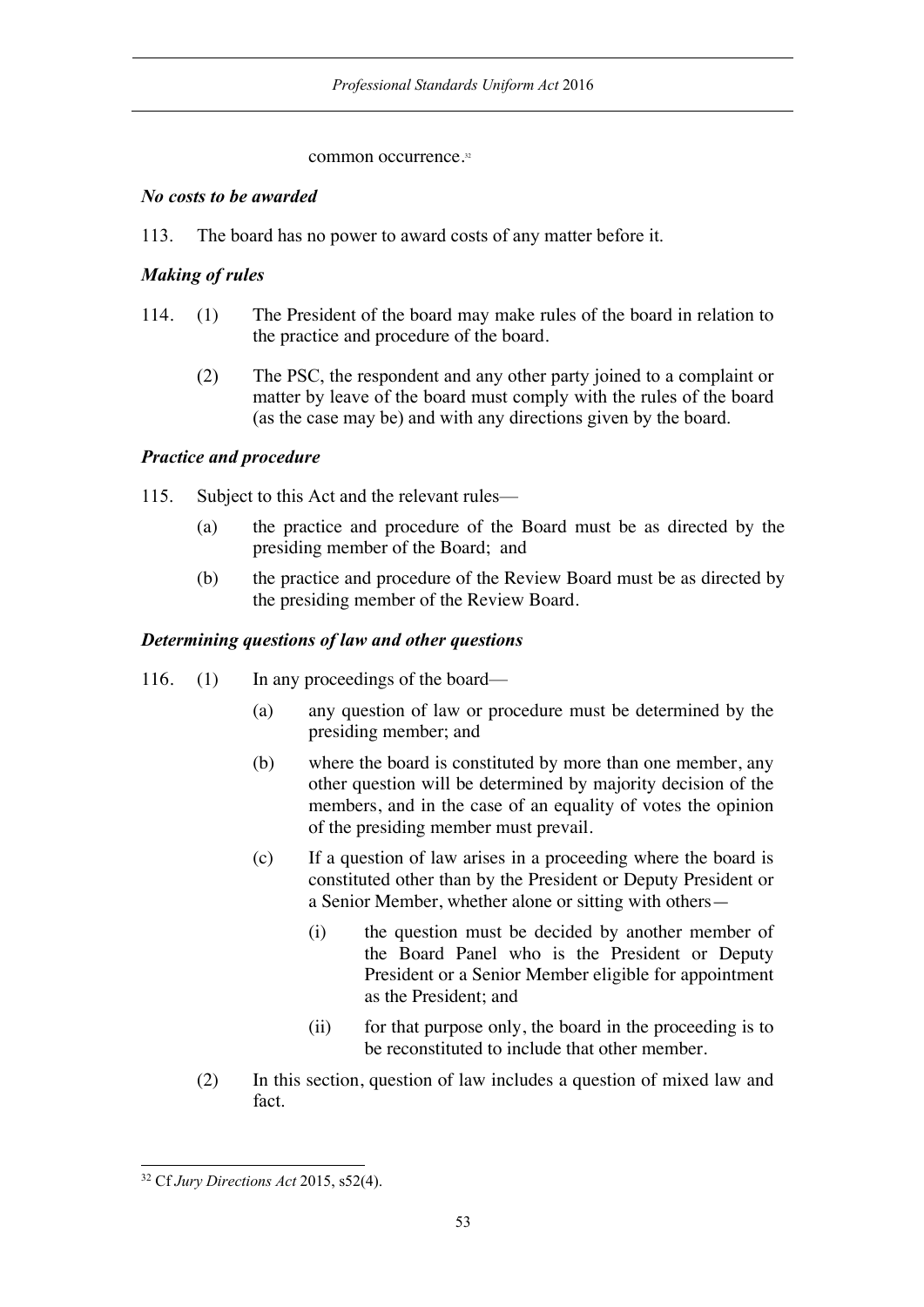# *The board may determine an application despite vacancy*

117. If a member of the board, other than the presiding member, dies or is for any other reason unable to continue with any matter referred to the board, the board constituted by the presiding member and the other member or members may, if the presiding member so determines, continue and complete the matter.

## *To whom a copy of the determination and recommendation to be provided.*

- 118. (1) Subject to this section, the board must cause a copy of the determination, reasons and recommendations or directions (whether under section 42 or parts 5.3 or 5.4) to be provided to—
	- (a) each relevant Church authority and the Chancellor of the Diocese, and where the Church authority is not the Diocesan Bishop, the Diocesan Bishop;
	- (b) the complainant, if any;
	- (c) the respondent or applicant for a clearance;
	- (d) the Director, the Executive Director and the PSC; and
	- (e) the Professional Standards Ombudsman.
	- (2) The board must release to the public as soon as practicable—
		- (a) its determination and reasons; and
		- (b) the recommendations or directions

anonymised and redacted as referred to in the following subsection.

- (3) The board must ensure that any determination, reasons and recommendations or directions which are released to the public are anonymised and redacted so as not to contain any particulars that identify or are likely to lead to the identification<sup>33</sup> of—
	- (a) the complainant other than the Director;
	- (b) any witness other than the respondent or applicant for a clearance or a witness as to either character or a question on which expert evidence is given;
	- (c) any person against whom a prescribed sexual offence is alleged to have been committed; or
	- (d) the respondent or applicant for a clearance (whether as a witness or otherwise), unless—
		- (i) in the discretion of the board, the disclosure of the identity of that person is necessary or desirable in the public interest; or

 <sup>33</sup> This is to ensure that there is no contravention of s4(1A) of the *Judicial Proceedings Reports Act 1958 (Vic)* or like provisions in another State or Territory and that otherwise there is no embarrassment to a complainant or witness.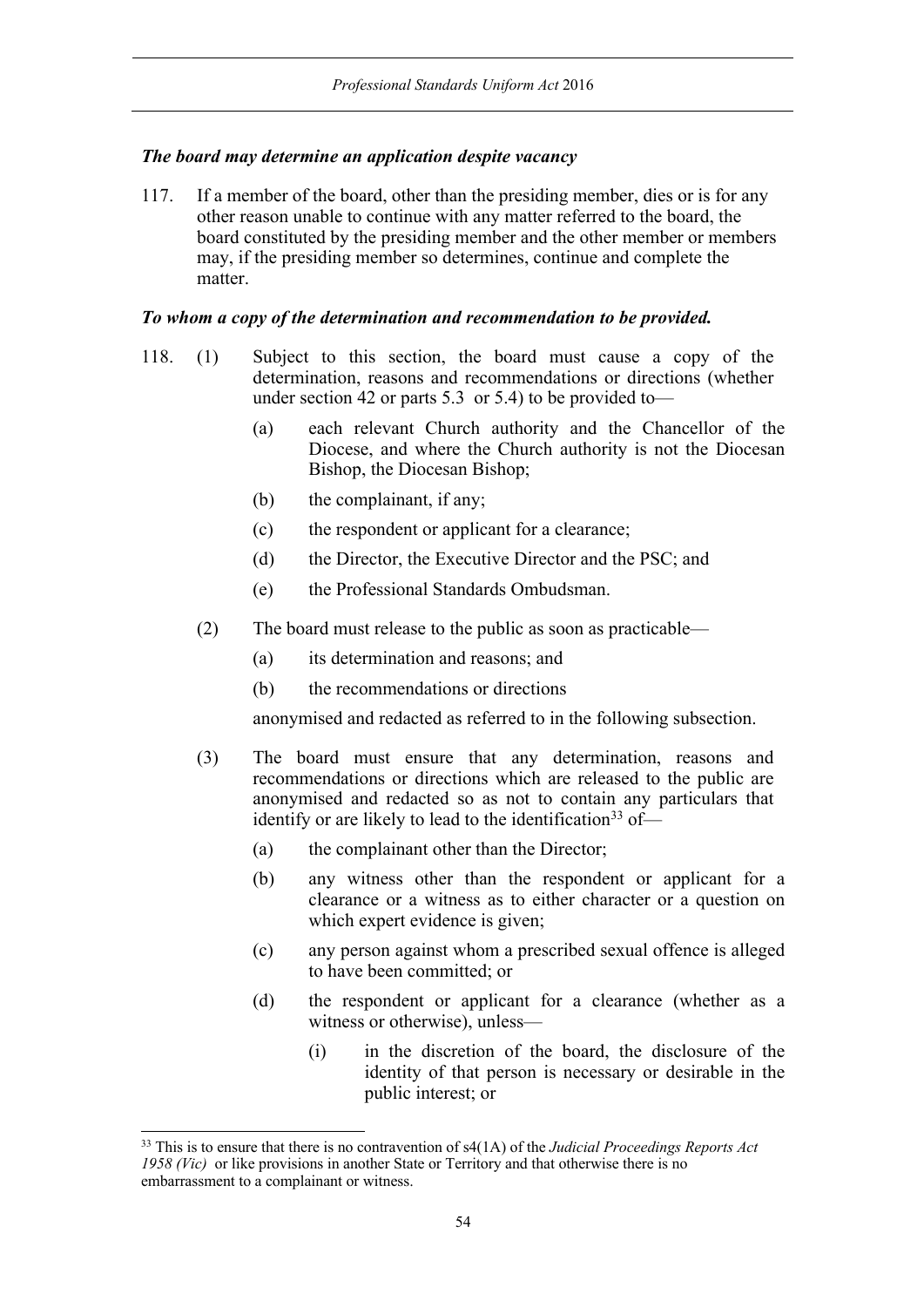*Professional Standards Uniform Act* 2016

 $\overline{\phantom{a}}$ 

(ii) a stay has been directed under section 90.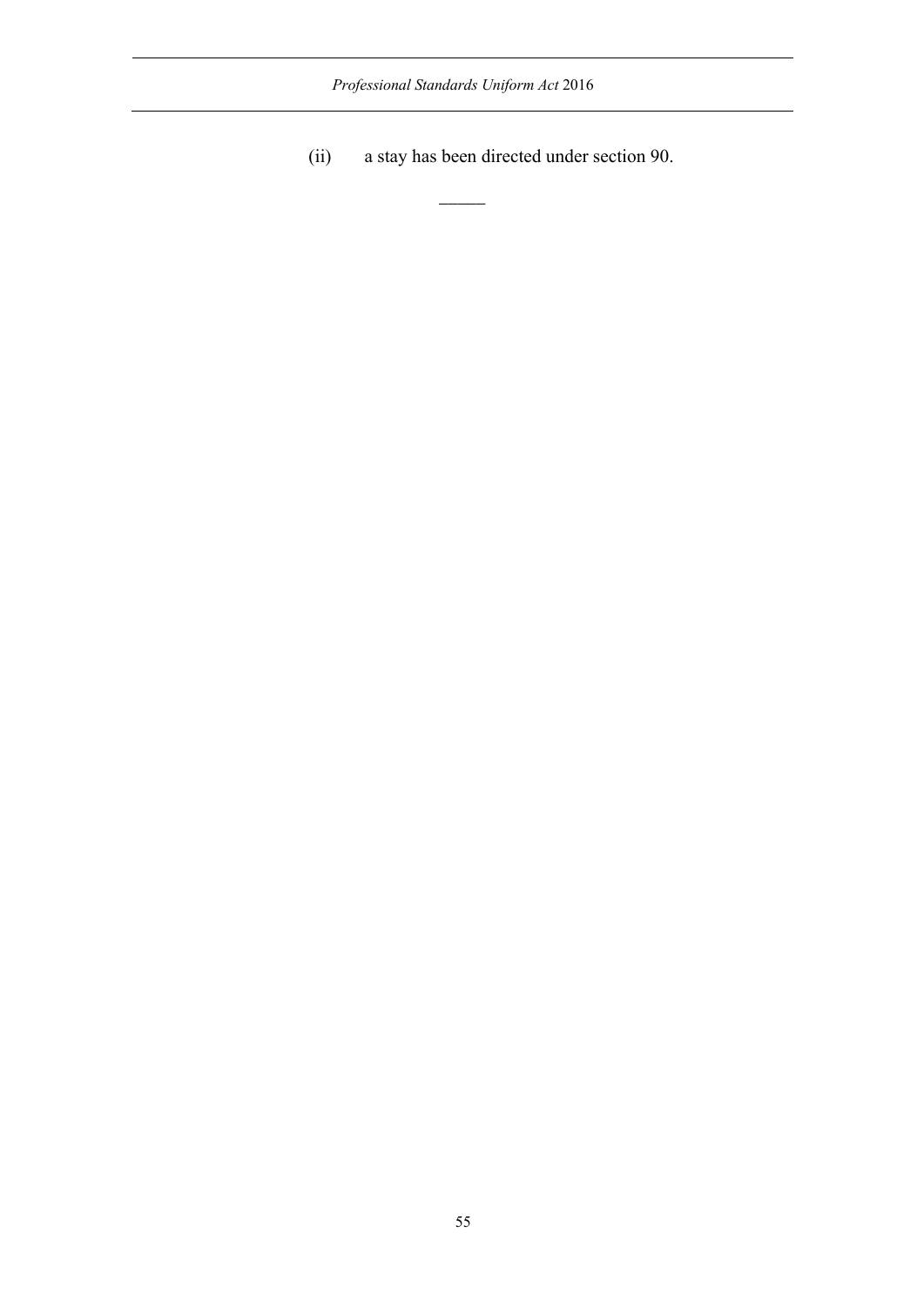# **CHAPTER 6 - IMPLEMENTATION**

# **PART 6.1 - THE DIOCESAN BISHOP OR OTHER CHURCH AUTHORITY**

## *Church authority must give effect to recommendation on a complaint*

- 119. Subject to section 90, the Diocesan Bishop or other relevant Church authority, to whom in respect of a Church worker a recommendation on a complaint under this Act (including a recommendation made by an equivalent body) is made, must and is hereby empowered to give effect to—
	- (a) a recommendation of the Board or if applicable, the Review Board or an equivalent body having jurisdiction to make a recommendation to the Church authority; or
	- (b) any variation or modification of that recommendation, consistent with any facts found by the body making the recommendation and the substance of the determination made by that body under section 76, as the Diocesan Bishop or other relevant Church authority sees fit.

## *Publication of decision of the Church authority on a complaint*

- 120. (1) Subject to subsection (2), the relevant Church authority—
	- (a) must as soon as practicable release to the persons referred to in section 118(1) and to the public a written statement disclosing—
		- (i) their decision on any recommendation received in respect of a complaint;
		- (ii) the steps to be taken or that have been taken pursuant to the preceding section to give effect to it; and
		- (iii) the reasons for any variation or modification of a recommendation under the preceding section; and
	- (b) must as soon as practicable provide to the Diocesan Bishop where he or she is not the Church authority the written statement referred in the preceding paragraph.
	- (2) The Church authority must ensure that any information which is released to the public is anonymised and redacted so as not to contain any particulars that identify or are likely to lead to the identification of—
		- (a) the complainant other than the Director;
		- (b) any witness other than the respondent or applicant for a clearance or a witness as to either character or a question on which expert evidence is given;
		- (c) any person against whom a prescribed sexual offence is alleged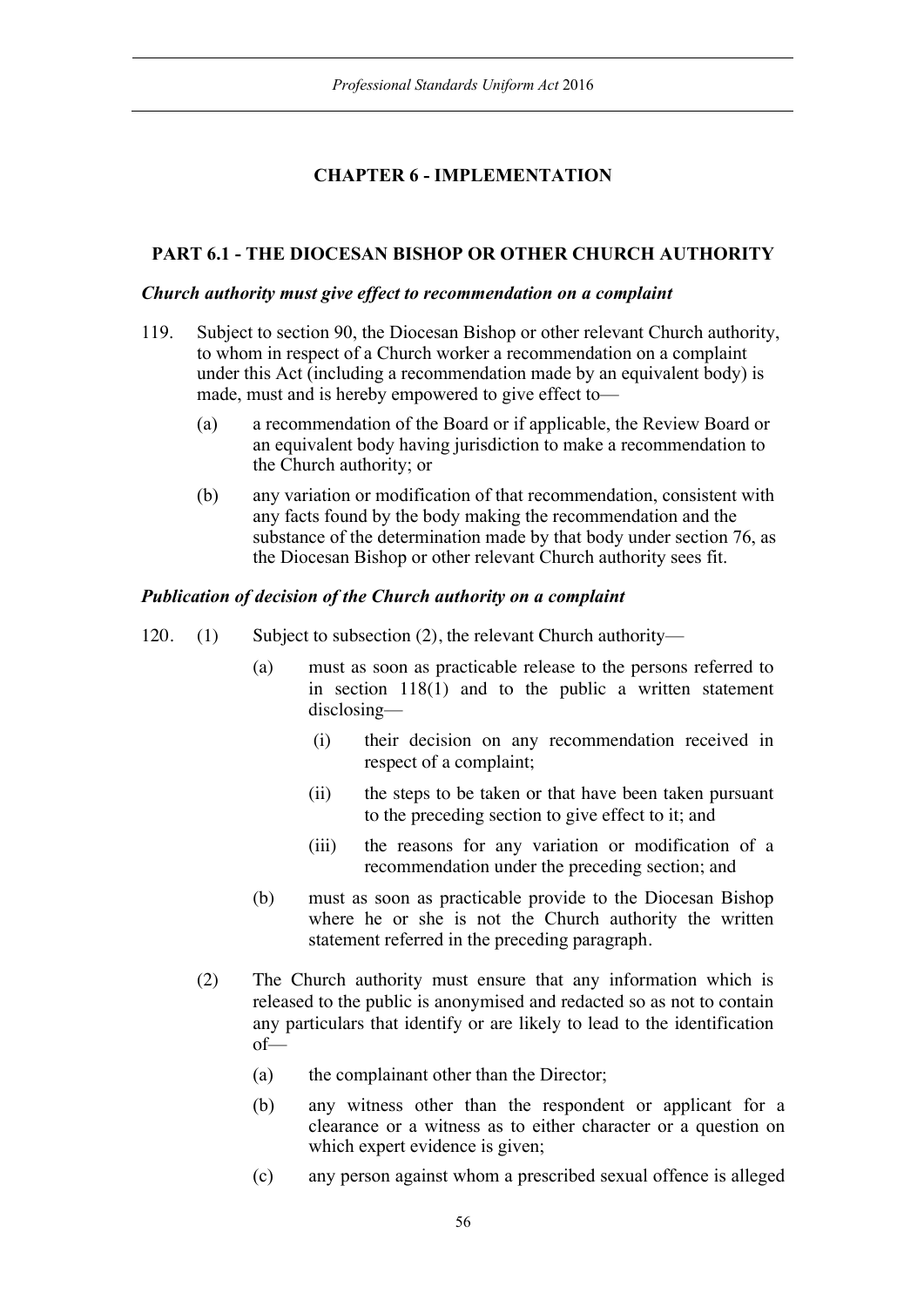to have been committed; or

- (d) the respondent (whether as a witness or otherwise), unless—
	- (i) the Board or the Review Board has already made public the name of the respondent in the exercise of its discretion; or otherwise
	- (ii) in the discretion of the Church authority, the disclosure of the identity of that person is necessary or desirable in the public interest.
- (3) Where in relation to any complaint, the Church authority is both—
	- (i) the Diocesan Bishop or other office holder or the Chapter (as the case may be); and
	- (ii) the board of the Diocesan Corporation

for the purposes of this section, the relevant Church authority is the Diocesan Bishop or other office holder or the Chapter (as the case may be).

## **PART 6.2 – DEPOSITION FROM HOLY ORDERS**

### *Effect of deposition from Holy Orders*

- 121. A person who has been deposed from Holy Orders in accordance with this Act or in accordance with the provisions of any ordinance, act, canon, constitution, statute, legislative measure or provision of the general synod or the diocesan synod of another diocese of this Church—
	- (a) is incapable of—
		- (i) officiating or acting in any manner as a bishop, priest or deacon of this Church;
		- (ii) accepting or holding an office in this Church capable of being held only by a person in Holy Orders;
	- (b) ceases to have any right privilege or advantage attached to the office of bishop priest or deacon;
	- (c) must not hold himself or herself out to be a member of the clergy; and
	- (d) is not capable of holding an office in the Church which may be held by a lay person without the prior consent of the Diocesan Bishop.

### *How deposition from Holy Orders effected*

122. (1) Subject to subsection (4), the deposition of a priest or deacon from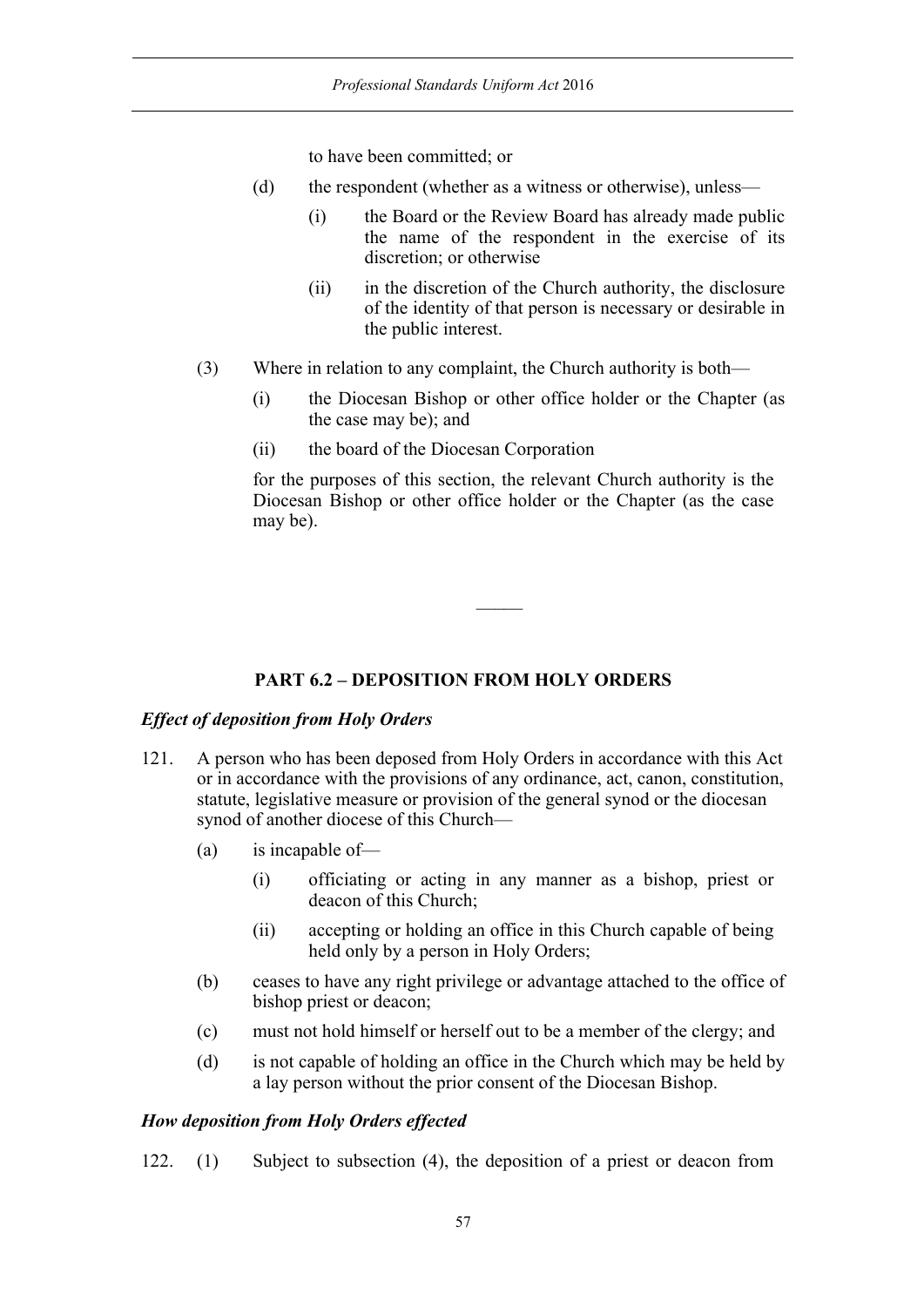Holy Orders following the recommendation of the Board or Review Board or an equivalent body shall be effected by the execution by the Diocesan Bishop of an instrument of deposition in or to the effect of the form in Schedule 2.

- (2) Subject to subsection (4), the deposition of a bishop (other than a diocesan bishop) from Holy Orders following the recommendation of the Board or Review Board or an equivalent body shall be effected by the execution by the members of a Council of Bishops of an instrument of deposition in or to the effect of the form in Schedule 2.
- (3) The Council of Bishops shall comprise the Metropolitan, the Diocesan Bishop and one other diocesan bishop nominated by the Metropolitan.
- (4) The Diocesan Bishop must forthwith—
	- (a) register the instrument in the Registry of the Diocese;
	- (b) deliver a copy of the instrument to the Bishop of the Diocese in which the person who is the subject of the instrument was ordained;
	- (c) deliver a copy of the instrument to the Registrar of the Primate; and
	- (d) cause relevant details to be forwarded to the Director for entry into the national register.

 $\mathcal{L}$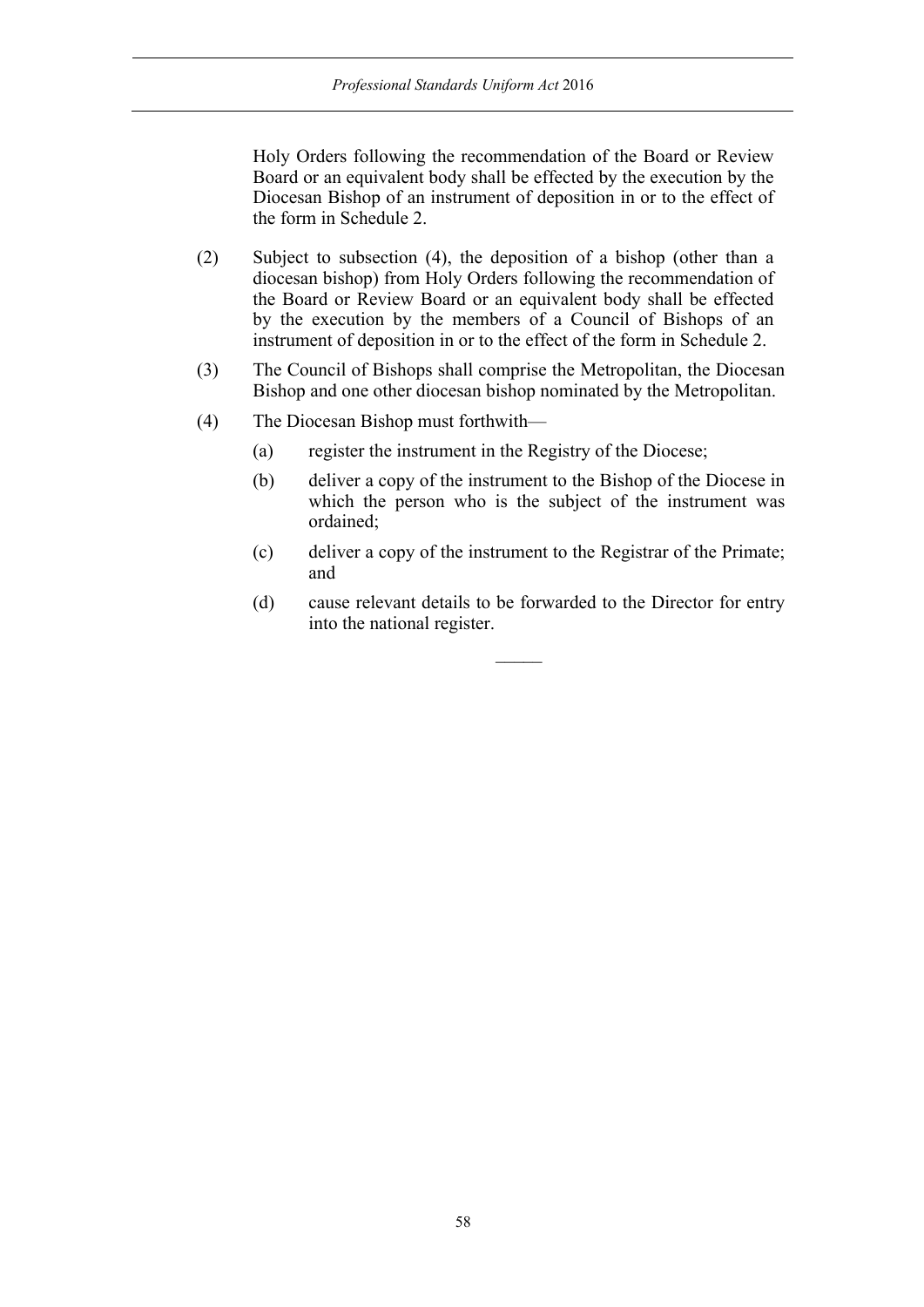# **CHAPTER 7 - THE STRUCTURE**

# **PART 7.1 – PROFESSIONAL STANDARDS COMMITTEE**

## *Establishment of Professional Standards Committee*

123. There shall be a Professional Standards Committee for the Diocese (**PSC**).

## *Appointment of members of Professional Standards committee*

124. The members of the PSC shall be appointed by the Scheme Corporation and shall hold office on such terms and conditions as may be determined from time to time by resolution of the Scheme Directors.

# *Membership of PSC*

- 125. (1) The PSC shall have at least 4 members including the chair.
	- (2) The membership of the PSC shall be constituted so as collectively to provide experience and appropriate professional qualifications in—
		- $(a)$  law;
		- (b) the ministry; and
		- (c) child protection, investigations, social work, ethics or counselling.
	- (3) The PSC shall include at least one person who is not a member of the Anglican Church of Australia and so far as it is reasonably practicable shall have at least one man and at least one woman.

# *Chair of PSC*

126. The chair of the PSC shall be appointed on such terms and conditions as may be determined from time to time by the Scheme Directors.

# *Procedures of PSC*

- 127. (1) The PSC may meet from time to time as determined by the chair or a majority of its members and may conduct its business by telephone or electronic communication.
	- (2) Subject to this Act and any protocol approved under it, the procedures of the PSC shall be as determined by the PSC.
	- (3) A majority of the members shall constitute a quorum.
	- (4) The PSC shall act in all things as expeditiously as possible.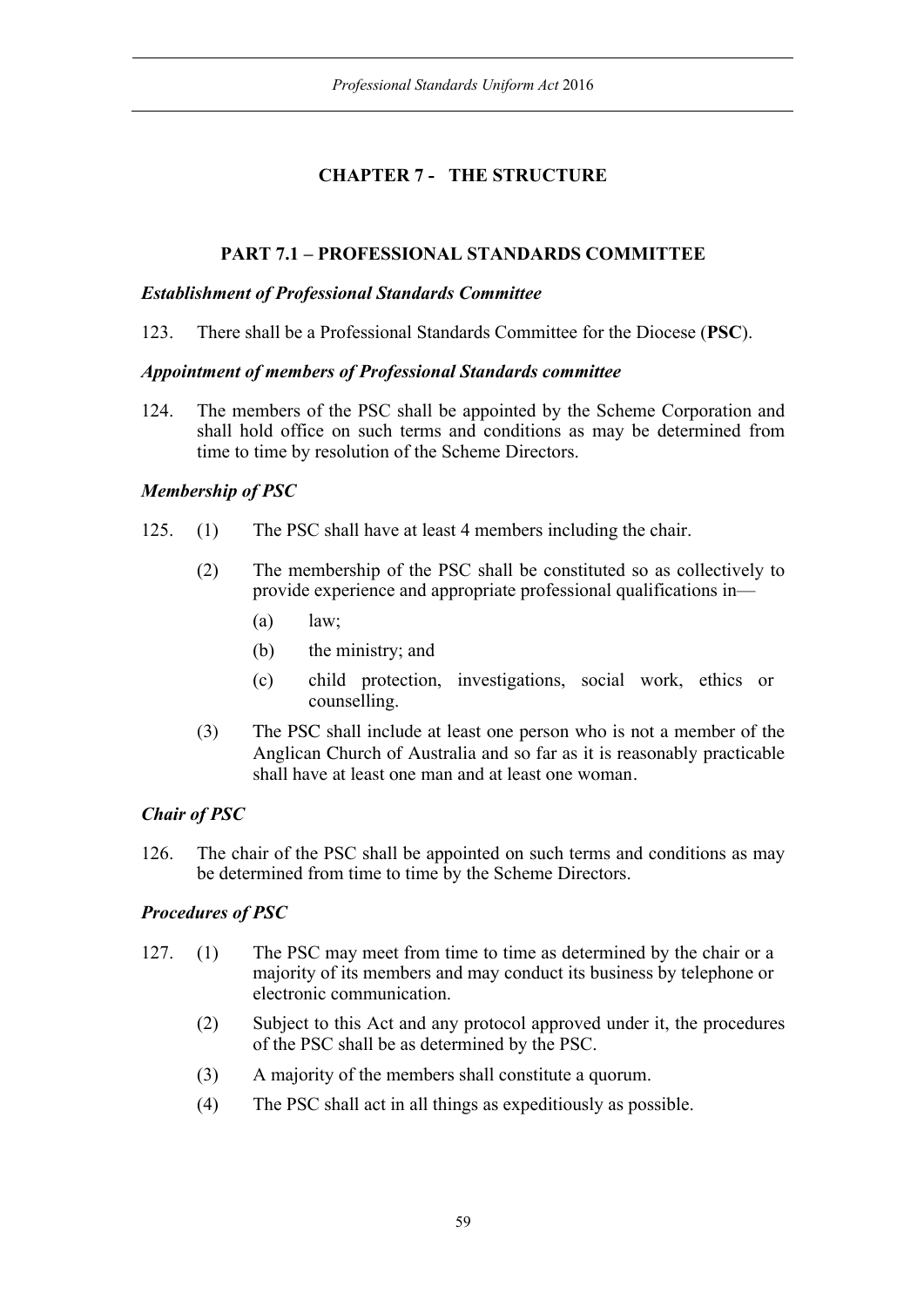# *Acts and proceedings of PSC validated*

128. An act or proceeding of the PSC is not invalid by reason only of a vacancy in its membership and, notwithstanding the subsequent discovery of a defect in the nomination or appointment of a member, any such act or proceeding is as valid and effectual as if the member had been duly nominated or appointed.

## *PSC may be an equivalent body of another diocese.*

129. The members of the PSC may constitute an equivalent body of another diocese, either generally or for a particular case or matter.

## *Power of PSC to delegate*

- 130. (1) Subject to sub-section (2), the PSC may delegate, upon such terms and conditions as the PSC may approve, any of its powers or functions under this Act to any person.
	- (2) The PSC may not delegate its powers under—
		- (a) subsection  $(1)$ ;
		- (b) Part 3.5 (suspension);
		- (c) section 54 (clearance for ministry);
		- (d) section 64 (clearance for service); or
		- (e) Part 5.1 (referral to Board).
	- (3) A delegation under this section must be made by instrument in writing signed by a member of the PSC in accordance with a resolution of the PSC.

### *Powers and duties of PSC*

- 131. (1) Subject to the provisions of this Act, the PSC has the following powers and duties—
	- (a) to implement this Act and, to the extent that the protocol is not inconsistent with this Act, any protocol and for that purpose to obtain independent legal advice;
	- (b) to receive a complaint against a Church worker and where appropriate, cause to be investigated the complaint in a timely and appropriate manner;
	- (c) to appoint suitable persons to fulfil the several roles required to implement any protocol in each particular case;
	- (d) where appropriate, to arrange through the Director for the conciliation or mediation or other method of resolving any dispute associated with a complaint;
	- (e) where appropriate, to recommend to the Board of the Diocesan Corporation and the Scheme Directors any changes to any protocol and any other changes to Church processes, structures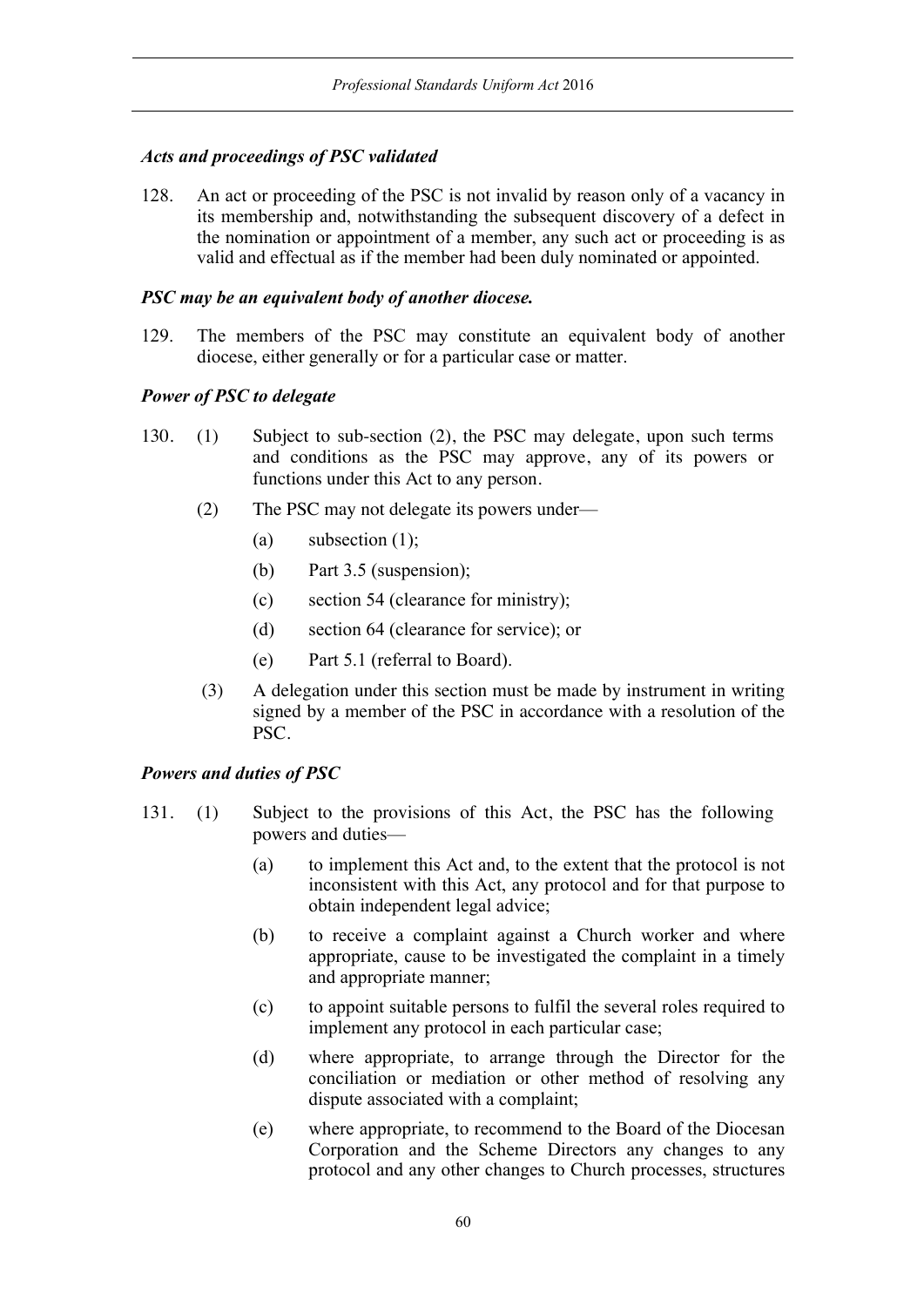and education programmes that would reduce the risk of misconduct in the Diocese;

- (f) where appropriate or required under any protocol, to refer any allegation of misconduct in its possession to a member of a law enforcement, prosecution or child protection authority of a State or Territory or of the Commonwealth of Australia to which the allegation is or may be relevant;
- (g) to exercise such other powers and functions as are conferred on it by this or any other Act or by a protocol.
- (2) The power and duty of the PSC to exercise its functions under this Act arises in respect of—

 $\overline{\phantom{a}}$ 

- (a) conduct wherever it is alleged to have been engaged in by a Church worker; and
- (b) conduct which is alleged to have occurred within the Diocese wherever that person involved in the alleged conduct may reside**.**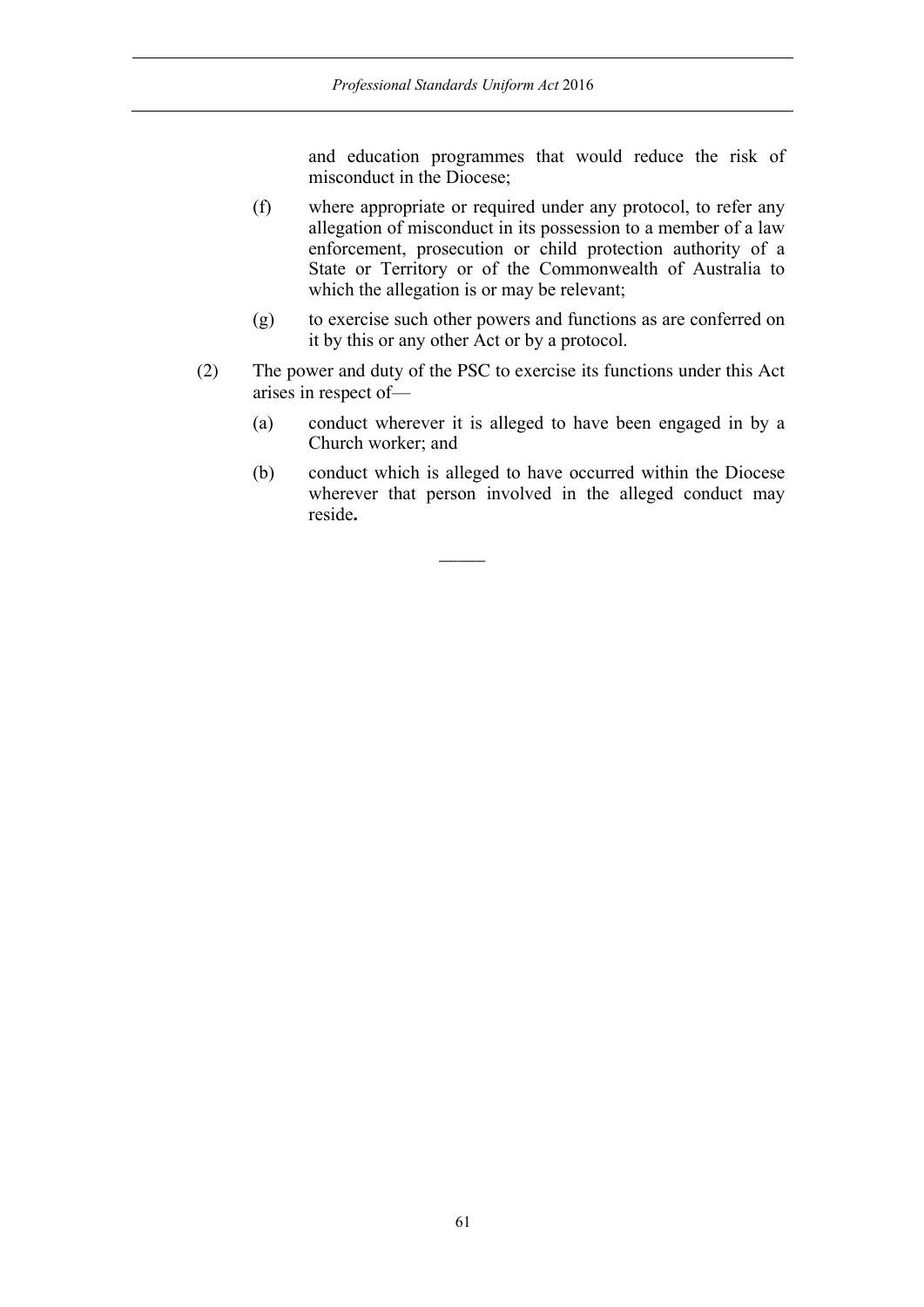# **PART 7.2**

## **SCHEME CORPORATION AND OFFICE OF PROFESSIONAL STANDARDS**

- 132. (1) The Diocesan Corporation must appoint the Scheme Corporation to provide professional standards services to the Diocese in accordance with this Act.
	- (2) The Office of Professional Standards shall be constituted by the Scheme Corporation and shall include the following office holders appointed by the Scheme Corporation by resolution of its Scheme directors after consultation with the Diocesan Corporation—
		- (a) the Director of Professional Standards;
		- (b) the Executive Director;
		- (c) the Professional Standards Ombudsman.

# **PART 7.3 – DIRECTOR OF PROFESSIONAL STANDARDS**

## *Appointment of Director*

- 133. (1) There shall be a Director of Professional Standards of the Diocese.
	- (2) There may also be a Deputy Director of Professional Standards or more than one such Deputy.
	- (3) The Director, and any Deputy Director, shall be appointed by the Scheme Corporation and shall hold office on such terms and conditions as may be determined from time to time by resolution of the Scheme Directors.
	- (4) The Director and any Deputy Director must report to the Executive Director of the Scheme Corporation.

## *Appointment of Acting Director*

- 134. (1) The Scheme Corporation may appoint an acting Director of Professional Standards on such terms and conditions as may be determined by resolution of the Scheme Directors.
	- (2) The Acting Director of Professional Standards may act in that capacity during the absence of the Director or during a vacancy in the office of Director.
	- (3) An acting Director of Professional Standards when acting in that capacity is taken to be the Director and has all the powers and functions of the Director.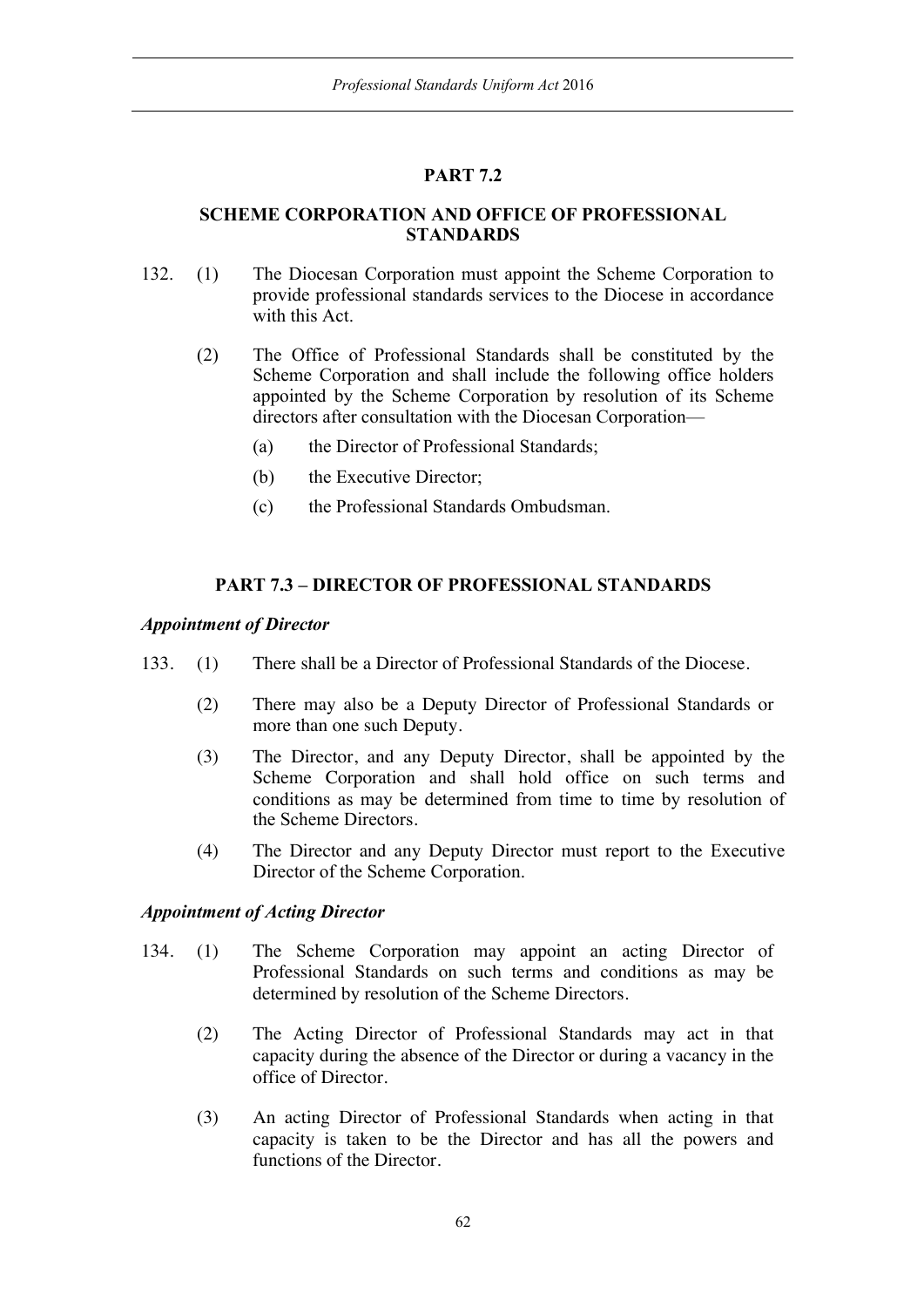# *Functions of Director*

- 135. (1) The Director shall have the following functions—
	- (a) to receive any complaint on behalf of the PSC against a Church worker and any report or notice under this Act required to be served on the Director;
	- (b) to receive any application for a clearance and deal with it in accordance with this Act and any protocol approved under it;
	- (c) to receive any application for redress and deal with it in accordance with this Act and any protocol approved under it;
	- (d) in his or her discretion to make a complaint against a Church worker;
	- (e) to manage the implementation of any protocol in respect of any complaint or application for redress;
	- (f) to be the executive officer of the PSC;
	- (g) to attend meetings of the PSC;
	- (h) to provide a central focus in matters involving personal ethics and behaviour including advice to a Church authority about appropriate standards for Church workers and enforcement;
	- (i) to provide or arrange support care or treatment of parties to the process of any protocol and any person who are determined in accordance with any protocol to have suffered harm;
	- (j) to advise or arrange advice to any relevant Church authority or Church body as to—
		- (i) the financial or other needs of a person affected by alleged misconduct;
		- (ii) any legal proceedings, anticipated or existing, against such Church body or Church authority arising out of the alleged misconduct of a Church worker; and
		- (iii) how a parish or congregation may best be supported;
	- (k) to provide input into education and vocational training programs for members of the Diocese, including those involved in managing or providing pastoral care and other community services;
	- (l) to provide information to each complainant and respondent and their respective carers about the operation of this Act and any protocol;
	- (m) to keep proper records of complaints, decisions, meetings, employment screening details, police checks and people affected by allegations of misconduct;
	- (n) to implement and record proper screening processes and procedures and to ensure that any information obtained is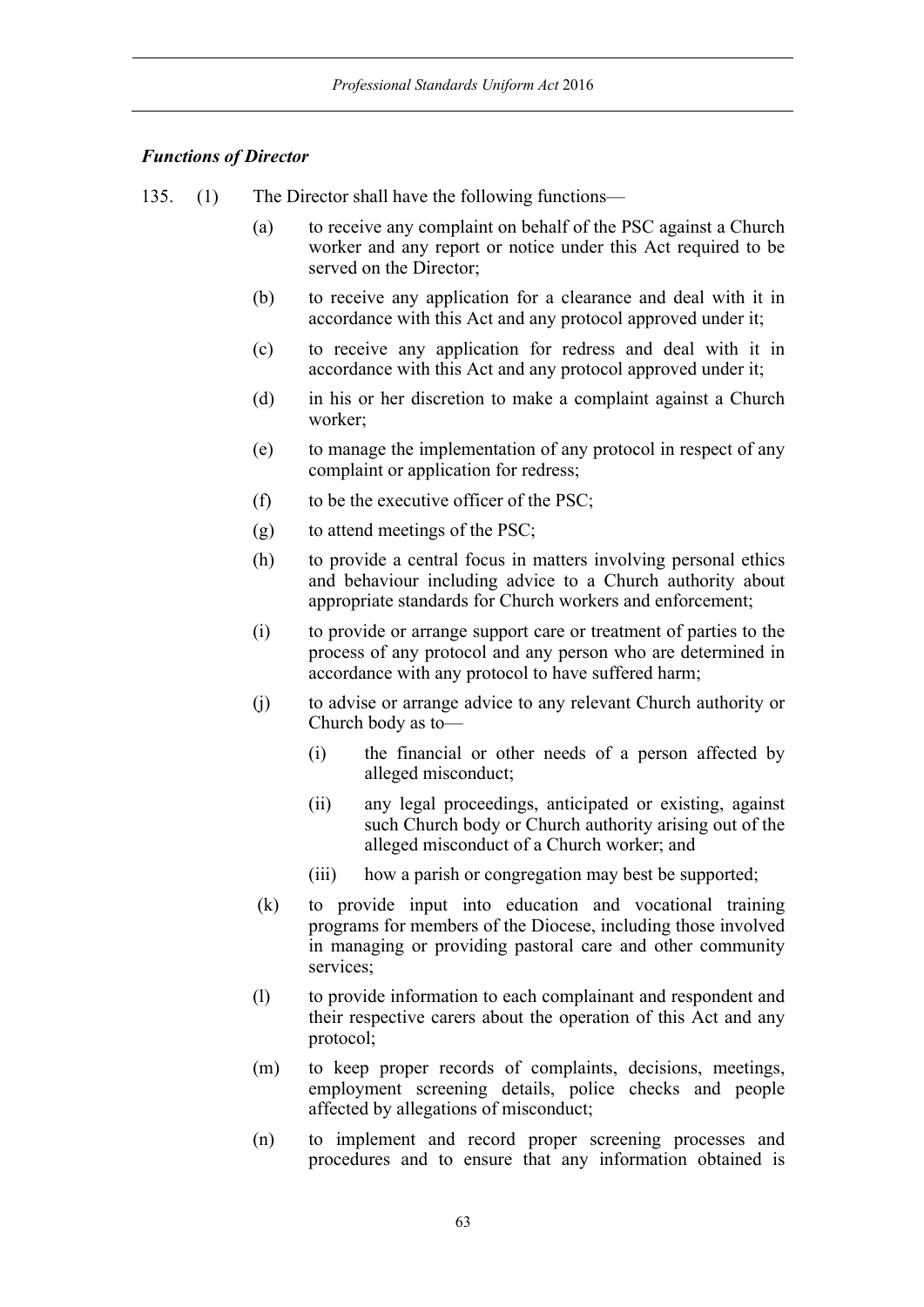accurate, easily accessible and in keeping with contemporary management systems;

- (o) to consult and co-operate regularly with other Directors of Professional Standards and Church bodies to promote consistency between them and the Diocesan protection policies and procedures;
- (p) where required by law or under this Act or any protocol, to report a matter to the police and in other cases to support the complainant in making a report to the police and the relevant State child protection authority; and
- (q) to report to the Scheme Directors and the PSC on any recommended changes to a protocol and any other changes to Church processes, structures and education programmes that would reduce the risk of abuse in a Diocese.
- (r) such specific functions and duties as may be determined from time to time by the Scheme Directors;
- (s) such other functions and duties as may be provided by this Act or as may be determined by the Scheme Directors.
- (2) The Director and any Deputy Director must act in all things as expeditiously as possible.

## *Director may have corresponding capacity for another diocese.*

136. The Director may act in a corresponding capacity for another diocese of the Church or a participating entity either generally or for a particular case or matter.

## **PART 7.4 – EXECUTIVE DIRECTOR**

### *Appointment of Director*

- 137. (1) There shall be an Executive Director of the Office of the Professional Standards.
	- (2) The Executive Director is appointed by the Scheme Directors on such terms and conditions as may be agreed.
- 138. (1) The Executive Director shall have the following functions—
	- (a) to discharge the functions assigned to that officer under this Act or any protocol under this Act;
	- (b) to oversee the operation of the Office of Professional Standards;
	- (c) to have responsibility for the budget and financial performance of the Office of Professional Standards; and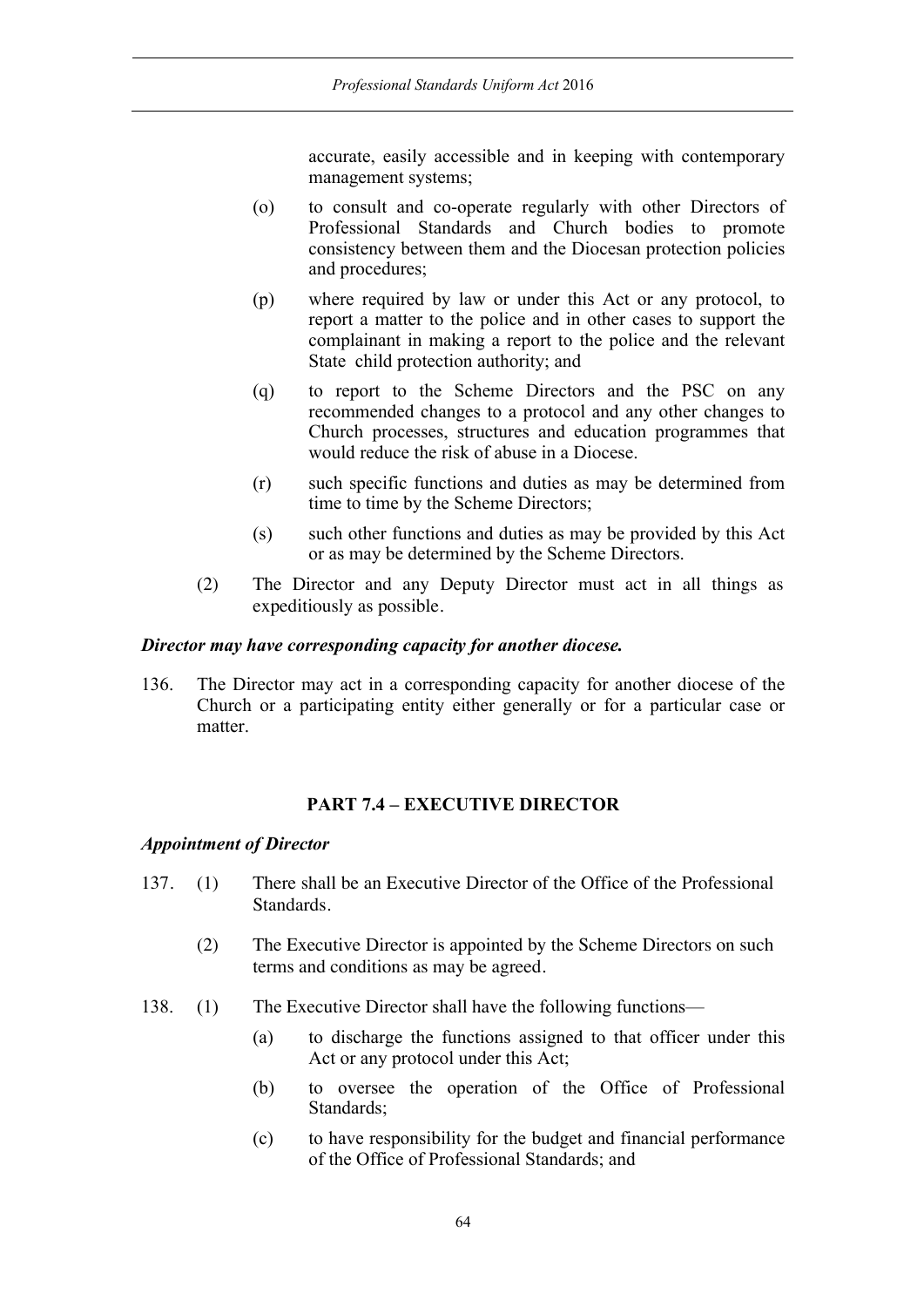(d) to exercise such other functions as may be determined by the Scheme Directors.

## **PART 7.5 – PROFESSIONAL STANDARDS OMBUDSMAN**

## *Appointment*

- 139. (1) There shall be appointed a Professional Standards Ombudsman who shall be a lay person.
	- (2) There may be appointed an acting Professional Standards Ombudsman.
- 140. (1) The Professional Standards Ombudsman, and any acting Professional Standards Ombudsman, shall be appointed by the Scheme Corporation and shall hold office on such terms and conditions as may be determined from time to time by resolution of the Scheme Directors.
	- (2) The Professional Standards Ombudsman and any acting Professional Standards Ombudsman must report to the Scheme Directors.

## *Functions*

- 141. (1) The Professional Standards Ombudsman shall have the following functions—
	- (a) to discharge the functions assigned to that officer under this Act or any protocol approved under it including responding to grievances concerning any complaint or grievance about the operation of this Act or any protocol approved under it in relation to a complaint or other matter;
	- (b) to keep under scrutiny, by spot audits and otherwise, the systems in the Diocese for—
		- (i) preventing the incidence of misconduct by Church workers; and
		- (ii) responding to and dealing with complaints of misconduct;
		- (iii) responding to and dealing with an application for redress;
		- (iv) the grant of a clearance for ministry to any Church workers;
	- (c) to report to the Scheme Directors on any recommended changes to the Protocol and any changes to Church processes, structures and education programmes that would reduce the risk of abuse in a Diocese; and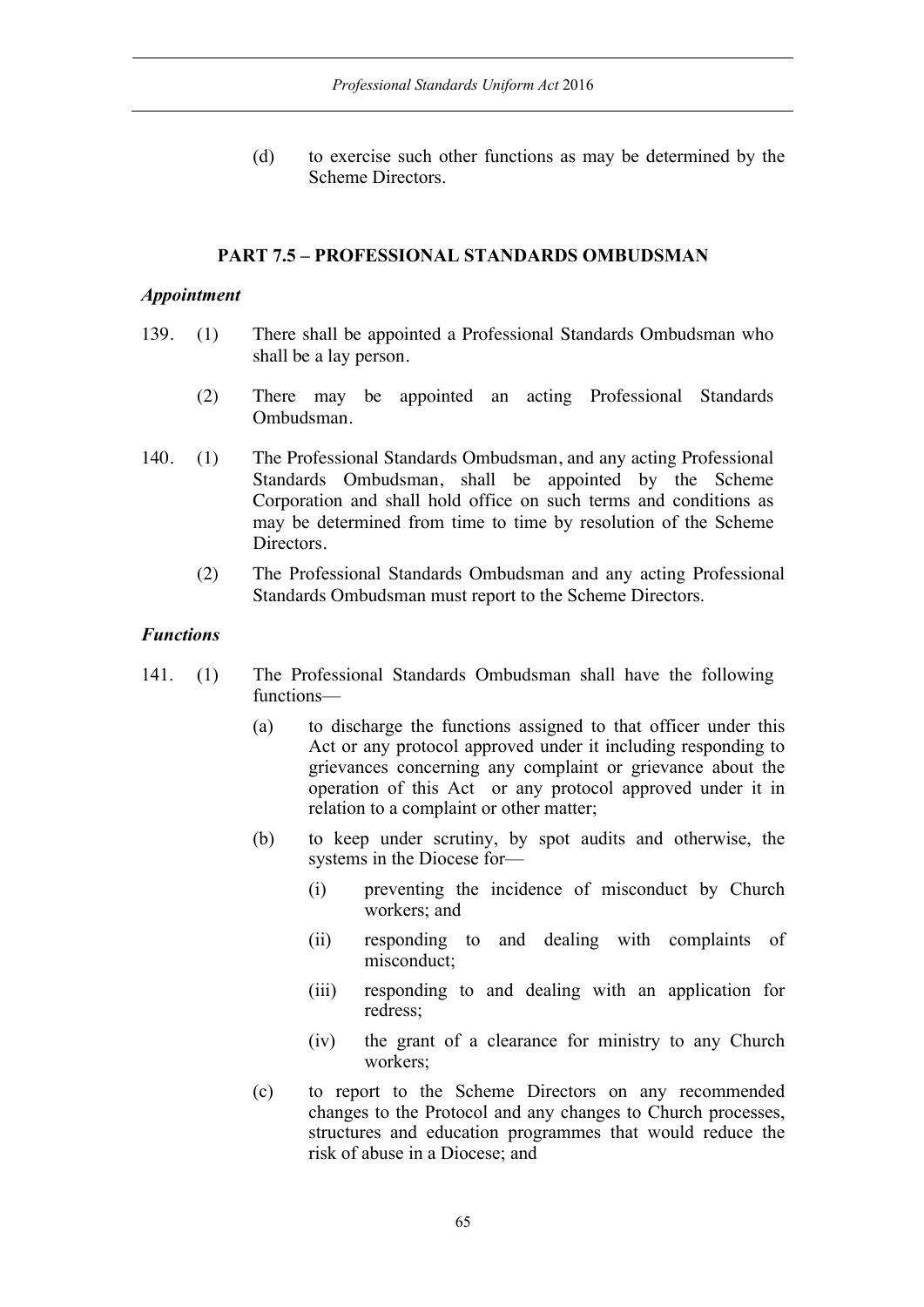(d) to exercise such other functions as may be determined by the Scheme Directors.

## *Access to files and information*

142. The Professional Standards Ombudsman shall have access to all files of the Office of Professional Standards and information relevant to any complaint or matter.

 $\overline{\phantom{a}}$ 

# **PART 7.6 –PANEL OF INVESTIGATORS**

## *Appointment*

- 143. (1) The Executive Director must establish and maintain a panel of investigators to carry out any investigation under this Act.
	- (2) The members of the panel shall be appointed on such terms and conditions as may be determined from time to time by the Executive Director.
	- (3) A member of the panel need not be a member of the Church.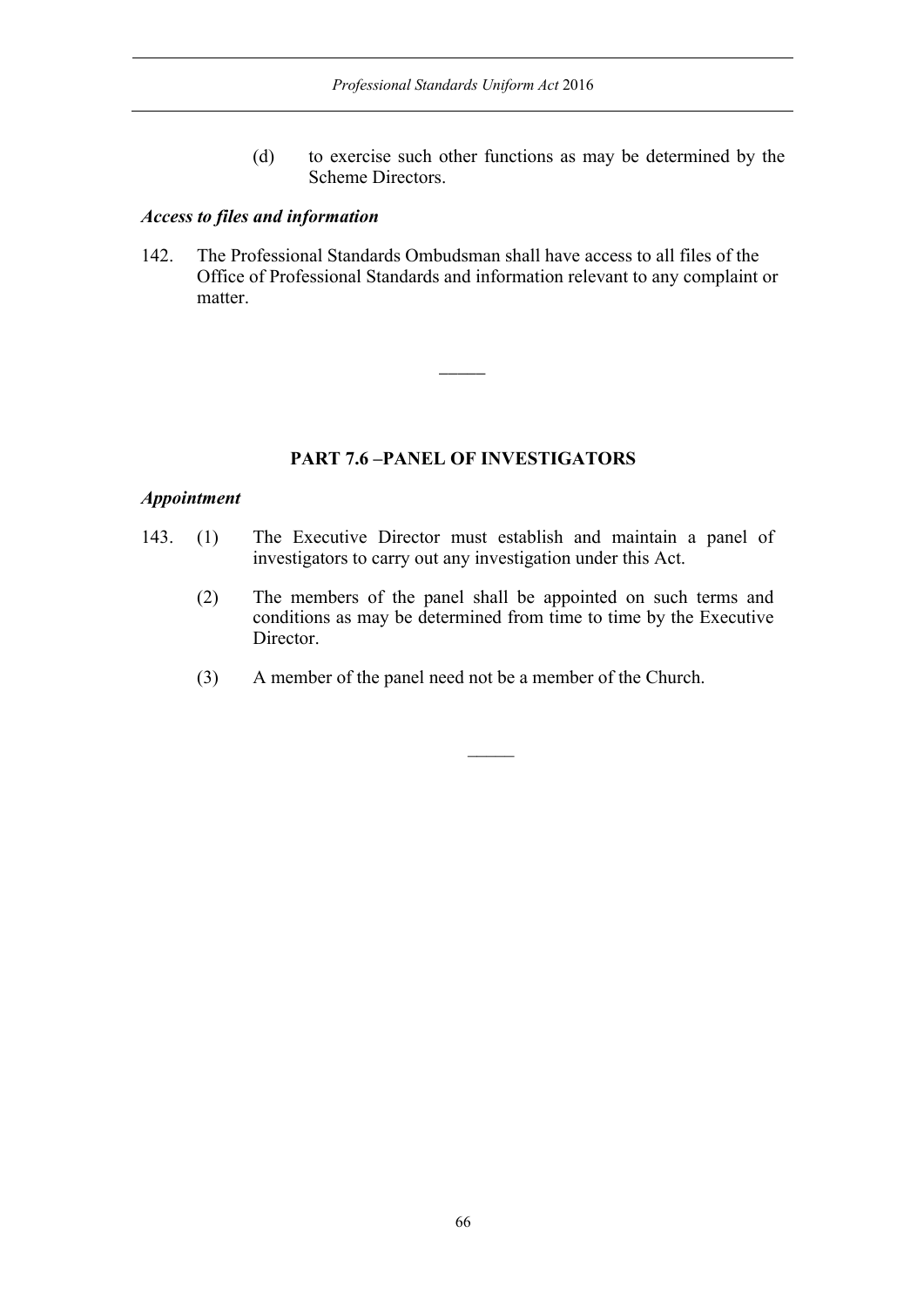# **PART 7.7 – PROFESSIONAL STANDARDS BOARD**

## *Establishment of Board*

144. There shall be a Professional Standards Board of members constituted and appointed in accordance with the provisions of this Part.

## *Board may be an equivalent body*

145. The members of the Board may constitute an equivalent body either generally or for a particular case or matter.

# *Function of the Board*

- 146. Subject to the provisions of this Act the functions of the Board are—
	- (a) to make a determination and where appropriate make a recommendation under section 42 (suspension) of this Act; and
	- (b) to enquire into and determine a complaint or matter and make recommendations or directions under Part 5.3.

# *Panel of Board members*

- 147. The member or members of the Board in a particular case shall be appointed from a panel, 2 of whom may be over 72 years of age<sup>34</sup>, comprising—
	- (a) a President and a Deputy President appointed by the Scheme Directors, and Senior Members, each of whom shall be or shall have been either a judicial officer or a practising barrister or solicitor of at least 10 years' standing of the Supreme Court of a State or Territory; and
	- (b) at least 9 other persons of whom at least—
		- (i) two shall not be members of the Anglican Church of Australia;
		- (ii) two shall be members of the clergy; and
		- (iii) five who may or may not be members of the Church, having professional qualifications and experience —
			- (A) in psychiatry or psychology with current or recent clinical experience with patients who have been victims of child abuse or sexual misconduct; or
			- (B) in child protection, investigations, social work, ethics, medicine or counselling.

# *Appointment of members of Board Panel*

148. (1) The members of the panel shall be appointed by the Scheme Corporation by resolution of the Scheme Directors after consultation

<sup>&</sup>lt;sup>34</sup> The reference to "2 of whom..." may only be relevant to the Diocese of Melbourne on account of the provisions of its Appointments Act 1971.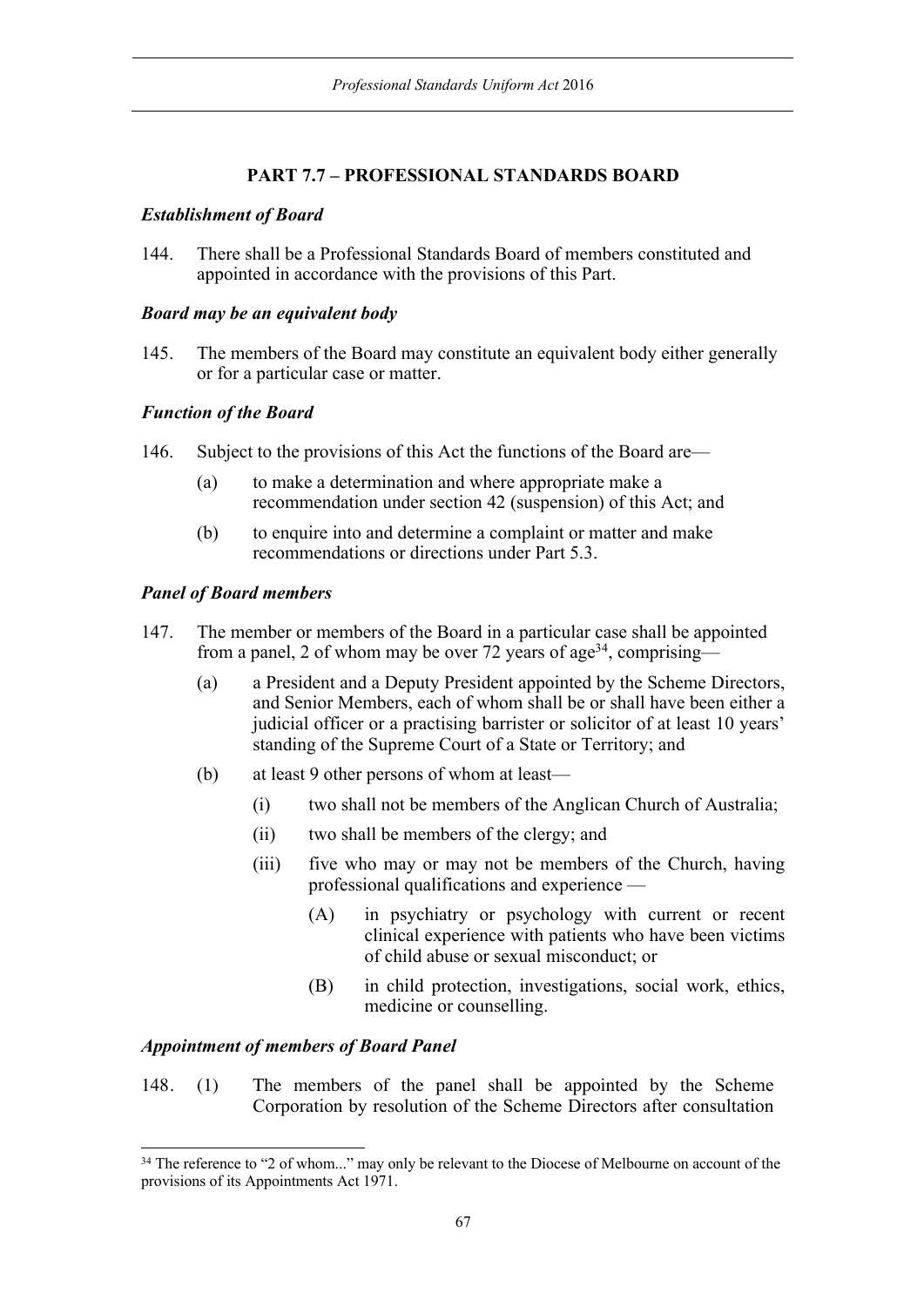with the President of the Board.

- (2) The members of the panel shall hold office on such terms and conditions as may be determined from time to time by resolution of the Scheme Directors.
- (3) The members of the panel may constitute or include the members of an equivalent body either generally or for a particular complaint or matter.

## *Filling vacancies in the Board Panel*

149. Any vacancy in the membership of the panel shall be filled by the Scheme Directors.

# *Convening a Board*

- 150. (1) The member or members of the Board to be convened for any matter shall be determined by the President or, if there is a vacancy in the office of President, by the Deputy President.
	- (2) For the purpose of any application to the Board, the Board shall consist of either—
		- (a) the President or Deputy President, or a Senior Member who shall be the presiding member, and one clergy member and at least one lay member of the panel; or
		- (b) at the discretion of the President or Deputy President in a matter that does not involve sexual abuse, a single member who is either one of them or a member of the panel of appropriate expertise and experience.
	- (3) So far as it is reasonably practicable, the Board consisting of more than one member shall include at least—
		- (a) one man and at least one woman; and
		- (b) one person who is not a member of the Church.
	- (4) For the purposes of this section a vacancy in the office of President includes a situation in which the President is not able to act because of a personal interest in a matter, illness or absence from the Diocese.
- *Note:* The intention is to give the President a discretion so as to constitute the Board in a manner that best suits the nature of the matter to be considered.
- 151. A member of the Board who is not a member of the Church agrees in acting as a member of the Board to abide by the provisions of this Act.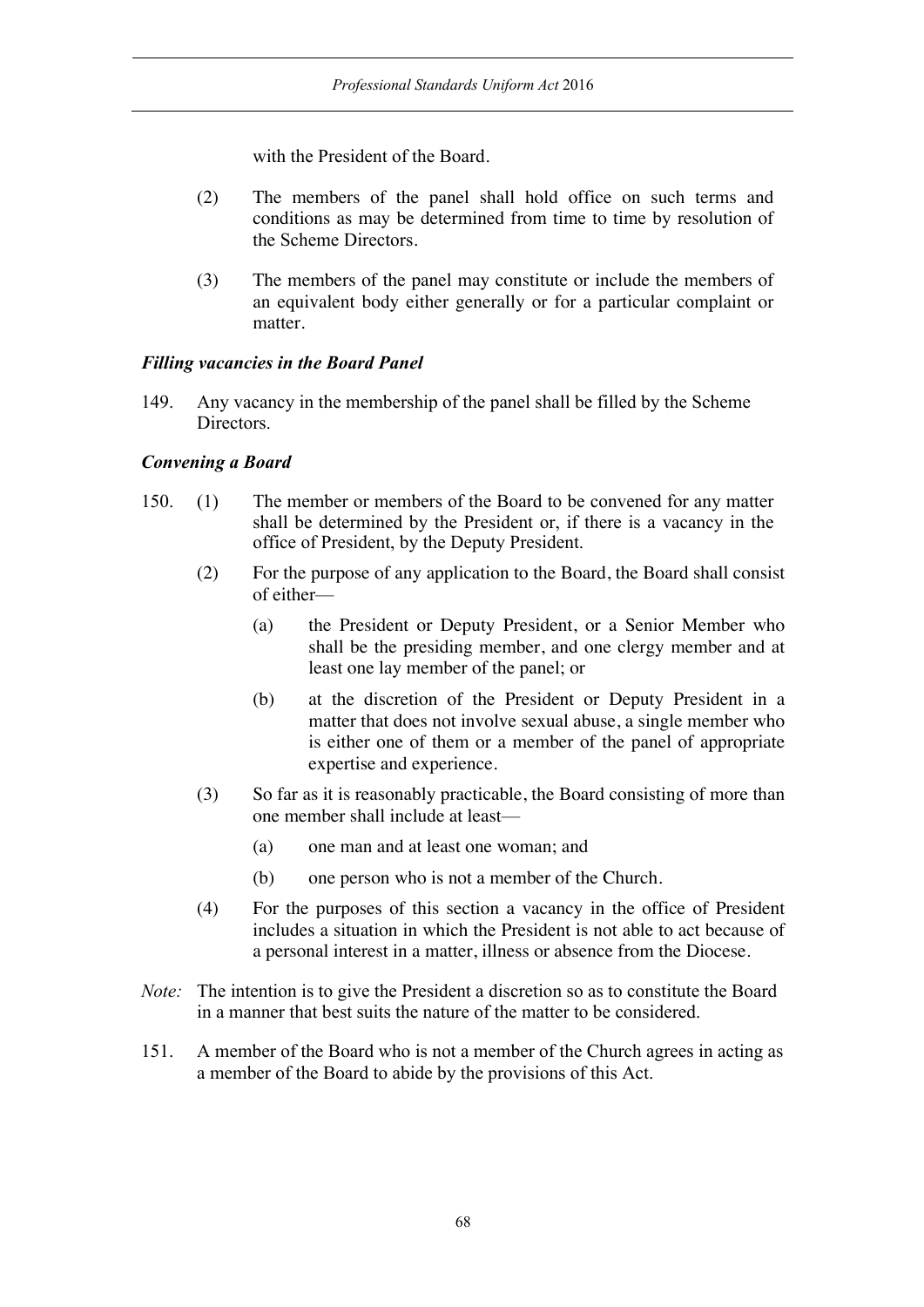- 152. (1) Before appointment, a prospective member of the Board must sign a statement of availability, impartiality and independence in any form approved by the Scheme Directors.
	- (2) The prospective member must disclose in writing to the President of the Board any circumstances likely to give rise to justifiable doubts as to his or her impartiality or independence.

# *Quorum*

153. The quorum for a meeting of the Board consisting of more than one member shall be a majority of the members of the Board, except where the Board by its President or Deputy President makes directions under section 102.

## *How questions decided by Board*

154. A question before the Board constituted by more than one member may be decided by a majority of the votes of those present and voting and in the case of an equality of votes, the opinion of the presiding member shall prevail.

# *Secretary to the Board*

- 155. (1) There shall be a secretary to the Board who shall be appointed by the President of the Board on such terms and conditions as may be determined from time to time by the President of the Board.
	- (2) The secretary to the Board may act in a corresponding capacity for another diocese either generally or for a particular case or matter.

## *A single member may constitute Review Board for certain purposes*

156. The rules of the Board made under this Part may provide that, in relation to the exercise of specified functions, or in relation to a complaint or matter within a specified class, the Board may, at the direction of the presiding member, be constituted by a single member sitting alone.

## *Separately constituted Boards may sit simultaneously*

157. The Board, separately constituted in accordance with this Part, may act simultaneously for the purpose of references made to it.

## *Board's proceedings valid despite vacancies etc*

158. An act or proceeding of the Board is not invalid by reason only of a vacancy in its membership or in the membership of the panel and, notwithstanding the subsequent discovery of a defect in the nomination or appointment of members of the panel or the Board, any such act or proceeding is as valid and effectual as if the member had been duly nominated or appointed.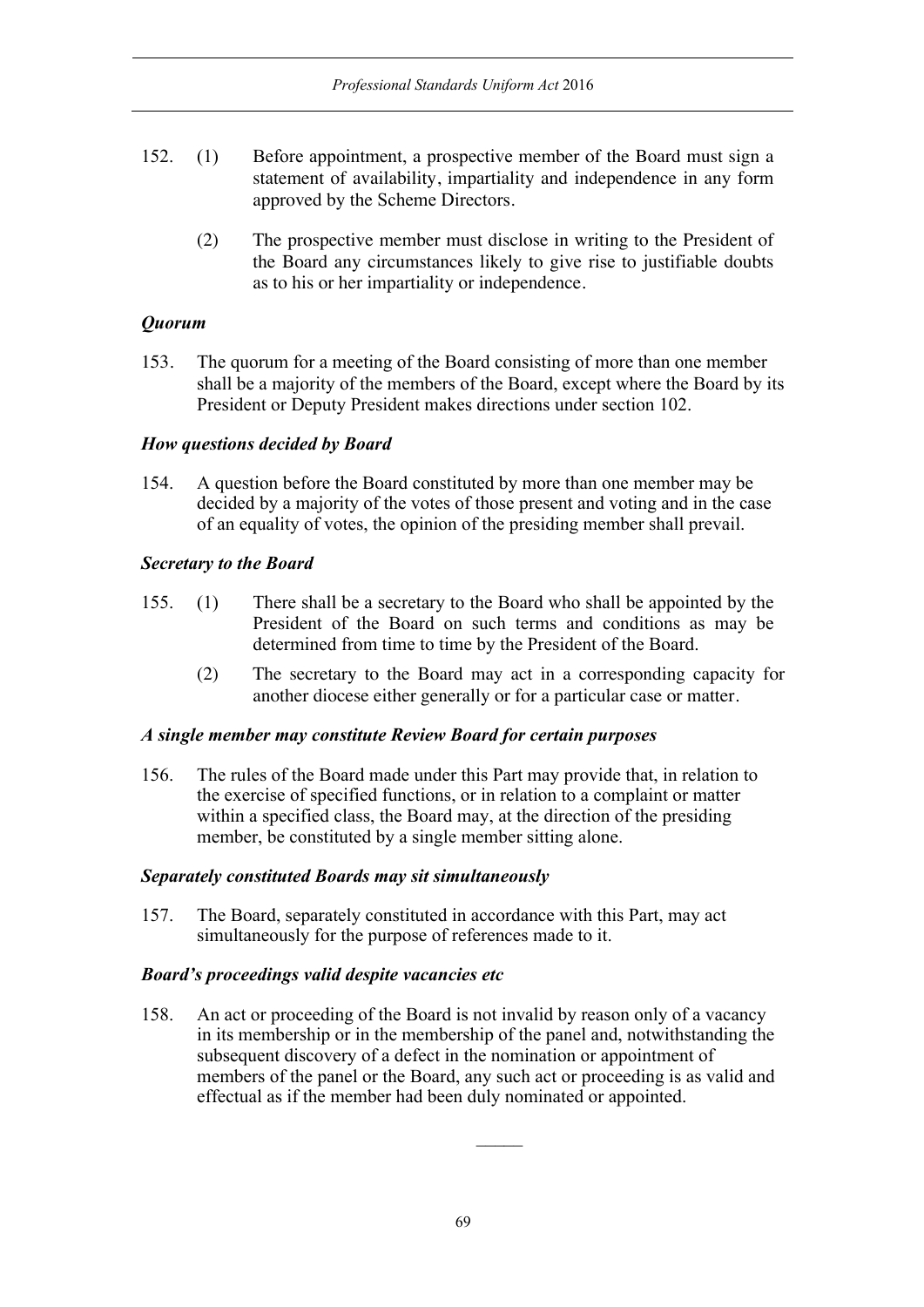# **PART 7.8 – PROFESSIONAL STANDARDS REVIEW BOARD**

## *Establishment of Review Board of three members*

159. There shall be a Professional Standards Review Board constituted and appointed in accordance with the provisions of this Part.

## *Review Board may be an equivalent body*

160. The members of the Review Board may constitute an equivalent body either generally or for a particular case or matter.

## *Function of the Review Board*

161. Subject to the provisions of this Act the function of the Review Board is to determine any application for review of a decision of the Board under this Act.

## *Panel of Review Board members*

- 162. The members of the Review Board in a particular case shall be appointed from a panel, two of whom may be over 72 years of age, comprising—
	- (a) a President and a Deputy President appointed by the Scheme Directors, and Senior Members, each of whom shall be or shall have been either a judicial officer or a practising barrister or solicitor of at least 10 years' standing of the Supreme Court of a State or Territory; and
	- (b) at least five other persons of whom at least—
		- (i) two shall not be members of the Anglican Church of Australia;
		- (ii) two shall be members of the clergy; and
		- (iii) three shall have professional qualifications and experience in child protection, investigations, social work, ethics or counselling.

## *Appointment of members of Review Board Panel*

- 163. (1) The members of the panel shall be appointed by the Scheme Corporation by resolution of the Scheme Directors after consultation with the President of the Review Board.
	- (2) The members of the panel shall hold office on such terms and conditions as may be determined from time to time by resolution of the Scheme Directors.
	- (3) The members of the panel may constitute or include the members of an equivalent body either generally or for a particular complaint or matter.

## *Filling vacancies in the Review Board Panel*

164. Any vacancy in the membership of the panel shall be filled by resolution of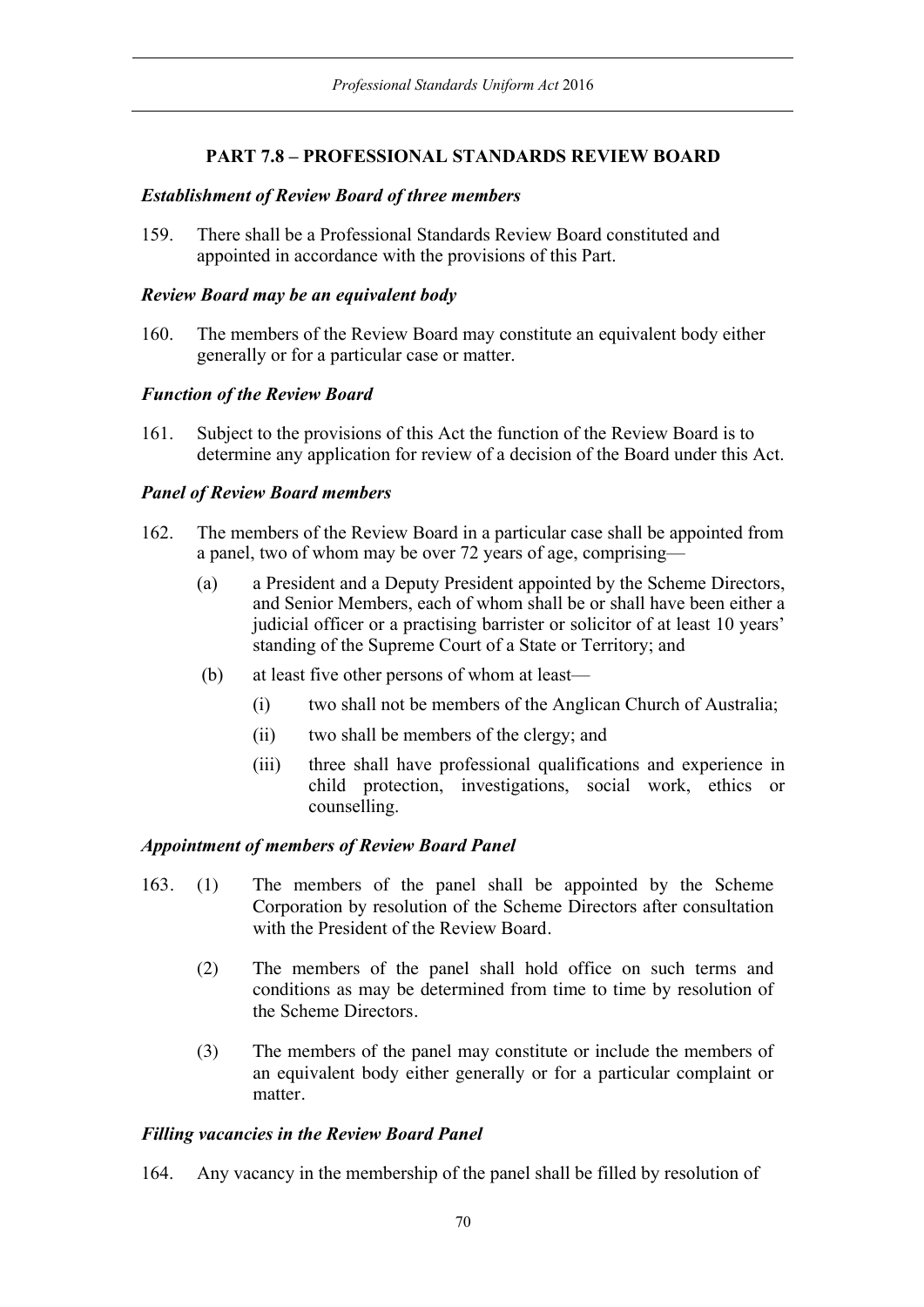the Scheme Directors.

## *Convening a Review Board*

- 165. (1) The members of the Review Board to be convened for any review of a decision of the Board shall be determined by the President or, if there is a vacancy in the office of President, by the Deputy President.
	- (2) For the purpose of any application to the Review Board, the Review Board shall consist of either—
		- (a) the President or Deputy President who shall be the presiding member, and one clergy member and one lay member of the panel; or
		- (b) at the discretion of the President or Deputy President a single member who is either one of them or a Senior Member or a member of the panel of appropriate expertise and experience.
	- (3) So far as it is reasonably practicable, the Review Board consisting of more than one member shall include at least—
		- (a) one man and at least one woman; and
		- (b) one person who is not a member of the Anglican Church of Australia.
	- (4) For the purposes of this section a vacancy in the office of President includes a situation in which the President is not able to act because of a personal interest in a matter, illness or absence from the Diocese.
	- (5) The quorum for a meeting of the Review Board constituted by more than one member shall be all the members of the Review Board, except where the Review Board by its President or Deputy President makes directions under section 102.
- 166. A member of the Review Board who is not a member of the Church agrees in acting as a member of the Review Board to abide by the provisions of this Act.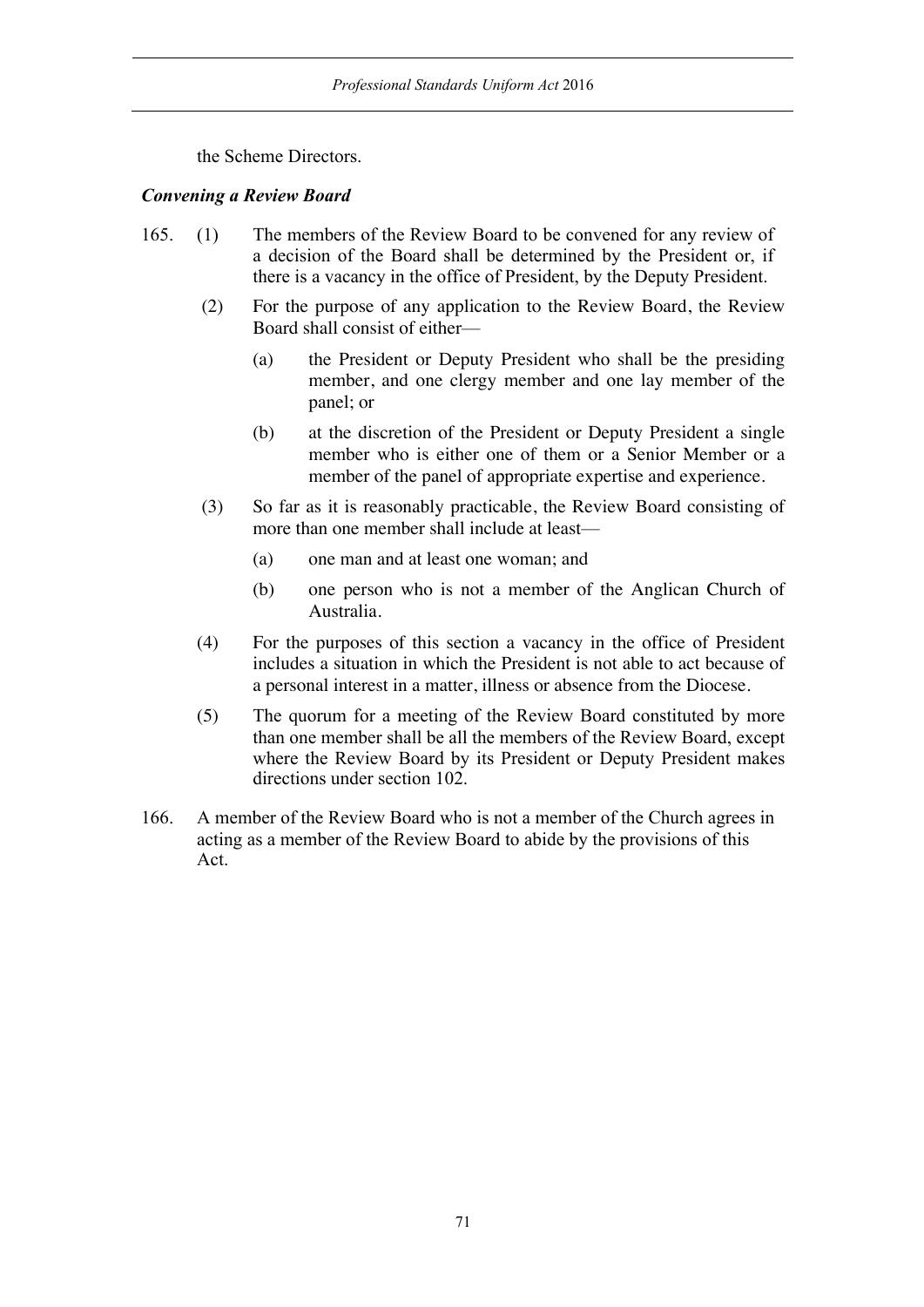- 167. (1) Before appointment, a prospective member of the Review Board must sign a statement of availability, impartiality and independence in any form approved by the Scheme Directors.
	- (2) The prospective member must disclose in writing to the President of the Review Board any circumstances likely to give rise to justifiable doubts as to his or her impartiality or independence.

## *Secretary to the Review Board*

- 168. (1) There shall be a secretary to the Review Board who shall be appointed by the President of the Review Board on such terms and conditions as may be determined from time to time by the President of the Review Board.
	- (2) The secretary to the Review Board may act in a corresponding capacity for another diocese either generally or for a particular case or matter.

## *A single member may constitute Review Board for certain purposes*

169. The rules of the Review Board made under this Part may provide that where the Review Board is constituted by more than one member, in relation to the exercise of specified functions, or in relation to matters of a specified class, other than the determination of the application, the Review Board may, at the direction of the presiding member, be constituted by a single member sitting alone.

## *Separately constituted Review Boards may sit simultaneously*

170. The Review Board, separately constituted in accordance with this Part, may act simultaneously for the purpose of applications made to it.

## *Review Board's proceedings valid despite vacancies etc*

171. An act or proceeding of the Review Board is not invalid by reason only of a vacancy in its membership or in the membership of the panel and, notwithstanding the subsequent discovery of a defect in the nomination or appointment of members of the panel or the Review Board, any such act or proceeding is as valid and effectual as if the member had been duly nominated or appointed.

## *Presiding member may determine practice and procedure of Review Board.*

172. Subject to this Act and the relevant rules, the practice and procedure of the Review Board will be as directed by the presiding member of the Review Board.

 $\overline{\phantom{a}}$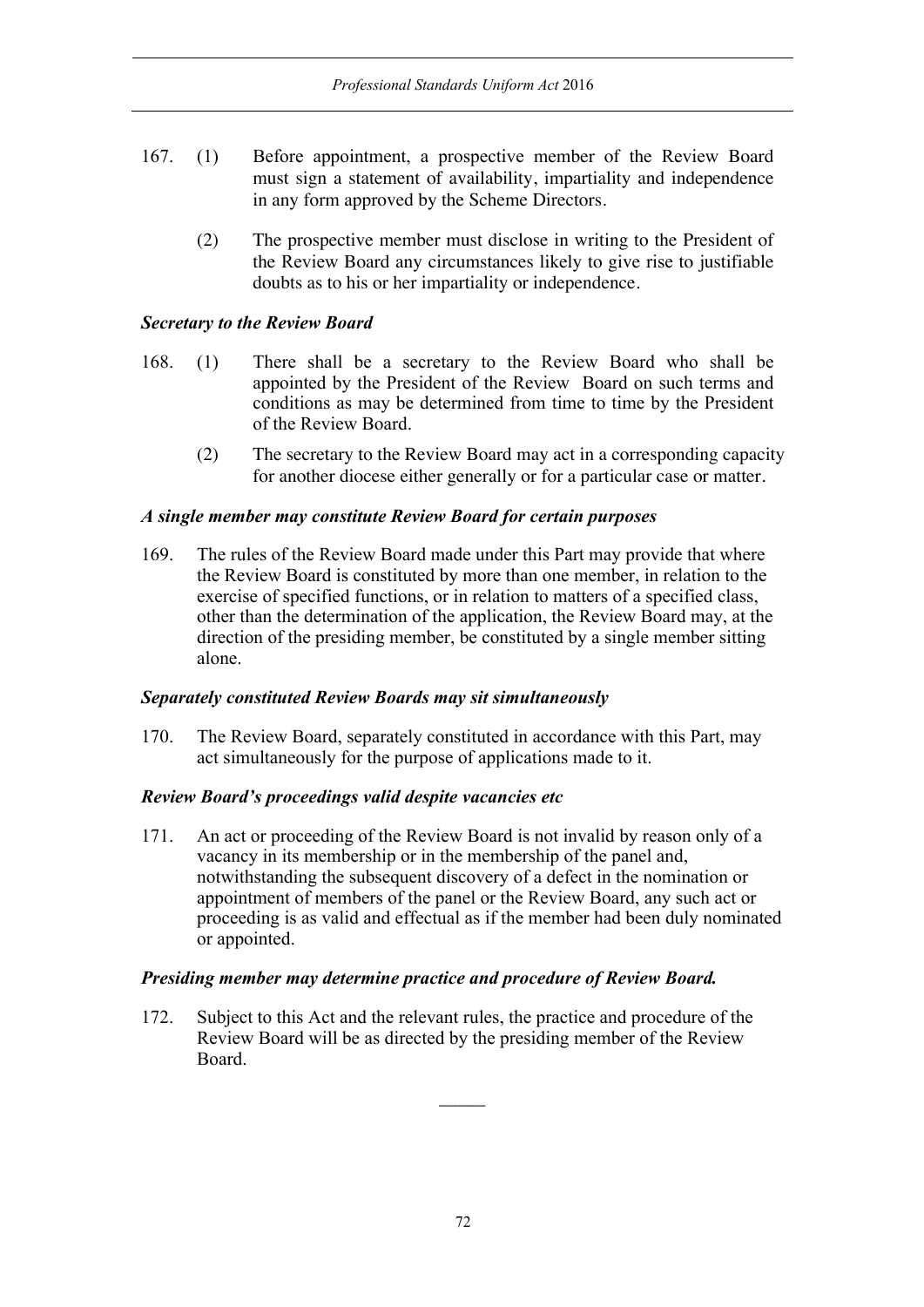# **PART 7.9 – CHURCH AUTHORITY**

#### 173. The expression **Church authority** means—

- (a) in relation to a Church worker licensed or otherwise authorised by the Diocesan Bishop for ministry or other service in the Church, and the enjoyment or otherwise of that licence or other authority, the Diocesan Bishop;
- (b) in relation to any recommendation that a priest or deacon resident in the Diocese who holds no role office or position in the Church and does not hold a licence or other authority be deposed from Holy Orders, the Diocesan Bishop;
- (c) in relation to any recommendation that a bishop (other than a diocesan bishop) be deposed from Holy Orders, the Metropolitan, the Diocesan bishop and one other Bishop of a diocese nominated by the Metropolitan;
- (d) in relation to a Church worker appointed or employed or deemed to be employed by the Diocesan Corporation on behalf of which the Diocesan Bishop or other office holder or the Chapter (as the case may be) has authority under any Act of the Synod of the Diocese or otherwise to appoint, authorise, dismiss or suspend the Church worker:
	- (i) the Diocesan Bishop or that other office holder or the Chapter (as the case may be); and
	- (ii) the board of the Diocesan Corporation

for their respective functions;

(e) in relation to any other Church worker appointed by the Diocesan Bishop or other office holder or the Diocesan Bishop-in-Council whether under any Act of the Synod of the Diocese or otherwise, the Diocesan Bishop or the Diocesan Bishop-in-Council or that other office holder (as the case may be);

*Alternative paragraph to (d) and (e) where no Diocesan Corporation -*

- *(d) in relation to a Church worker appointed or employed by the Diocesan Bishop or other office holder or the Diocesan Bishop-in-Council or the Chapter whether under any Act of the Synod of the Diocese or otherwise (as the case may be), the Diocesan Bishop or that other office holder or the Chapter (as the case may be);*
- (f) in relation to a Church worker appointed or employed by a participating entity, the board or committee of management of that entity or an office holder nominated by them for that purpose;
- (g) in relation to a churchwarden or parish council member elected by a general meeting of a parish, the Diocesan Bishop-in-Council;
- (h) in relation to a Church worker elected by Synod, the Synod;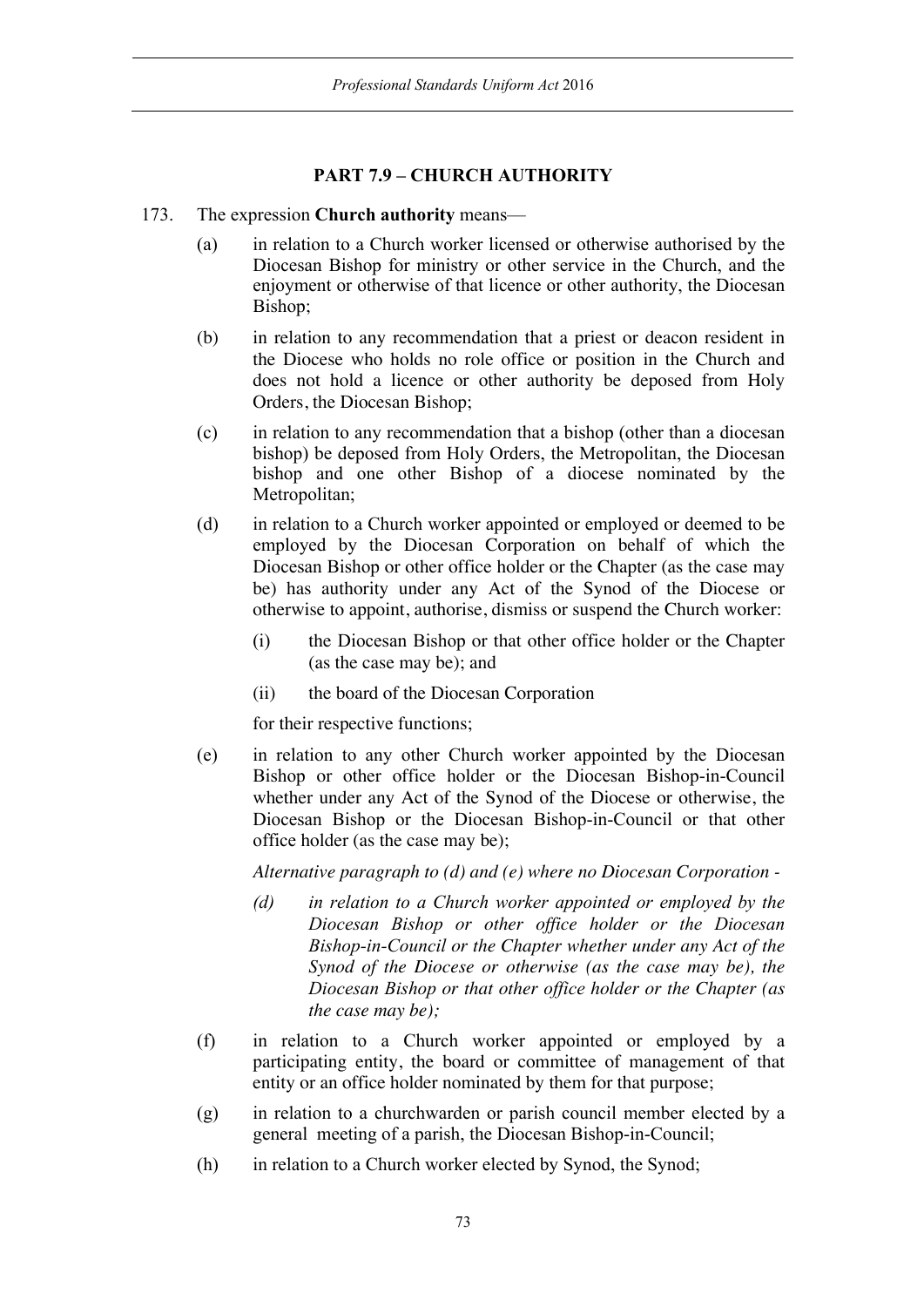- (i) in relation to a recommendation that the respondent be required to enter into a Safety Agreement with the Church authority and the Executive Director of the Office of Professional Standards, failing which he or she be excluded from entry or access to premises or activities of the Church either generally or in a specified location or circumstances–
	- (i) in a parish, the vicar and the Churchwardens;
	- (ii) in the Cathedral, the Chapter;
	- (iii) otherwise the Diocesan Bishop in Council

in each case by their duly authorised representative or representatives.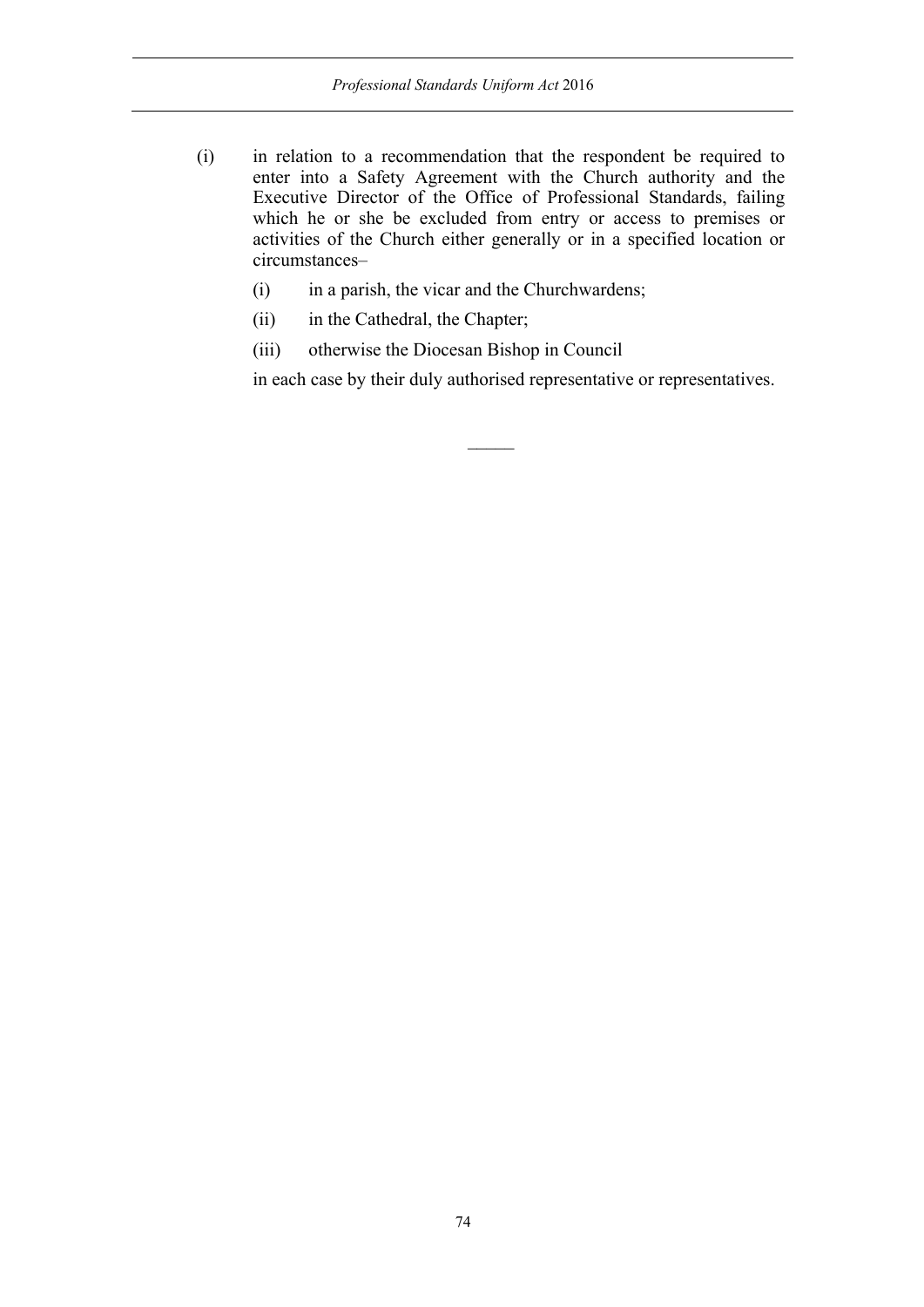# **CHAPTER 8 – GENERAL**

## **PART 8.1 – THE JOINT REGISTER**

- 174. (1) Each office holder in the Office of Professional Standards must enter and keep in a joint register all relevant information received or given by them in the discharge of their duties to the intent that the register will be a joint register for the Diocese and each participating diocese.
	- (2) Each of those office holders must keep confidential the information in the joint register and must not disclose any of it except as authorised under this Act or any protocol approved under it.
	- (3) Relevant information for the purposes of this Part means for each complaint or matter arising under this Act or under the Act of any participating diocese or any protocol approved under any of them—
		- (a) the names of the complainant and the respondent;
		- (b) the contents of the complaint if in writing;
		- (c) any application for a clearance for ministry;
		- (d) any application for redress;
		- (e) any notes, correspondence, reports, statements or other documents created sent or received;
		- (f) any determination of the PSC, the Board, the Review Board, as the case may be;
		- (g) any decision of the Church authority and correspondence in connection with that decision; and
		- (h) any other information of a kind specified by resolution of the Scheme Directors.
	- (4) The joint register must be accessible for inspection by, and relevant information may be disclosed to the office holders and authorised staff in the Office of Professional Standards in respect of the Diocese and each participating diocese subject to password protection and to the condition in subsection (5).
	- (5) The condition is that each person lawfully having access must keep confidential the information in the joint register and must not disclose any of it except as authorised under this Act or under the Act of any participating diocese or any protocol approved under any of them.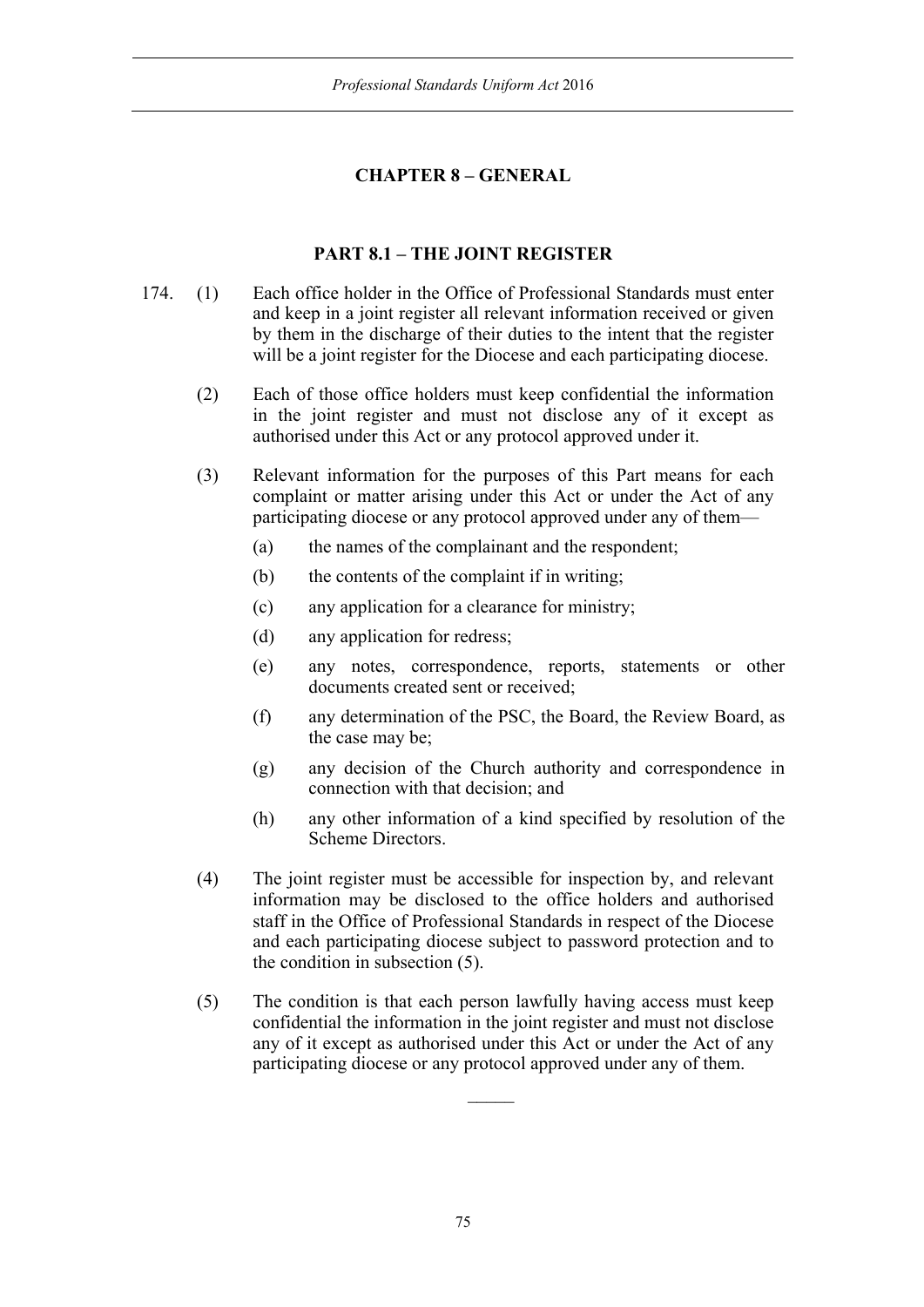# **PART 8.2 – CONFIDENTIALITY AND PUBLICATION**

### *Duty of confidentiality*

- 175. Subject to the provisions of this Act, the holder of an office or position who is or has been exercising a function under this Act must not divulge information that comes to his or her knowledge by virtue of that office or position or in the course of, or because of, the person exercising a function under this Act or any protocol approved under it except—
	- (a) in the course of carrying out a function whether under this Act or any protocol approved under any of them;
	- (b) to the holder of an office or position who is exercising a function under the professional standards ordinance or the episcopal standards ordinance of another diocese or under any protocol approved under it and for that purpose;
	- (c) as may be otherwise authorised by or under this Act or any protocol approved under it or under the professional standards ordinance or the episcopal standards ordinance of another diocese or under any protocol approved under it;
	- (d) as may be authorised or required by the National Register Canon 2007 of General Synod or any canon enacted by General Synod in substitution for that canon;
	- (e) in any proceedings before a diocesan tribunal, a provincial tribunal or the special tribunal;
	- (f) as may be required or permitted by law; or
	- (g) to any insurer or insurance broker of a Church body or Church authority where the information may give rise to or be relevant to a claim for indemnity by the Church body or Church authority against the insurer or is relevant to obtaining or continuing insurance cover.

### *Disclosure to other church bodies*

- 176. In this section and sections 177 and 178, a reference to alleged misconduct means alleged misconduct of a Church worker involving—
	- (a) abuse;
	- (b) a sexual offence; or
	- (c) any breach of the duty to report a matter referred to in section 17 or 18 or of a like duty to report a matter under any previous ordinance or protocol of the Diocese.

#### *Duty of the Director to disclose and receive information*

177. (1) The Director must disclose to the director of professional standards of another diocese information in his or her possession relating to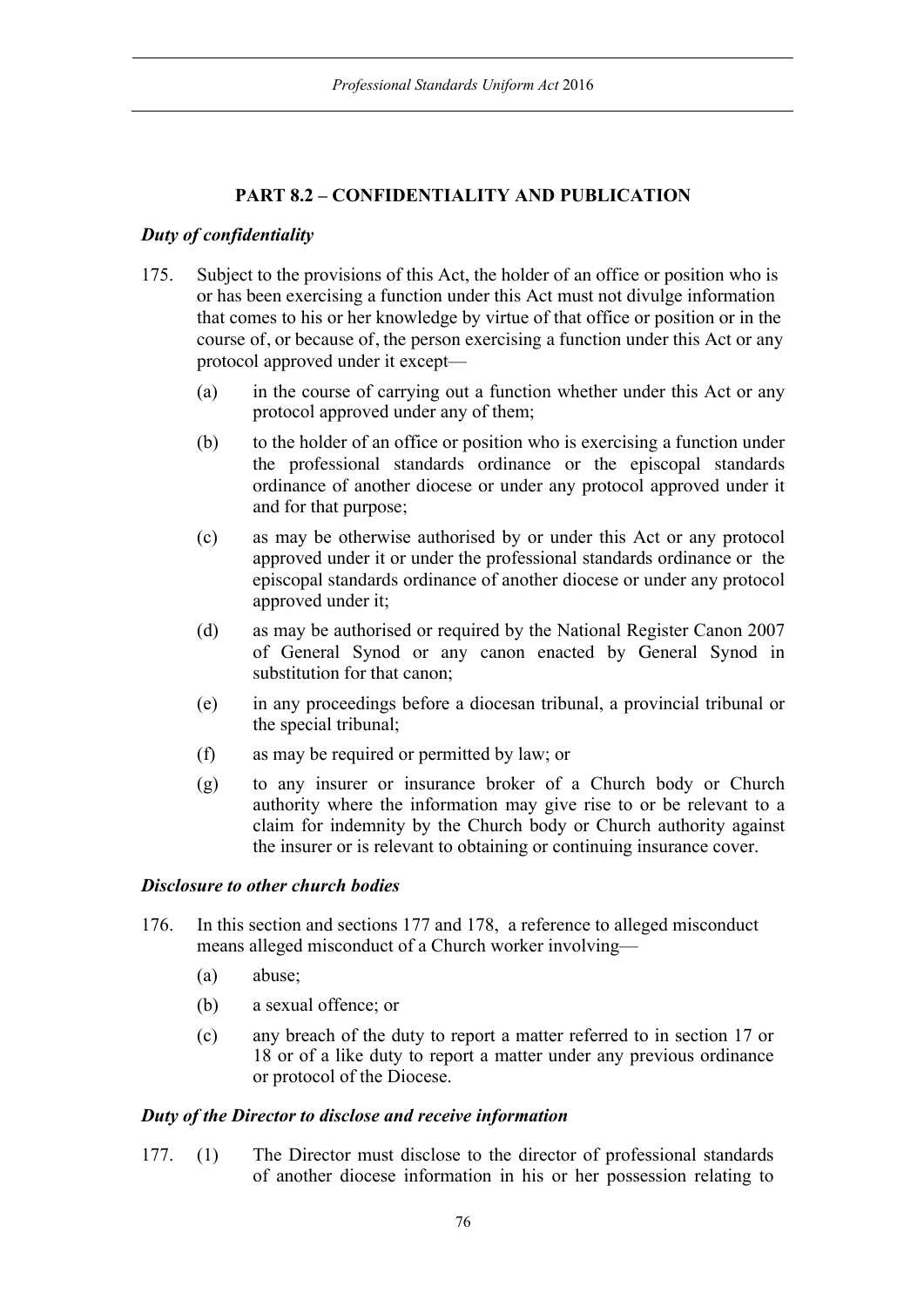alleged misconduct—

- (a) which is information relevant to, or arising in the course of—
	- (i) the exercise of the functions of the Director; or
	- (ii) an investigation being undertaken by the PSC

where the Director knows that the Church worker is residing or engaging or proposing to engage in ministry or service, in that other diocese; or

- (b) which is information relevant to, or arising in the course of—
	- (i) the exercise of the functions of that director; or
	- (ii) an investigation being undertaken by the equivalent body of the PSC

where the Director knows of that exercise of functions or investigation and that the Church worker is residing or engaging or proposing to engage in ministry or service, in that other diocese; or

- (c) which is alleged to have occurred in the diocese of that director.
- (2) The Director must disclose to the director of episcopal standards having jurisdiction in a diocese information in his or her possession relating to the alleged misconduct of a Bishop referred to in section 56(6) of the Constitution.
- (3) The Director may disclose to a person or body of another church exercising powers, duties or functions similar to those of the PSC information in its possession relating to the alleged misconduct of a former Church worker whom the Director has reason to believe is a member or purported member of that church.
- (4) The Director must co-operate with the relevant director or person or body to whom the information is disclosed.
- (5) To the extent that the Director receives information relating to misconduct from a director of professional standards or a director of episcopal standards of another diocese under a provision equivalent to this section, the Director has a duty to receive that information.

## *Duty of the PSC to disclose and receive information*

- 178. (1) The PSC must disclose to an equivalent body of another diocese information in its possession relating to alleged misconduct—
	- (a) which is information relevant to, or arising in the course of an investigation being undertaken by the PSC where the PSC knows that the Church worker is residing or engaging or proposing to engage in ministry or service, in that other diocese; or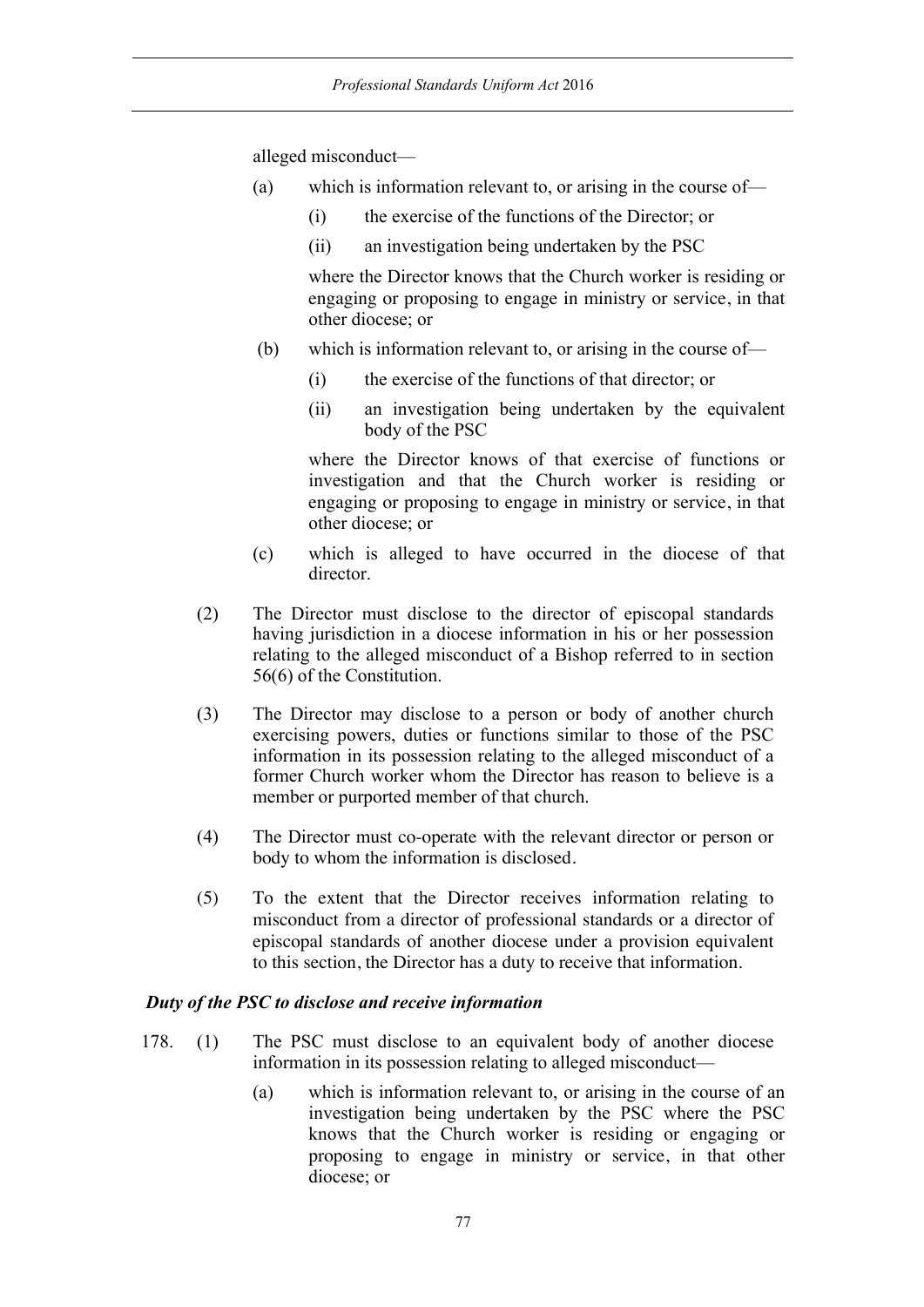- (b) which is information relevant to, or arising in the course of an investigation being undertaken by the equivalent body where the PSC knows of that investigation and that the Church worker is residing or engaging or proposing to engage in ministry or service, in that other diocese; or
- (c) which is alleged to have occurred in that other diocese.
- (2) The PSC must disclose to the Episcopal Standards Commission or to the episcopal standards committee of a diocese (as the case may be) information in its possession relating to the alleged misconduct of a Bishop referred to in section 56(6) of the Constitution.
- (3) The PSC may disclose to a person or body of another church exercising powers, duties or functions similar to those of the PSC information in its possession relating to the alleged misconduct of a former Church worker whom the PSC has reason to believe is a member or purported member of that church.
- (4) The PSC must co-operate with the relevant person or body to whom the information is disclosed.
- (5) To the extent that the PSC receives information relating to misconduct from an equivalent body under a provision equivalent to this section, the PSC has a duty to receive that information.

### *PSC to report annually to Scheme Directors*

- 179. (1) Without disclosing the identity of any informant, complainant or the respondent, the PSC must report annually to the Scheme Directors and the Board of the Diocesan Corporation on its activities for that calendar year.
	- (2) The Director or Executive Director must, in respect of every matter with which the PSC is dealing, report either orally or in writing to the Diocesan Bishop with such frequency and as fully as the Diocesan Bishop shall reasonably require.

## **PART 8.3 – INDEMNITY**

### *Indemnification of those with functions under the Act*

- 180. The Diocesan Corporation must and is hereby authorized to indemnify—
	- (a) each office holder of the Office of Professional Standards and any delegate of that person;
	- (b) any carer appointed under this Act or any protocol;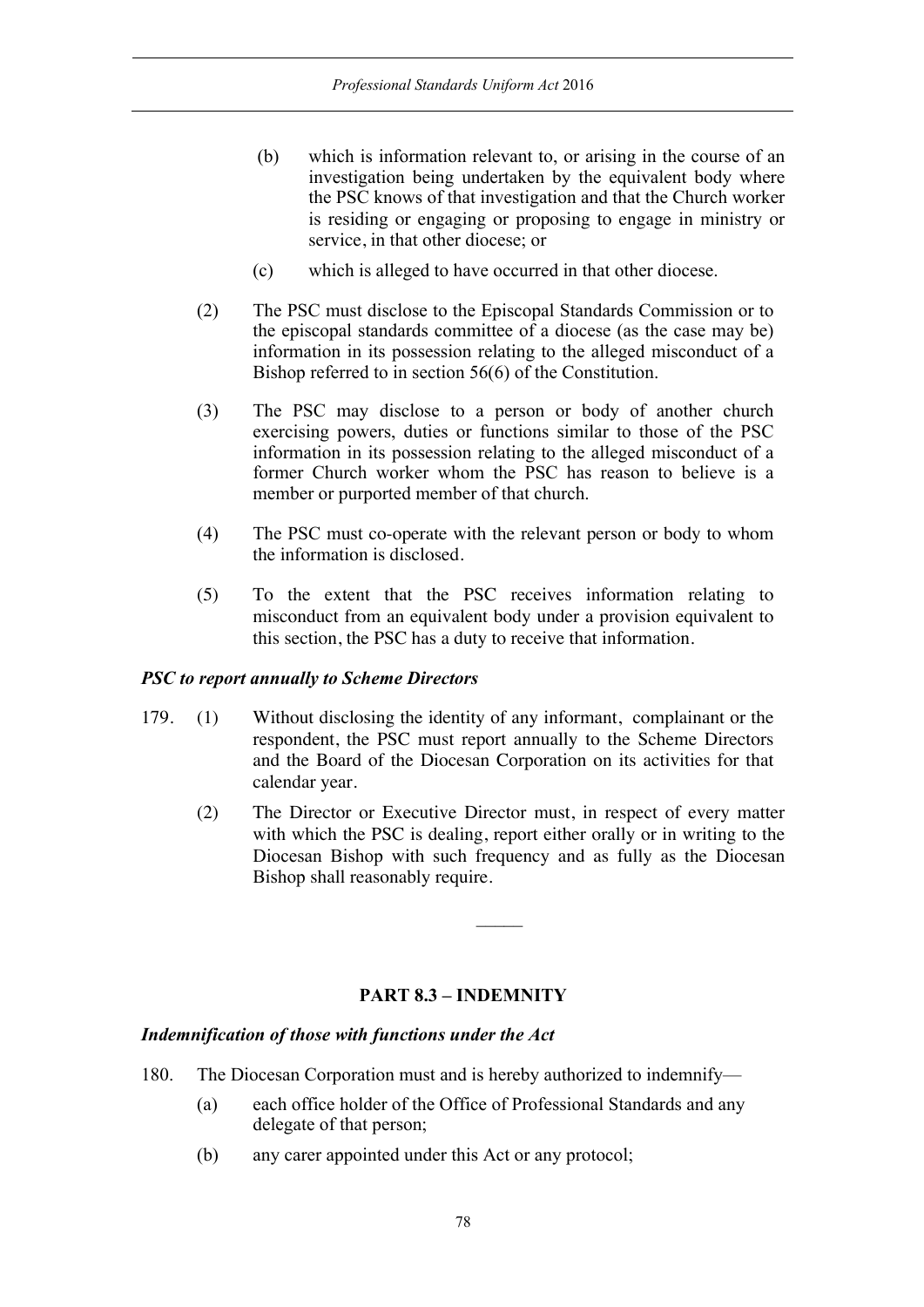- (c) the members of the PSC and each of them;
- (d) any delegate of the PSC;
- (e) the members of the Board and each of them;
- (f) any person appointed by the Board pursuant to this Act;
- (g) the secretary to the Board;
- (h) the members of the Review Board and each of them;
- (i) the secretary to the Review Board;
- (j) any person appointed by the Review Board pursuant to this Act;
- (k) the Church authority or if more than one, each Church authority; and
- (l) the Scheme Corporation—

against all claims demands actions suits and liability for any act or omission respectively by them in good faith and in the exercise or purported exercise of powers or functions, or in the discharge or purported discharge of duties under this Act.

 $\overline{\phantom{a}}$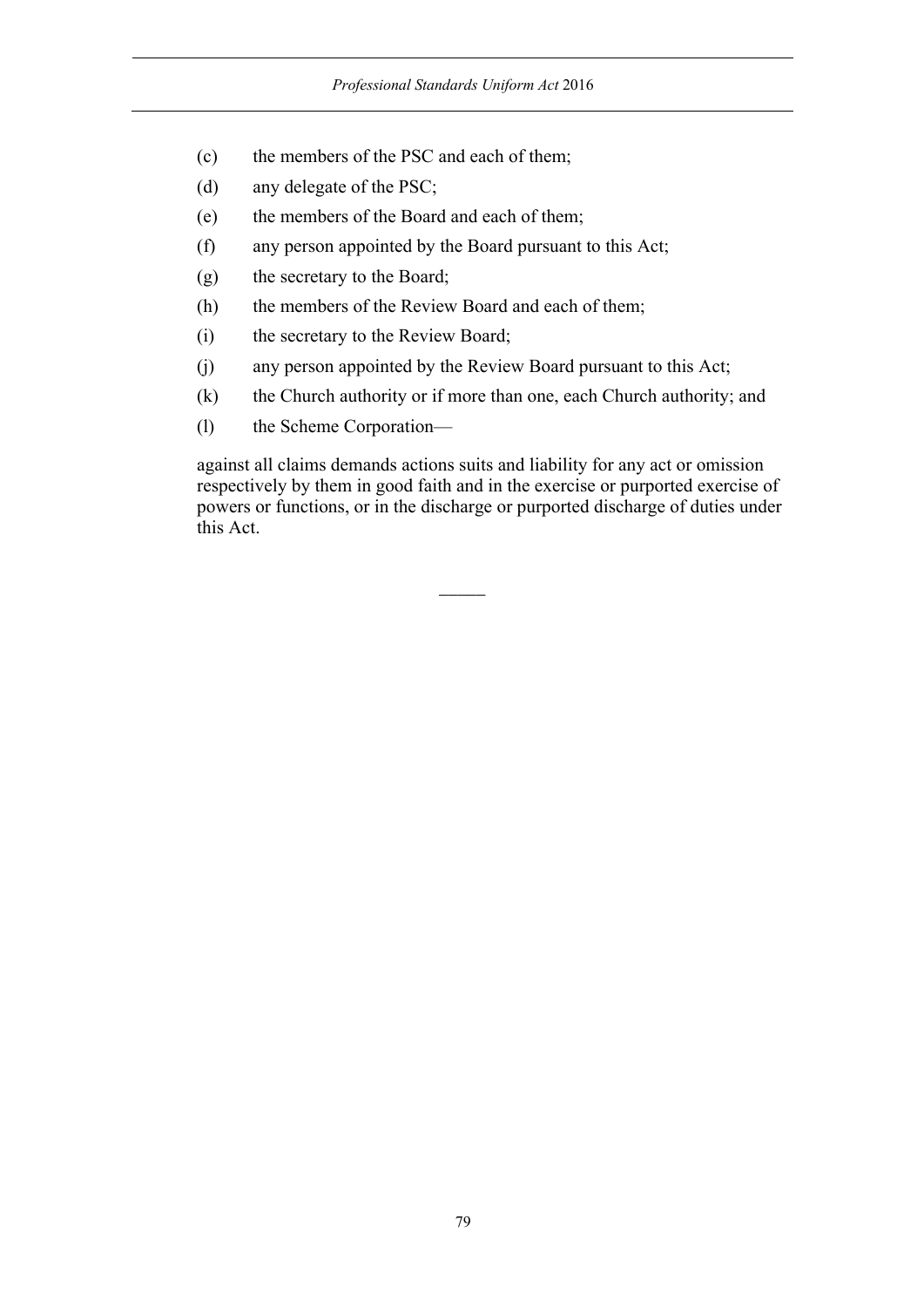### **PART 8.4 – PROCEDURE FOR GRIEVANCE ABOUT PROCESS**

- 181. (1) Any grievance about the operation of this Act or any protocol approved under it must be addressed in writing to the Professional Standards Ombudsman.
	- (2) The Professional Standards Ombudsman must consider the complaint or grievance and forward the same to the Director and to the investigator or other staff member if any involved for a written response within 14 days or such longer period as the Professional Standards Ombudsman may allow.
	- (3) The Professional Standards Ombudsman must provide the person lodging the grievance and the Scheme Directors with a written response and an outline of any proposed action.

## **PART 8.5 – BIENNIAL AUDIT**

- 182. (1) Every two years from the commencement of this Act, the Scheme Directors must ensure that a competent and qualified person conduct an audit of the compliance of the Office of Professional Standards with the provisions of this Act and any protocol.
	- (2) The Scheme Directors must within 6 months of receiving the audit report take such remedial action if any as may be thought fit and report to the Scheme Corporation in general meeting and the Diocesan Corporation on such action.
	- (3) The office holders of the Office of Professional Standards must give the auditor access to all files of the Office of Professional Standards and information relevant to any complaint that the auditor reasonably requests in connection with the conduct of the audit.

### **PART 8.6 – REGULATIONS**

#### *Scheme Directors may make amend or repeal regulations*

- 183. (1) The Diocesan Bishop-in-Council may by resolution from time to time after consultation with the Scheme Directors make amend or repeal regulations, not inconsistent with the provisions of this Act—
	- (a) for or with respect to any matter or thing required or permitted by this Act to be prescribed or necessary or convenient to be prescribed for carrying out or giving effect to this Act; and
	- (b) providing for records or forms arising out of or incidental to the operation of this Act.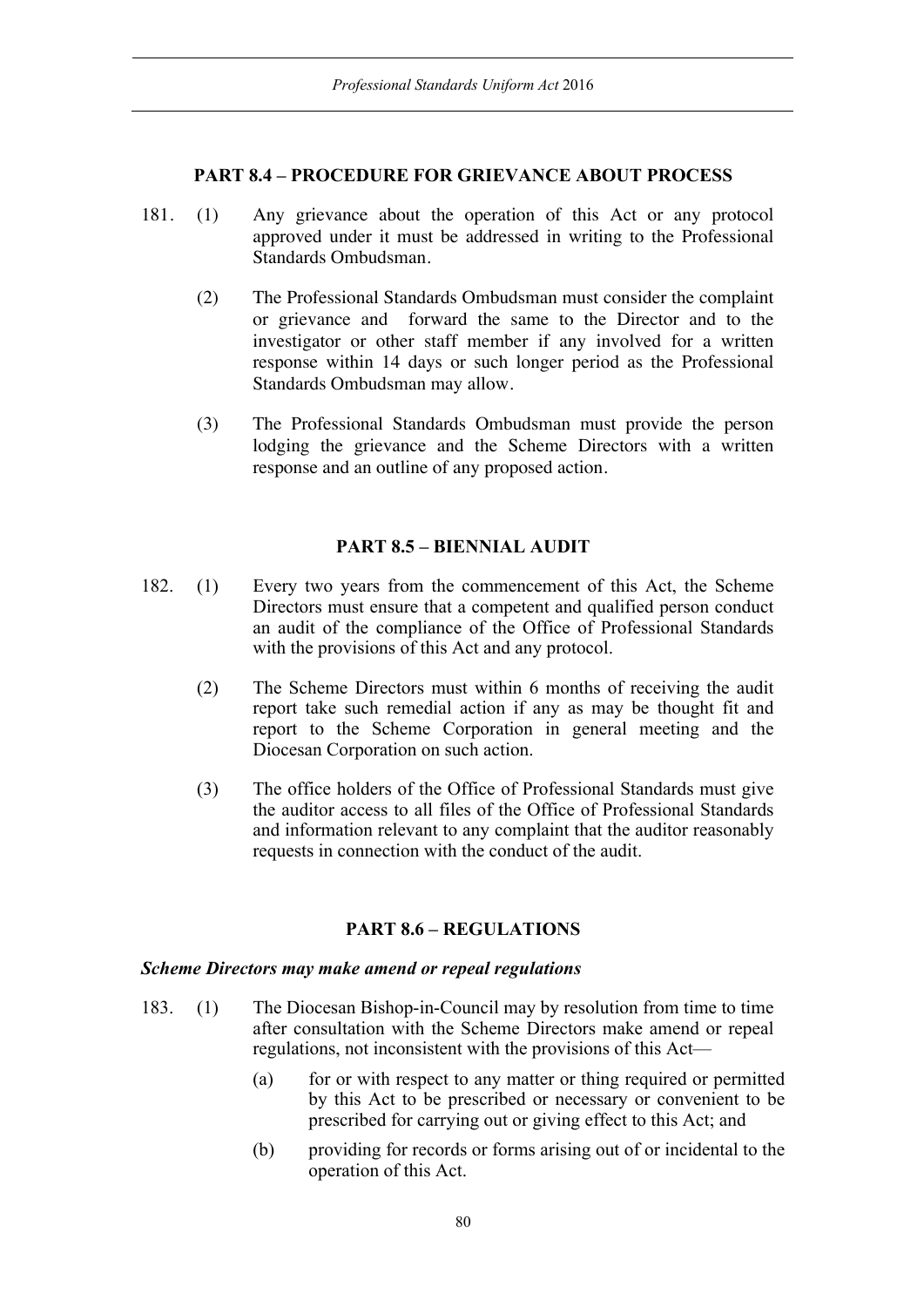- (2) Regulations made under this Act may—
	- (a) be of general or limited application;
	- (b) differ according to differences in time, place or circumstance; and
	- (c) confer a discretionary authority or impose a duty on a specified person or body or a specified class of person or body.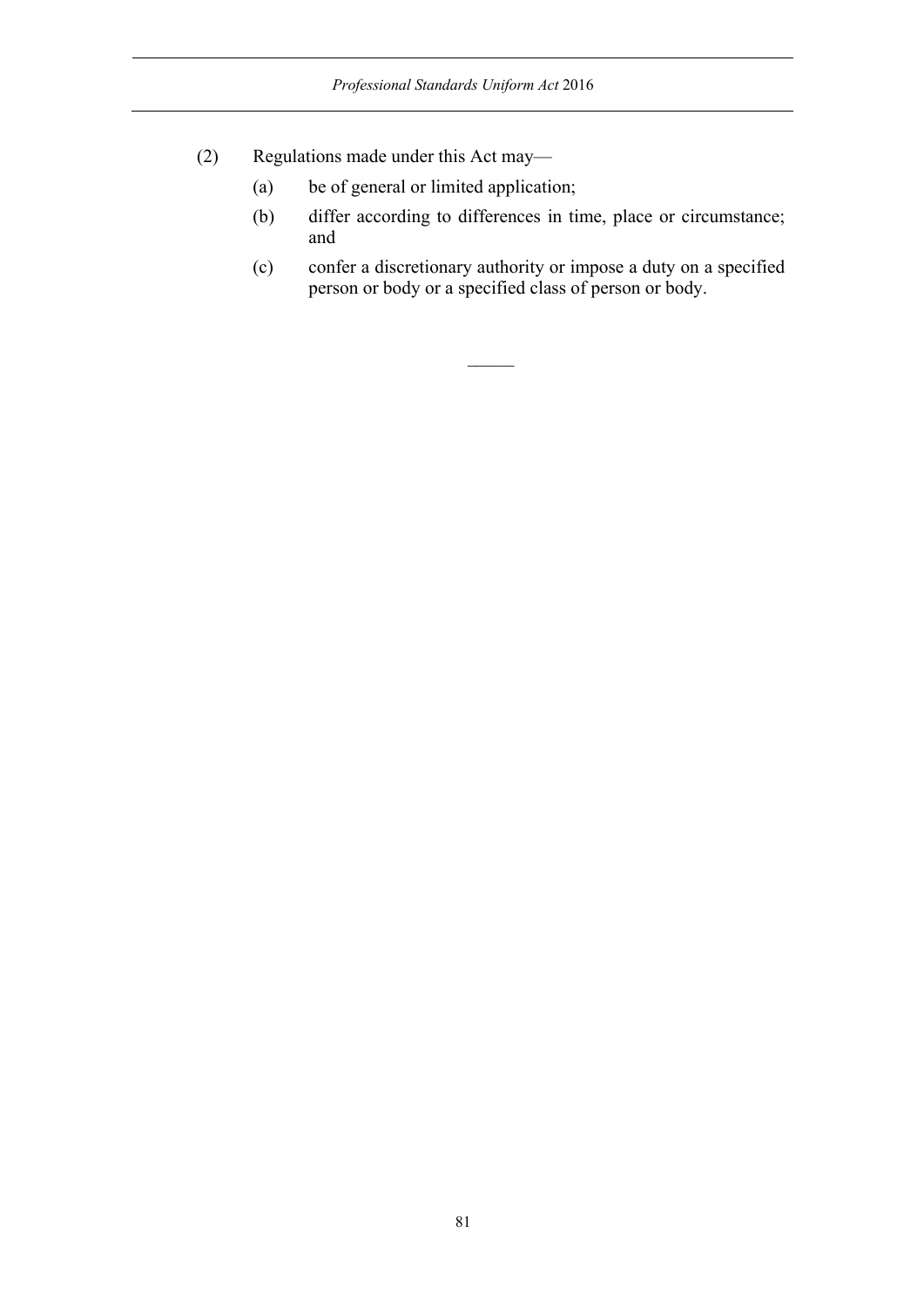# **SCHEDULE 1**

### *Who is a Church worker?*

Unless the context otherwise requires, the expression "Church worker" means a person who is or was at any relevant time—

- (a) a prescribed Church worker or a Church volunteer; and
- (b) resident in the Diocese or holding a licence or permission to officiate or other authority from a Church authority and where the context so admits or requires
- (c) includes a person who is deceased; but
- (d) excludes the Diocesan Bishop and the Bishop of another diocese—
	- (i) to the extent necessary to preclude the making of a complaint under this Act against such an office holder or dealing with such a complaint under this Act, except to refer the same to a body with jurisdiction to receive and deal with that complaint;
	- (ii) for the purposes of Chapter 2; and
	- (iii) for the purposes of Part 4.1.

### *Who is a prescribed Church worker?*

Unless the context otherwise requires, the expression "**prescribed Church worker"** means—

- (a) a member of the clergy;
- (b) a lay minister<sup>35</sup>;
- (c) a person who has been accepted by the Diocesan Bishop as a candidate for ordination;
- (d) a member of the Diocesan Council or the Chapter of the Cathedral;
- (e) a director or secretary of the Diocesan Corporation;
- (f) a church warden or Parish Council member, whether elected by the general meeting of a parish or appointed by the vicar or appointed by the parish council or the incumbent to fill a vacancy;
- (g) a treasurer of a parish or congregation or of the Chapter of the Cathedral;
- (h) a person aged 18 or more years holding in a congregation or parish or in the Cathedral or the Diocesan Offices or the Diocesan Corporation

<sup>&</sup>lt;sup>35</sup> See the definition of 'lay minister' in s3.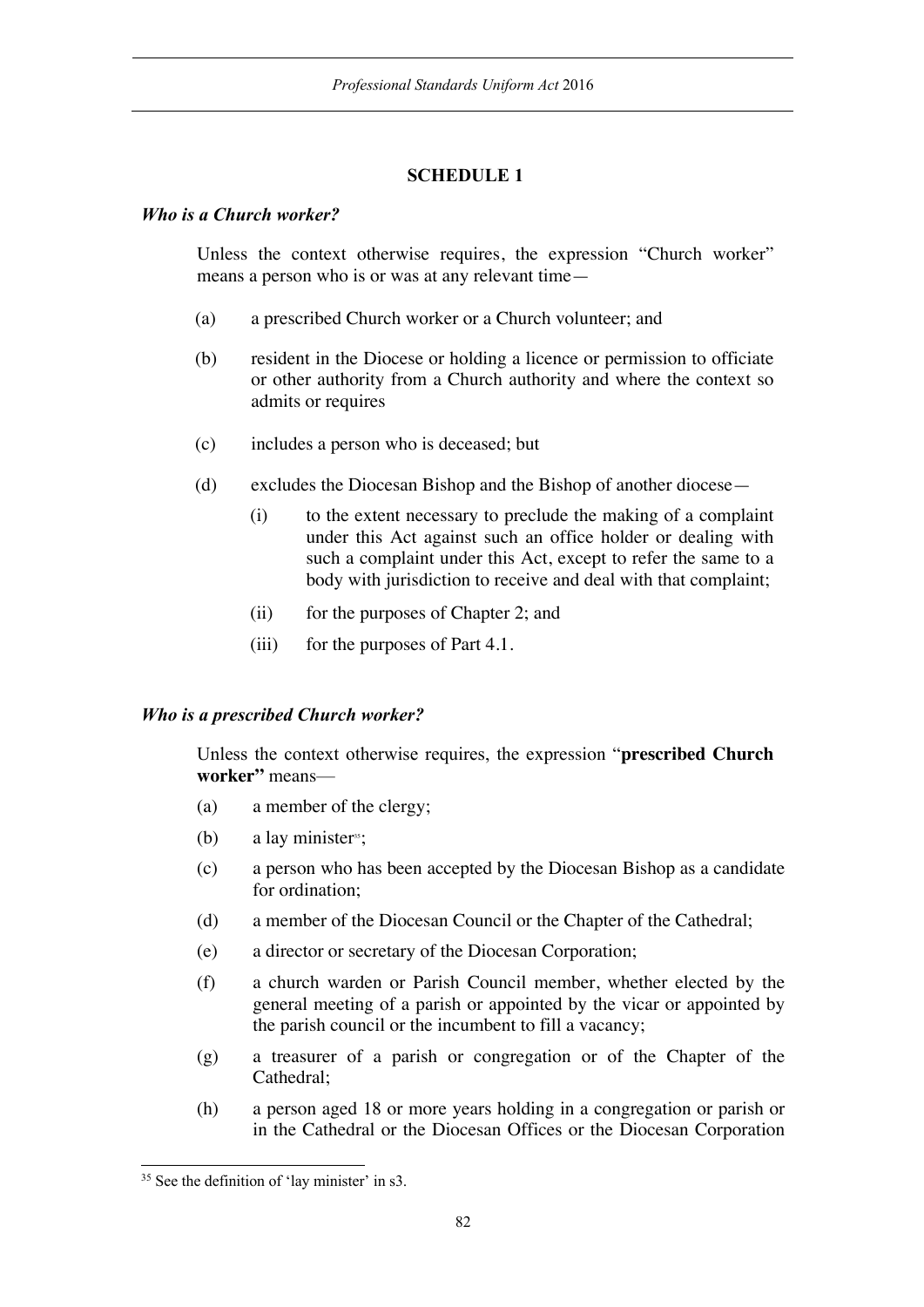the role position or office described below or carrying out in substance the duties inherent in that role position or office-

- (i) Children's group leader or co-ordinator;
- (ii) Creche leader or co-ordinator;
- (iii) Director or co-ordinator of the choir or other music group;
- (iv) Director or co-ordinator of music;
- (v) Organist or pianist;
- (vi) Home visit leader or co-ordinator;
- (vii) Aged care facility visit leader or co-ordinator;
- (viii) Salaried or otherwise remunerated lay person;
- (ix) Superintendent or other person in charge of a Sunday school or other educational programme;
- (x) Youth group leader or co-ordinator
- (i) a person deemed to be a Church worker pursuant to section 21(2) for the purposes of the complaint against them;
- (j) the holders of the following roles offices and positions within the Cursillo movement in the Diocese–
	- (i) Diocesan Co-Lay Directors
	- (ii) Diocesan Co-Spiritual Directors
	- (iii) Secretariat Member responsible for Pre-Cursillo
	- (iv) Secretariat Member responsible for Post-Cursillo
	- (v) Secretary
	- (vi) Treasurer
	- (vii) Ordinary member or members as needed
- (k) a person employed or appointed by a Church body (other than a person referred to in paragraph (e)) within a class of persons prescribed from time to time by the Diocesan Bishop in Council; or
- (l) any other person holding a position or performing a function, whether voluntarily or for payment with the actual or apparent authority of a Church authority or Church body, within a class of persons prescribed from time to time by the Diocesan Bishop in Council.

#### *Who is a Church volunteer?*

The expression "**Church volunteer**" means a person aged 18 or more years who is or was at any relevant time not a prescribed Church worker but the holder of a voluntary role office or position in a congregation or parish or in the Cathedral or the Diocesan Offices or in the Cursillo movement or otherwise in the Church in the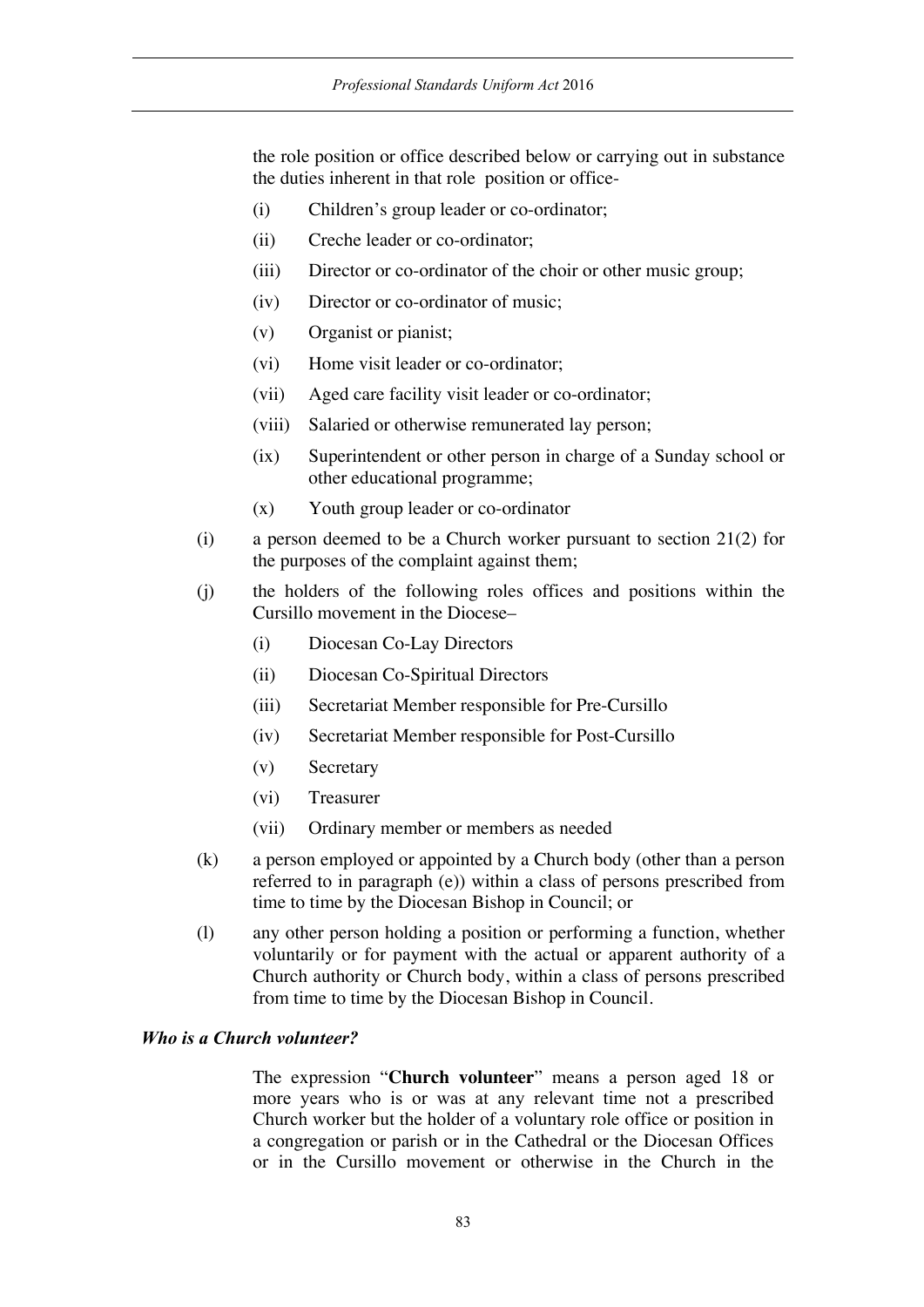*Professional Standards Uniform Act* 2016

 $\overline{\phantom{a}}$ 

Diocese.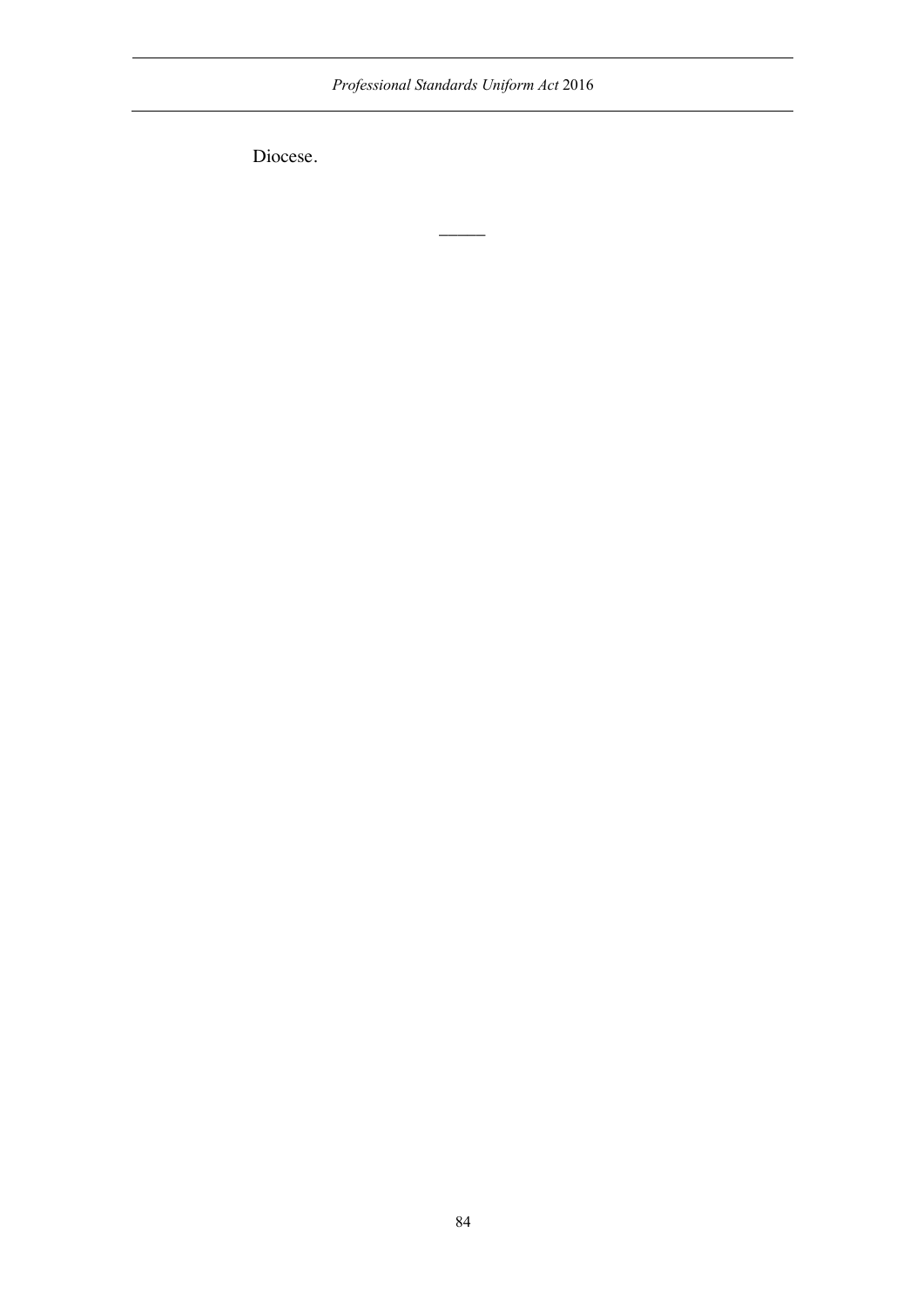### **SCHEDULE 2**

TO:

I, *[ARCHBISHOP/BISHOP OF XXXX or MEMBERS OF THE COUNCIL OF BISHOPS]* do by these presents hereby depose you from Holy Orders (particulars of which are set out below) in accordance with the recommendation of the Professional Standards Board of the *[Diocese of XXXX]*.

#### PARTICULARS OF HOLY ORDERS

FULL NAME AND ADDRESS:

|                                | ORDAINING BISHOP | PI ACF | DATE |
|--------------------------------|------------------|--------|------|
| ORDINATION AS DEACON:          |                  |        |      |
| <b>ORDINATION AS PRIEST:</b>   |                  |        |      |
| <b>CONSECRATION AS BISHOP:</b> |                  |        |      |
|                                |                  |        |      |

DATED